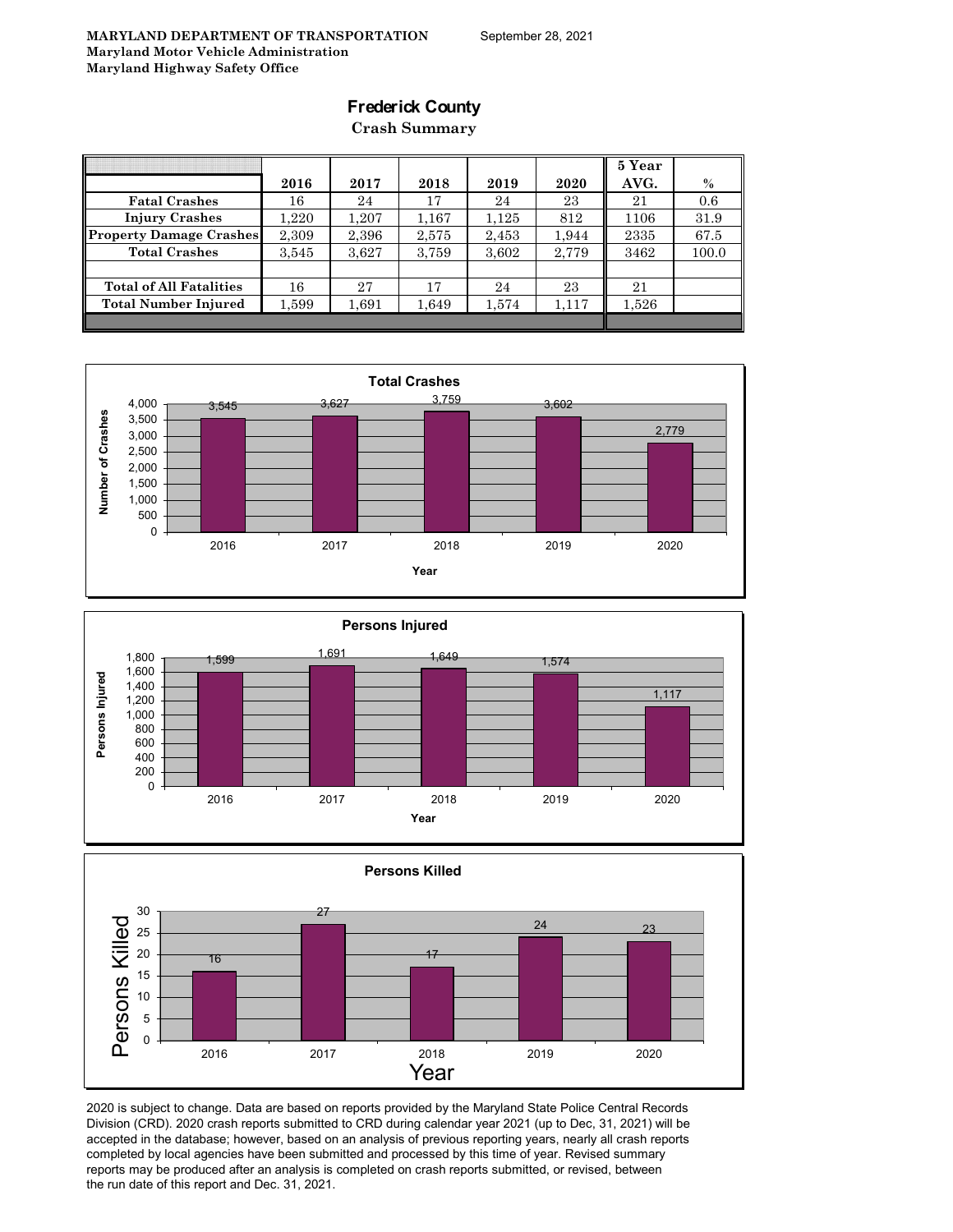|                       |                  |                  | <b>Route Type</b> |                  |                  |                  |               |
|-----------------------|------------------|------------------|-------------------|------------------|------------------|------------------|---------------|
|                       |                  |                  |                   |                  |                  |                  |               |
| <b>Route Type</b>     | 2016             | 2017             | 2018              | 2019             | 2020             | AVG.             | $\frac{0}{0}$ |
| <b>IS</b>             | 565              | 633              | 690               | 678              | 561              | 625              | 18.1          |
| <b>US</b>             | 562              | 607              | 649               | 576              | 451              | 569              | 16.4          |
| <b>MD</b>             | 873              | 828              | 890               | 918              | 699              | 842              | $24.3\,$      |
| $\bf{CO}$             | 656              | 669              | 686               | 671              | 531              | 643              | 18.6          |
| MU                    | 447              | 464              | 475               | 424              | 309              | 424              | 12.2          |
| GV                    | $\boldsymbol{0}$ | $\,1\,$          | $\boldsymbol{0}$  | $\boldsymbol{0}$ | $\overline{0}$   | $\boldsymbol{0}$ | $0.0\,$       |
| SR                    | $\boldsymbol{0}$ | $\boldsymbol{0}$ | $\boldsymbol{0}$  | $\sqrt{2}$       | $\boldsymbol{0}$ | $\boldsymbol{0}$ | 0.0           |
| <b>OP</b>             | 42               | 35               | 45                | 36               | 34               | 38               | 1.1           |
| Balto. City CY        | $\boldsymbol{0}$ | $\boldsymbol{0}$ | $\boldsymbol{0}$  | $\boldsymbol{0}$ | $\boldsymbol{0}$ | $\boldsymbol{0}$ | 0.0           |
| Parking Lots          | 160              | 183              | 175               | 163              | 95               | 155              | 4.5           |
| Unknown               | 240              | $207\,$          | 149               | 134              | 99               | 166              | $4.8\,$       |
| <b>Total Crashes</b>  | 3,545            | 3,627            | 3,759             | 3,602            | 2,779            | 3462             | 100.0         |
|                       |                  |                  |                   |                  |                  |                  |               |
|                       |                  |                  |                   |                  |                  |                  |               |
| <b>Route Type</b>     | 2016             | 2017             | 2018              | 2019             | 2020             | AVG.             | $\%$          |
| <b>IS</b>             | 177              | 193              | 197               | 185              | 141              | 179              | 16.1          |
| <b>US</b>             | 193              | 209              | 201               | 182              | 141              | 185              | 16.7          |
| <b>MD</b>             | 303              | 272              | 280               | 291              | 212              | 272              | $24.6\,$      |
| $\bf{CO}$             | 212              | 199              | 193               | 198              | 142              | 189              | 17.1          |
| MU                    | 211              | 230              | 214               | 190              | 132              | 195              | 17.7          |
| GV                    | $\mathbf{0}$     | $\boldsymbol{0}$ | $\boldsymbol{0}$  | $\boldsymbol{0}$ | $\mathbf{0}$     | $\boldsymbol{0}$ | 0.0           |
| $\mathbf{SR}$         | $\overline{0}$   | $\mathbf{0}$     | $\mathbf{0}$      | $\mathbf{1}$     | $\overline{0}$   | $\boldsymbol{0}$ | 0.0           |
| <b>OP</b>             | $20\,$           | 12               | 16                | $13\,$           | 13               | 15               | 1.3           |
| Balto. City CY        | $\mathbf{0}$     | $\boldsymbol{0}$ | $\boldsymbol{0}$  | $\boldsymbol{0}$ | $\mathbf{0}$     | $\boldsymbol{0}$ | 0.0           |
| <b>Parking Lots</b>   | 30               | 35               | 30                | $30\,$           | 12               | 27               | $2.5\,$       |
| Unknown               | 74               | 57               | 36                | $35\,$           | 19               | 44               | $4.0\,$       |
| <b>Injury Crashes</b> | 1,220            | 1,207            | 1,167             | 1,125            | 812              | 1,106            | 100.0         |
|                       |                  |                  |                   |                  |                  |                  |               |
|                       |                  |                  |                   |                  |                  |                  |               |
| <b>Route Type</b>     | 2016             | 2017             | 2018              | 2019             | 2020             | AVG.             | $\%$          |
| IS                    | $\,3$            | $\,6\,$          | $\overline{4}$    | $\,6\,$          | $\boldsymbol{3}$ | $\overline{4}$   | $21.2\,$      |
| US                    | 4                | 3                | 7                 | 9                | 5                | 6                | 26.9          |
| MD                    | $\sqrt{3}$       | $\,8\,$          | $\bf 5$           | $\overline{4}$   | $\sqrt{ }$       | $\bf 5$          | 26.0          |
| $\bf{CO}$             | $\,6\,$          | $\,6\,$          | $\mathbf{1}$      | $\,3$            | $\,6\,$          | $\boldsymbol{4}$ | 21.2          |
| MU                    | $\boldsymbol{0}$ | $\mathbf{1}$     | $\overline{0}$    | $\,1\,$          | $\mathbf{1}$     | $\mathbf{1}$     | $2.9\,$       |
| GV                    | $\overline{0}$   | $\boldsymbol{0}$ | $\overline{0}$    | $\boldsymbol{0}$ | $\overline{0}$   | $\overline{0}$   | 0.0           |
| $\mathbf{SR}$         | $\boldsymbol{0}$ | $\boldsymbol{0}$ | $\boldsymbol{0}$  | $\boldsymbol{0}$ | $\boldsymbol{0}$ | $\boldsymbol{0}$ | $0.0\,$       |
| <b>OP</b>             | $\boldsymbol{0}$ | $\boldsymbol{0}$ | $\overline{0}$    | $\mathbf{1}$     | $\,1\,$          | $\boldsymbol{0}$ | $1.9\,$       |
| Balto. City CY        | $\boldsymbol{0}$ | $\boldsymbol{0}$ | $\boldsymbol{0}$  | $\boldsymbol{0}$ | $\boldsymbol{0}$ | $\boldsymbol{0}$ | $0.0\,$       |
| Parking Lots          | $\boldsymbol{0}$ | $\boldsymbol{0}$ | $\boldsymbol{0}$  | $\mathbf{0}$     | $\mathbf{0}$     | $\boldsymbol{0}$ | 0.0           |
| Unknown               | $\boldsymbol{0}$ | $\boldsymbol{0}$ | $\boldsymbol{0}$  | $\overline{0}$   | $\mathbf{0}$     | $\boldsymbol{0}$ | $0.0\,$       |
| <b>Fatal Crashes</b>  | $16\,$           | $\bf{24}$        | $17\,$            | $\bf 24$         | $\bf 23$         | $\sqrt{21}$      | 100.0         |

# **Frederick County**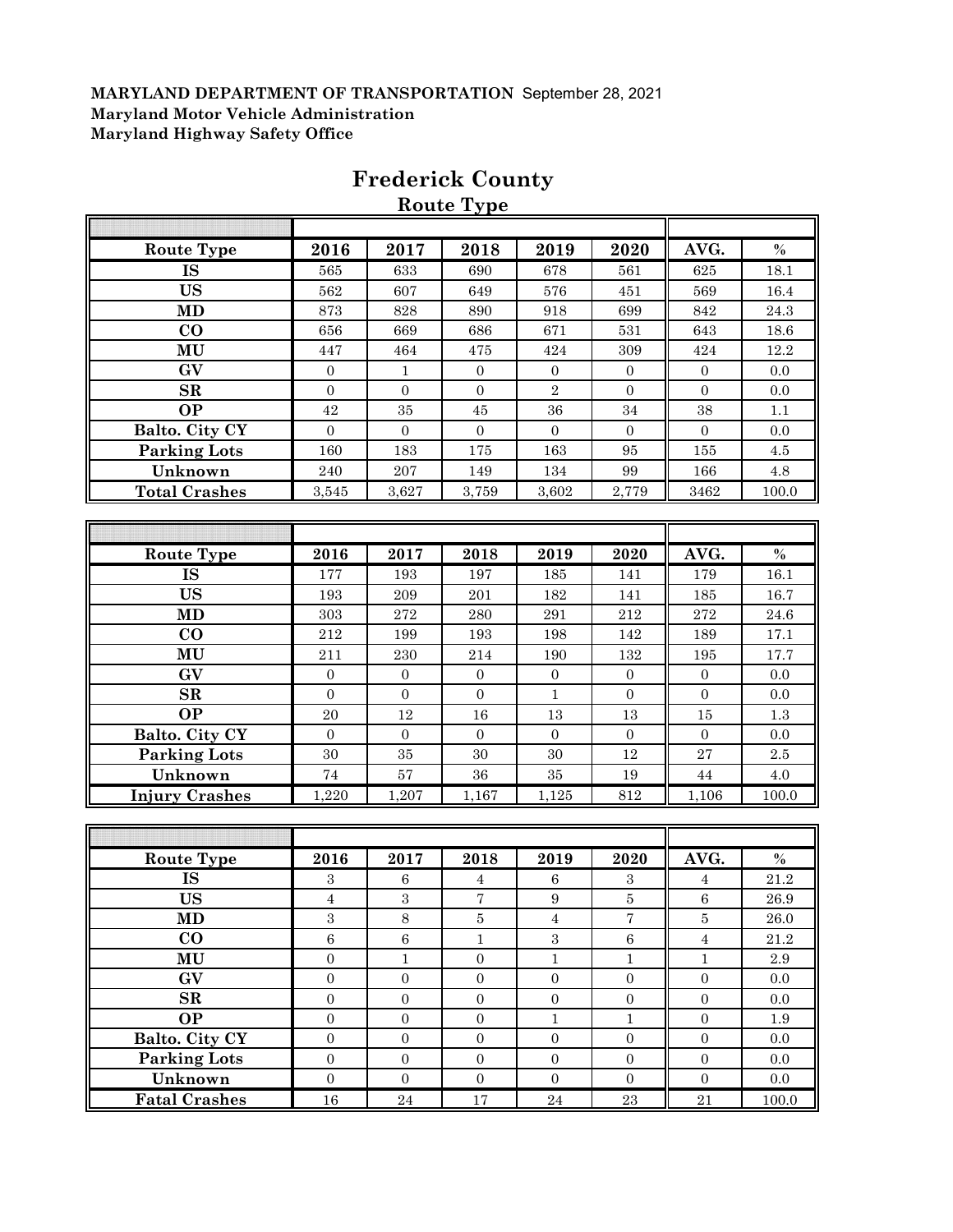#### **Frederick County**

|                                 |                           |                          | County                         |                       |                                  |                |               |
|---------------------------------|---------------------------|--------------------------|--------------------------------|-----------------------|----------------------------------|----------------|---------------|
|                                 |                           |                          |                                |                       |                                  |                |               |
| County                          | 2016                      | 2017                     | 2018                           | 2019                  | 2020                             | AVG.           | $\%$          |
| Allegany                        | 0                         | $\overline{0}$           | $\overline{0}$                 | $\overline{0}$        | $\mathbf{0}$                     | $\overline{0}$ | 0.0           |
| Anne Arundel                    | $\overline{0}$            | $\mathbf{0}$             | $\mathbf{0}$                   | $\mathbf{0}$          | $\mathbf{0}$                     | $\overline{0}$ | 0.0           |
| <b>Baltimore</b>                | $\overline{0}$            | $\overline{0}$           | $\overline{0}$                 | $\overline{0}$        | $\overline{0}$                   | $\overline{0}$ | 0.0           |
| Calvert                         | $\overline{0}$            | $\overline{0}$           | $\overline{0}$                 | $\overline{0}$        | $\boldsymbol{0}$                 | $\overline{0}$ | 0.0           |
| Caroline                        | $\mathbf{0}$              | $\mathbf{0}$             | $\boldsymbol{0}$               | $\boldsymbol{0}$      | $\boldsymbol{0}$                 | $\overline{0}$ | 0.0           |
| Carroll                         | $\mathbf{0}$              | $\overline{0}$           | $\boldsymbol{0}$               | $\boldsymbol{0}$      | $\boldsymbol{0}$                 | $\mathbf{0}$   | 0.0           |
| Cecil                           | $\mathbf{0}$              | $\mathbf{0}$             | $\boldsymbol{0}$               | $\boldsymbol{0}$      | $\boldsymbol{0}$                 | $\overline{0}$ | $_{0.0}$      |
| Charles                         | $\overline{0}$            | $\overline{0}$           | $\overline{0}$                 | $\overline{0}$        | $\overline{0}$                   | $\overline{0}$ | 0.0           |
| Dorchester                      | 0                         | 0                        | $\mathbf{0}$                   | $\overline{0}$        | 0                                | $\overline{0}$ | 0.0           |
| Frederick                       | 3,545                     | 3,627                    | 3,759                          | 3,602                 | 2,779                            | 3,462          | 100.0         |
| Garrett                         | 0                         | 0                        | $\bf{0}$                       | 0                     | 0                                | 0              | 0.0           |
| Harford                         | $\mathbf{0}$              | $\mathbf{0}$             | $\mathbf{0}$                   | $\boldsymbol{0}$      | 0                                | $\overline{0}$ | 0.0           |
| Howard                          | $\overline{0}$            | $\overline{0}$           | $\overline{0}$                 | $\overline{0}$        | $\overline{0}$                   | $\overline{0}$ | 0.0           |
| Kent                            | $\overline{0}$            | $\overline{0}$           | $\mathbf{0}$                   | 0                     | $\overline{0}$                   | $\overline{0}$ | 0.0           |
| Montgomery                      | $\overline{0}$            | $\overline{0}$           | $\mathbf{0}$                   | $\overline{0}$        | $\overline{0}$                   | $\overline{0}$ | 0.0           |
| Prince George's                 | $\theta$                  | $\overline{0}$           | $\Omega$                       | $\overline{0}$        | $\Omega$                         | $\overline{0}$ | 0.0           |
| Queen Anne's                    | $\overline{0}$            | $\overline{0}$           | $\theta$                       | $\theta$              | $\theta$                         | $\overline{0}$ | 0.0           |
| St. Mary's                      | $\overline{0}$            | $\overline{0}$           | $\overline{0}$                 | $\mathbf{0}$          | $\overline{0}$                   | $\overline{0}$ | 0.0           |
| Somerset                        | $\mathbf{0}$              | $\overline{0}$           | $\overline{0}$                 | $\boldsymbol{0}$      | $\boldsymbol{0}$                 | $\overline{0}$ | 0.0           |
| Talbot                          | $\overline{0}$            | $\overline{0}$           | $\mathbf{0}$                   | $\overline{0}$        | $\overline{0}$                   | $\overline{0}$ | 0.0           |
| Washington                      | $\mathbf{0}$              | $\overline{0}$           | $\overline{0}$                 | $\overline{0}$        | $\boldsymbol{0}$                 | $\mathbf{0}$   | 0.0           |
| Wicomico                        | $\overline{0}$            | $\overline{0}$           | $\mathbf{0}$                   | $\boldsymbol{0}$      | $\boldsymbol{0}$                 | $\overline{0}$ | 0.0           |
| Worcester                       | $\mathbf{0}$              | $\mathbf{0}$             | $\mathbf{0}$                   | $\overline{0}$        | $\overline{0}$                   | $\overline{0}$ | 0.0           |
| <b>Baltimore City</b>           | $\boldsymbol{0}$          | $\boldsymbol{0}$         | $\mathbf{0}$                   | $\mathbf{0}$          | 0                                | 0              | 0.0           |
| <b>Total Crashes</b>            | 3,545                     | 3,627                    | 3,759                          | 3,602                 | 2,779                            | 3,462          | 100.0         |
|                                 |                           |                          |                                |                       |                                  |                |               |
|                                 |                           |                          |                                |                       |                                  |                |               |
|                                 |                           |                          |                                |                       |                                  |                |               |
|                                 |                           |                          |                                |                       |                                  |                | $\frac{0}{0}$ |
| County                          | 2016                      | 2017                     | 2018                           | 2019                  | 2020                             | AVG.           |               |
| Allegany                        | 0                         | 0                        | $\bf{0}$                       | $\bf{0}$              | 0                                | 0              | 0.0           |
| Anne Arundel                    | $\mathbf{0}$              | $\overline{0}$           | $\mathbf{0}$                   | $\boldsymbol{0}$      | $\boldsymbol{0}$                 | $\overline{0}$ | 0.0           |
| <b>Baltimore</b>                | 0<br>$\overline{0}$       | 0<br>$\overline{0}$      | 0<br>$\mathbf{0}$              | 0<br>0                | 0<br>$\overline{0}$              | 0              | 0.0           |
| Calvert                         |                           |                          |                                |                       |                                  | 0              | 0.0           |
| Caroline                        | $\overline{0}$            | $\overline{0}$           | $\overline{0}$                 | $\overline{0}$        | $\overline{0}$                   | $\overline{0}$ | 0.0           |
| Carroll                         | $\mathbf{0}$              | $\overline{0}$           | $\mathbf{0}$                   | $\mathbf{0}$          | $\overline{0}$                   | $\overline{0}$ | 0.0           |
| Cecil                           | $\overline{0}$            | $\mathbf{0}$             | $\overline{0}$                 | $\overline{0}$        | $\overline{0}$                   | $\mathbf{0}$   | 0.0           |
| Charles                         | $\overline{0}$            | $\overline{0}$           | $\overline{0}$<br>$\mathbf{0}$ | $\overline{0}$        | $\overline{0}$<br>$\overline{0}$ | $\overline{0}$ | 0.0           |
| Dorchester<br>Frederick         | $\boldsymbol{0}$<br>1,220 | $\mathbf{0}$<br>207<br>1 | 1,167                          | $\mathbf{0}$<br>1,125 | 812                              | 0<br>1,106     | 0.0<br>100.0  |
| Garrett                         | 0                         | $\overline{0}$           | $\mathbf{0}$                   | $\overline{0}$        | $\overline{0}$                   | $\overline{0}$ | 0.0           |
| Harford                         | $\mathbf{0}$              | $\overline{0}$           | $\mathbf{0}$                   | $\mathbf{0}$          | $\mathbf{0}$                     | $\overline{0}$ | 0.0           |
| Howard                          | $\mathbf{0}$              | $\overline{0}$           | $\mathbf{0}$                   | $\boldsymbol{0}$      | $\mathbf{0}$                     | $\mathbf{0}$   | 0.0           |
| Kent                            | $\mathbf{0}$              | $\mathbf{0}$             | $\overline{0}$                 | $\boldsymbol{0}$      | $\overline{0}$                   | $\overline{0}$ | 0.0           |
| Montgomery                      | $\boldsymbol{0}$          | $\mathbf{0}$             | $\mathbf{0}$                   | $\boldsymbol{0}$      | $\boldsymbol{0}$                 | $\overline{0}$ | 0.0           |
|                                 | $\boldsymbol{0}$          | $\boldsymbol{0}$         | $\boldsymbol{0}$               | $\mathbf{0}$          | 0                                | 0              | 0.0           |
| Prince George's<br>Queen Anne's | $\overline{0}$            | $\overline{0}$           | $\overline{0}$                 | $\overline{0}$        | $\overline{0}$                   | $\overline{0}$ | 0.0           |
| St. Mary's                      | $\overline{0}$            | $\overline{0}$           | $\overline{0}$                 | $\overline{0}$        | $\overline{0}$                   | 0              | 0.0           |
| Somerset                        | $\mathbf{0}$              | $\mathbf{0}$             | $\mathbf{0}$                   | 0                     | $\boldsymbol{0}$                 | $\overline{0}$ | 0.0           |
| Talbot                          | $\boldsymbol{0}$          | $\mathbf{0}$             | $\mathbf{0}$                   | $\mathbf{0}$          | $\mathbf{0}$                     | $\overline{0}$ | 0.0           |
| Washington                      | $\mathbf{0}$              | $\overline{0}$           | $\mathbf{0}$                   | $\boldsymbol{0}$      | $\overline{0}$                   | $\overline{0}$ | 0.0           |
| Wicomico                        | $\overline{0}$            | $\overline{0}$           | $\overline{0}$                 | $\overline{0}$        | $\overline{0}$                   | $\overline{0}$ | 0.0           |
| Worcester                       | $\overline{0}$            | $\overline{0}$           | $\overline{0}$                 | $\overline{0}$        | $\overline{0}$                   | $\overline{0}$ | 0.0           |
| <b>Baltimore City</b>           | $\theta$                  | $\Omega$                 | $\theta$                       | $\theta$              | $\theta$                         | $\theta$       | 0.0           |
| <b>Injury Crashes</b>           | 1,220                     | 1,207                    | 1,167                          | 1,125                 | 812                              | 1,106          | 100.0         |
|                                 |                           |                          |                                |                       |                                  |                |               |
|                                 |                           |                          |                                |                       |                                  | AVG.           |               |

| County                | 2016           | 2017     | 2018     | 2019     | 2020           | AVG.           | $\%$  |
|-----------------------|----------------|----------|----------|----------|----------------|----------------|-------|
| Allegany              | $\Omega$       | $\theta$ | $\Omega$ | $\Omega$ | $\Omega$       | $\Omega$       | 0.0   |
| Anne Arundel          | $\Omega$       | $\Omega$ | $\Omega$ | $\Omega$ | $\Omega$       | $\Omega$       | 0.0   |
| <b>Baltimore</b>      | $\theta$       | $\theta$ | $\theta$ | $\theta$ | $\Omega$       | $\theta$       | 0.0   |
| Calvert               | $\overline{0}$ | $\theta$ | $\Omega$ | $\Omega$ | $\overline{0}$ | $\overline{0}$ | 0.0   |
| Caroline              | $\Omega$       | $\theta$ | $\theta$ | $\Omega$ | $\Omega$       | $\Omega$       | 0.0   |
| Carroll               | $\theta$       | $\theta$ | $\theta$ | $\Omega$ | $\theta$       | $\theta$       | 0.0   |
| Cecil                 | $\theta$       | $\theta$ | $\theta$ | $\Omega$ | $\Omega$       | $\theta$       | 0.0   |
| <b>Charles</b>        | $\theta$       | $\theta$ | $\theta$ | $\theta$ | $\theta$       | $\overline{0}$ | 0.0   |
| <b>Dorchester</b>     | $\theta$       | $\theta$ | $\Omega$ | $\Omega$ | $\Omega$       | $\Omega$       | 0.0   |
| Frederick             | 16             | 24       | 17       | 24       | 23             | 21             | 100.0 |
| Garrett               | $\Omega$       | $\theta$ | $\theta$ | $\theta$ | $\Omega$       | $\theta$       | 0.0   |
| Harford               | $\theta$       | $\Omega$ | $\Omega$ | $\Omega$ | $\Omega$       | $\Omega$       | 0.0   |
| Howard                | $\overline{0}$ | $\Omega$ | $\Omega$ | $\Omega$ | $\overline{0}$ | $\overline{0}$ | 0.0   |
| Kent                  | $\overline{0}$ | $\theta$ | $\Omega$ | $\Omega$ | $\Omega$       | $\Omega$       | 0.0   |
| Montgomery            | $\theta$       | $\theta$ | $\theta$ | $\theta$ | $\theta$       | $\theta$       | 0.0   |
| Prince George's       | $\Omega$       | $\Omega$ | $\Omega$ | $\Omega$ | $\Omega$       | $\Omega$       | 0.0   |
| Queen Anne's          | $\theta$       | $\theta$ | $\Omega$ | $\Omega$ | $\Omega$       | $\theta$       | 0.0   |
| St. Mary's            | $\theta$       | $\theta$ | $\Omega$ | $\Omega$ | $\Omega$       | $\Omega$       | 0.0   |
| <b>Somerset</b>       | $\theta$       | $\theta$ | $\Omega$ | $\Omega$ | $\Omega$       | $\Omega$       | 0.0   |
| Talbot                | $\theta$       | $\theta$ | $\theta$ | $\theta$ | $\theta$       | $\theta$       | 0.0   |
| Washington            | $\overline{0}$ | $\theta$ | $\Omega$ | $\Omega$ | $\Omega$       | $\Omega$       | 0.0   |
| Wicomico              | $\overline{0}$ | $\Omega$ | $\Omega$ | $\Omega$ | $\Omega$       | $\Omega$       | 0.0   |
| Worcester             | $\theta$       | $\theta$ | $\Omega$ | $\Omega$ | $\Omega$       | $\theta$       | 0.0   |
| <b>Baltimore City</b> | $\theta$       | $\theta$ | $\Omega$ | $\Omega$ | $\theta$       | $\Omega$       | 0.0   |
| <b>Fatal Crashes</b>  | 16             | 24       | 17       | 24       | 23             | 21             | 100.0 |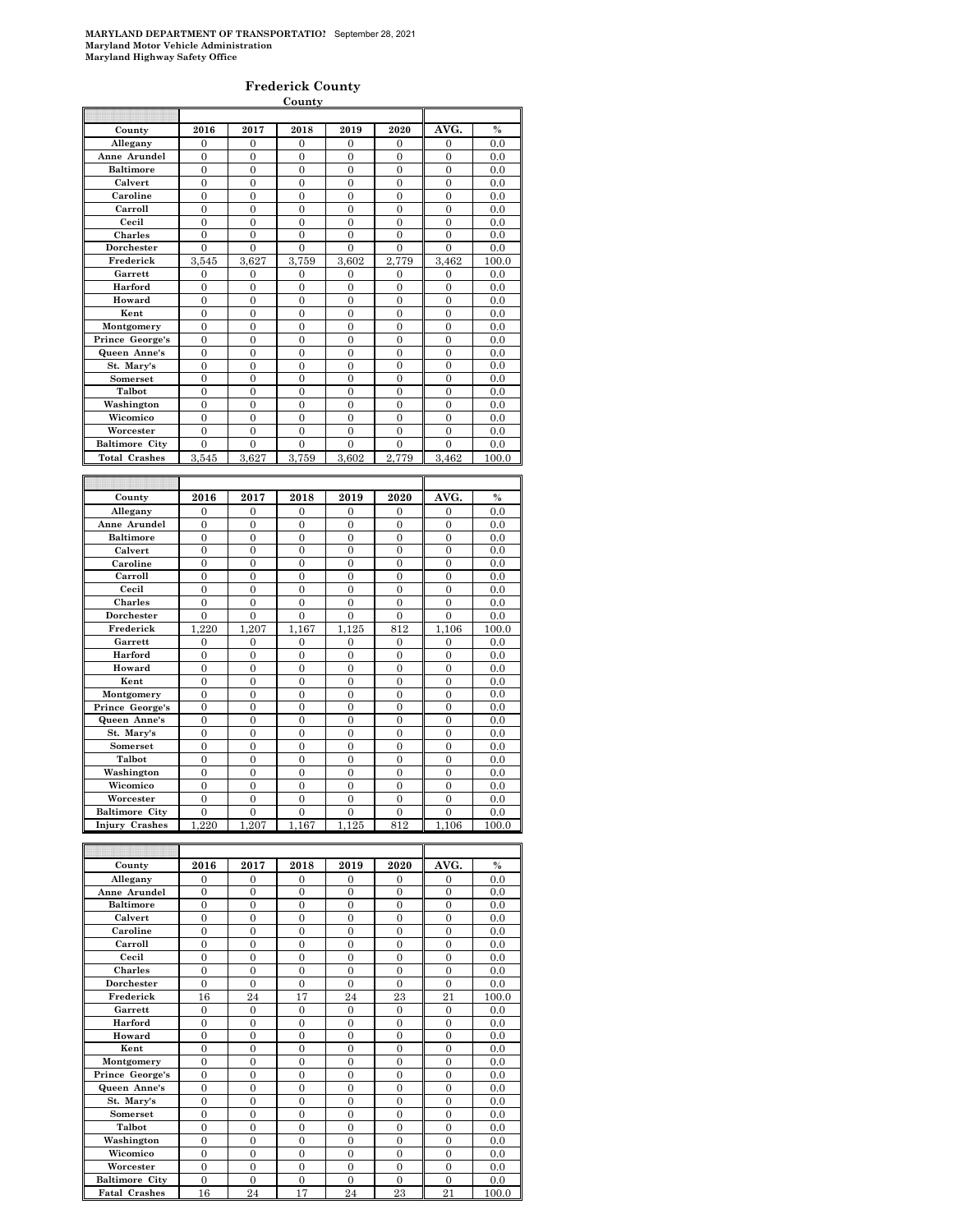| $\%$<br>Month<br>2018<br>2019<br>2016<br>2017<br>2020<br>AVG.<br>330<br>288<br>297<br>296<br>258<br>294<br>8.5<br>January<br>221<br>February<br>221<br>256<br>287<br>210<br>239<br>6.9<br>March<br>245<br>297<br>307<br>304<br>193<br>269<br>7.8<br>279<br>247<br>266<br>294<br>132<br>244<br>7.0<br>April<br>320<br>327<br>338<br>8.4<br>288<br>173<br>289<br>May<br>June<br>319<br>297<br>310<br>288<br>261<br>295<br>8.5<br>270<br>7.7<br>July<br>274<br>282<br>283<br>227<br>267<br>324<br>312<br>8.5<br>August<br>311<br>273<br>251<br>294<br>301<br>278<br>325<br>264<br>8.2<br>September<br>256<br>285<br>330<br>351<br>374<br>334<br>334<br>October<br>281<br>9.6<br>340<br>368<br>November<br>345<br>303<br>268<br>325<br>9.4<br>December<br>324<br>376<br>350<br>319<br>269<br>328<br>9.5<br>Unknown<br>$\overline{0}$<br>$\boldsymbol{0}$<br>$\boldsymbol{0}$<br>$\overline{0}$<br>$\boldsymbol{0}$<br>0.0<br>$\overline{0}$<br>2,779<br>3,462<br>3,545<br>3,627<br>3,759<br>3,602<br>100.0<br><b>Total Crashes</b><br>$\%$<br>Month<br>AVG.<br>2016<br>2017<br>2018<br>2019<br>2020<br>82<br>8.0<br>85<br>95<br>89<br>90<br>88<br>January<br>70<br>79<br>74<br>February<br>74<br>88<br>58<br>6.7<br>81<br>77<br>March<br>94<br>89<br>61<br>80<br>7.3<br>97<br>$32\,$<br>81<br>7.4<br>101<br>92<br>85<br>April<br>124<br>97<br>99<br>107<br>96<br>8.6<br>May<br>51<br>June<br>113<br>99<br>124<br>76<br>9.3<br>103<br>103<br>74<br>8.3<br>104<br>102<br>88<br>91<br>July<br>89<br>78<br>124<br>112<br>85<br>9.1<br>August<br>102<br>100<br>79<br>94<br>97<br>September<br>106<br>107<br>8.8<br>101<br>70<br>October<br>125<br>138<br>110<br>108<br>9.8<br>99<br>98<br>8.3<br>November<br>104<br>105<br>81<br>69<br>91<br>December<br>95<br>98<br>82<br>95<br>8.6<br>98<br>102<br>$\overline{0}$<br>Unknown<br>$\overline{0}$<br>$\boldsymbol{0}$<br>$\boldsymbol{0}$<br>$\boldsymbol{0}$<br>$\boldsymbol{0}$<br>0.0<br>$\frac{1}{220}$<br>1,207<br>812<br>1,106<br>1,167<br>1,125<br><b>Injury Crashes</b><br>100.0<br>Month<br>$\%$<br>2016<br>2017<br>2018<br>2019<br>AVG.<br>2020<br>7.7<br>January<br>$\overline{2}$<br>$\boldsymbol{0}$<br>5<br>$\mathbf{0}$<br>1<br>$\overline{2}$<br>$\overline{2}$<br>February<br>$\mathbf{1}$<br>$\mathbf{1}$<br>$\mathbf{1}$<br>$\boldsymbol{0}$<br>$\boldsymbol{0}$<br>3.8<br>$\overline{2}$<br>$\mathbf{1}$<br>March<br>$\mathbf{1}$<br>$\sqrt{2}$<br>$\mathbf{1}$<br>$\boldsymbol{0}$<br>5.8<br>$\sqrt{2}$<br>$\mathbf{1}$<br>$\sqrt{2}$<br>$\boldsymbol{0}$<br>$\mathbf{1}$<br>$\mathbf{1}$<br>$5.8\,$<br>April<br>3<br>$\overline{3}$<br>$\mathbf{1}$<br>$\mathbf{1}$<br>$\bf 5$<br>May<br>$\overline{4}$<br>13.5<br>3<br>$\sqrt{2}$<br>$\overline{3}$<br>$\overline{4}$<br>$\boldsymbol{3}$<br>$\mathbf{1}$<br>12.5<br>June<br>$\overline{3}$<br>$\overline{3}$<br>$\overline{1}$<br>$\overline{2}$<br>$\mathbf{1}$<br>$\mathbf{1}$<br>July<br>8.7<br>$\overline{2}$<br>$\overline{2}$<br>$\sqrt{2}$<br>$\boldsymbol{0}$<br>$\mathbf{1}$<br>August<br>$\sqrt{4}$<br>8.7<br>$\overline{2}$<br>$\overline{2}$<br>$\overline{2}$<br>September<br>$\overline{4}$<br>$\mathbf{1}$<br>$\mathbf{1}$<br>9.6<br>$\overline{2}$<br>$\overline{2}$<br>$\mathbf{1}$<br>$\mathbf{1}$<br>$\overline{3}$<br>$\overline{2}$<br>October<br>8.7<br>$\sqrt{2}$<br>$\overline{2}$<br>$\boldsymbol{3}$<br>$\mathbf{1}$<br>$\,2$<br>November<br>$\mathbf{1}$<br>8.7<br>$\overline{2}$<br>$\sqrt{2}$<br>$\mathbf{1}$<br><b>December</b><br>$\mathbf{1}$<br>$\mathbf{1}$<br>$\mathbf{1}$<br>6.7 |         |                |                | WIVILUI        |                  |                |                |     |
|------------------------------------------------------------------------------------------------------------------------------------------------------------------------------------------------------------------------------------------------------------------------------------------------------------------------------------------------------------------------------------------------------------------------------------------------------------------------------------------------------------------------------------------------------------------------------------------------------------------------------------------------------------------------------------------------------------------------------------------------------------------------------------------------------------------------------------------------------------------------------------------------------------------------------------------------------------------------------------------------------------------------------------------------------------------------------------------------------------------------------------------------------------------------------------------------------------------------------------------------------------------------------------------------------------------------------------------------------------------------------------------------------------------------------------------------------------------------------------------------------------------------------------------------------------------------------------------------------------------------------------------------------------------------------------------------------------------------------------------------------------------------------------------------------------------------------------------------------------------------------------------------------------------------------------------------------------------------------------------------------------------------------------------------------------------------------------------------------------------------------------------------------------------------------------------------------------------------------------------------------------------------------------------------------------------------------------------------------------------------------------------------------------------------------------------------------------------------------------------------------------------------------------------------------------------------------------------------------------------------------------------------------------------------------------------------------------------------------------------------------------------------------------------------------------------------------------------------------------------------------------------------------------------------------------------------------------------------------------------------------------------------------------------------------------------------------------------------------------------------------------------------------------------------------------------------------------------------------------------------------------------------------------------------------------------------------------------------------------------------------------------------------------------------------------------------------------------------------------------------------------------------------------|---------|----------------|----------------|----------------|------------------|----------------|----------------|-----|
|                                                                                                                                                                                                                                                                                                                                                                                                                                                                                                                                                                                                                                                                                                                                                                                                                                                                                                                                                                                                                                                                                                                                                                                                                                                                                                                                                                                                                                                                                                                                                                                                                                                                                                                                                                                                                                                                                                                                                                                                                                                                                                                                                                                                                                                                                                                                                                                                                                                                                                                                                                                                                                                                                                                                                                                                                                                                                                                                                                                                                                                                                                                                                                                                                                                                                                                                                                                                                                                                                                                                    |         |                |                |                |                  |                |                |     |
|                                                                                                                                                                                                                                                                                                                                                                                                                                                                                                                                                                                                                                                                                                                                                                                                                                                                                                                                                                                                                                                                                                                                                                                                                                                                                                                                                                                                                                                                                                                                                                                                                                                                                                                                                                                                                                                                                                                                                                                                                                                                                                                                                                                                                                                                                                                                                                                                                                                                                                                                                                                                                                                                                                                                                                                                                                                                                                                                                                                                                                                                                                                                                                                                                                                                                                                                                                                                                                                                                                                                    |         |                |                |                |                  |                |                |     |
|                                                                                                                                                                                                                                                                                                                                                                                                                                                                                                                                                                                                                                                                                                                                                                                                                                                                                                                                                                                                                                                                                                                                                                                                                                                                                                                                                                                                                                                                                                                                                                                                                                                                                                                                                                                                                                                                                                                                                                                                                                                                                                                                                                                                                                                                                                                                                                                                                                                                                                                                                                                                                                                                                                                                                                                                                                                                                                                                                                                                                                                                                                                                                                                                                                                                                                                                                                                                                                                                                                                                    |         |                |                |                |                  |                |                |     |
|                                                                                                                                                                                                                                                                                                                                                                                                                                                                                                                                                                                                                                                                                                                                                                                                                                                                                                                                                                                                                                                                                                                                                                                                                                                                                                                                                                                                                                                                                                                                                                                                                                                                                                                                                                                                                                                                                                                                                                                                                                                                                                                                                                                                                                                                                                                                                                                                                                                                                                                                                                                                                                                                                                                                                                                                                                                                                                                                                                                                                                                                                                                                                                                                                                                                                                                                                                                                                                                                                                                                    |         |                |                |                |                  |                |                |     |
|                                                                                                                                                                                                                                                                                                                                                                                                                                                                                                                                                                                                                                                                                                                                                                                                                                                                                                                                                                                                                                                                                                                                                                                                                                                                                                                                                                                                                                                                                                                                                                                                                                                                                                                                                                                                                                                                                                                                                                                                                                                                                                                                                                                                                                                                                                                                                                                                                                                                                                                                                                                                                                                                                                                                                                                                                                                                                                                                                                                                                                                                                                                                                                                                                                                                                                                                                                                                                                                                                                                                    |         |                |                |                |                  |                |                |     |
|                                                                                                                                                                                                                                                                                                                                                                                                                                                                                                                                                                                                                                                                                                                                                                                                                                                                                                                                                                                                                                                                                                                                                                                                                                                                                                                                                                                                                                                                                                                                                                                                                                                                                                                                                                                                                                                                                                                                                                                                                                                                                                                                                                                                                                                                                                                                                                                                                                                                                                                                                                                                                                                                                                                                                                                                                                                                                                                                                                                                                                                                                                                                                                                                                                                                                                                                                                                                                                                                                                                                    |         |                |                |                |                  |                |                |     |
|                                                                                                                                                                                                                                                                                                                                                                                                                                                                                                                                                                                                                                                                                                                                                                                                                                                                                                                                                                                                                                                                                                                                                                                                                                                                                                                                                                                                                                                                                                                                                                                                                                                                                                                                                                                                                                                                                                                                                                                                                                                                                                                                                                                                                                                                                                                                                                                                                                                                                                                                                                                                                                                                                                                                                                                                                                                                                                                                                                                                                                                                                                                                                                                                                                                                                                                                                                                                                                                                                                                                    |         |                |                |                |                  |                |                |     |
|                                                                                                                                                                                                                                                                                                                                                                                                                                                                                                                                                                                                                                                                                                                                                                                                                                                                                                                                                                                                                                                                                                                                                                                                                                                                                                                                                                                                                                                                                                                                                                                                                                                                                                                                                                                                                                                                                                                                                                                                                                                                                                                                                                                                                                                                                                                                                                                                                                                                                                                                                                                                                                                                                                                                                                                                                                                                                                                                                                                                                                                                                                                                                                                                                                                                                                                                                                                                                                                                                                                                    |         |                |                |                |                  |                |                |     |
|                                                                                                                                                                                                                                                                                                                                                                                                                                                                                                                                                                                                                                                                                                                                                                                                                                                                                                                                                                                                                                                                                                                                                                                                                                                                                                                                                                                                                                                                                                                                                                                                                                                                                                                                                                                                                                                                                                                                                                                                                                                                                                                                                                                                                                                                                                                                                                                                                                                                                                                                                                                                                                                                                                                                                                                                                                                                                                                                                                                                                                                                                                                                                                                                                                                                                                                                                                                                                                                                                                                                    |         |                |                |                |                  |                |                |     |
|                                                                                                                                                                                                                                                                                                                                                                                                                                                                                                                                                                                                                                                                                                                                                                                                                                                                                                                                                                                                                                                                                                                                                                                                                                                                                                                                                                                                                                                                                                                                                                                                                                                                                                                                                                                                                                                                                                                                                                                                                                                                                                                                                                                                                                                                                                                                                                                                                                                                                                                                                                                                                                                                                                                                                                                                                                                                                                                                                                                                                                                                                                                                                                                                                                                                                                                                                                                                                                                                                                                                    |         |                |                |                |                  |                |                |     |
|                                                                                                                                                                                                                                                                                                                                                                                                                                                                                                                                                                                                                                                                                                                                                                                                                                                                                                                                                                                                                                                                                                                                                                                                                                                                                                                                                                                                                                                                                                                                                                                                                                                                                                                                                                                                                                                                                                                                                                                                                                                                                                                                                                                                                                                                                                                                                                                                                                                                                                                                                                                                                                                                                                                                                                                                                                                                                                                                                                                                                                                                                                                                                                                                                                                                                                                                                                                                                                                                                                                                    |         |                |                |                |                  |                |                |     |
|                                                                                                                                                                                                                                                                                                                                                                                                                                                                                                                                                                                                                                                                                                                                                                                                                                                                                                                                                                                                                                                                                                                                                                                                                                                                                                                                                                                                                                                                                                                                                                                                                                                                                                                                                                                                                                                                                                                                                                                                                                                                                                                                                                                                                                                                                                                                                                                                                                                                                                                                                                                                                                                                                                                                                                                                                                                                                                                                                                                                                                                                                                                                                                                                                                                                                                                                                                                                                                                                                                                                    |         |                |                |                |                  |                |                |     |
|                                                                                                                                                                                                                                                                                                                                                                                                                                                                                                                                                                                                                                                                                                                                                                                                                                                                                                                                                                                                                                                                                                                                                                                                                                                                                                                                                                                                                                                                                                                                                                                                                                                                                                                                                                                                                                                                                                                                                                                                                                                                                                                                                                                                                                                                                                                                                                                                                                                                                                                                                                                                                                                                                                                                                                                                                                                                                                                                                                                                                                                                                                                                                                                                                                                                                                                                                                                                                                                                                                                                    |         |                |                |                |                  |                |                |     |
|                                                                                                                                                                                                                                                                                                                                                                                                                                                                                                                                                                                                                                                                                                                                                                                                                                                                                                                                                                                                                                                                                                                                                                                                                                                                                                                                                                                                                                                                                                                                                                                                                                                                                                                                                                                                                                                                                                                                                                                                                                                                                                                                                                                                                                                                                                                                                                                                                                                                                                                                                                                                                                                                                                                                                                                                                                                                                                                                                                                                                                                                                                                                                                                                                                                                                                                                                                                                                                                                                                                                    |         |                |                |                |                  |                |                |     |
|                                                                                                                                                                                                                                                                                                                                                                                                                                                                                                                                                                                                                                                                                                                                                                                                                                                                                                                                                                                                                                                                                                                                                                                                                                                                                                                                                                                                                                                                                                                                                                                                                                                                                                                                                                                                                                                                                                                                                                                                                                                                                                                                                                                                                                                                                                                                                                                                                                                                                                                                                                                                                                                                                                                                                                                                                                                                                                                                                                                                                                                                                                                                                                                                                                                                                                                                                                                                                                                                                                                                    |         |                |                |                |                  |                |                |     |
|                                                                                                                                                                                                                                                                                                                                                                                                                                                                                                                                                                                                                                                                                                                                                                                                                                                                                                                                                                                                                                                                                                                                                                                                                                                                                                                                                                                                                                                                                                                                                                                                                                                                                                                                                                                                                                                                                                                                                                                                                                                                                                                                                                                                                                                                                                                                                                                                                                                                                                                                                                                                                                                                                                                                                                                                                                                                                                                                                                                                                                                                                                                                                                                                                                                                                                                                                                                                                                                                                                                                    |         |                |                |                |                  |                |                |     |
|                                                                                                                                                                                                                                                                                                                                                                                                                                                                                                                                                                                                                                                                                                                                                                                                                                                                                                                                                                                                                                                                                                                                                                                                                                                                                                                                                                                                                                                                                                                                                                                                                                                                                                                                                                                                                                                                                                                                                                                                                                                                                                                                                                                                                                                                                                                                                                                                                                                                                                                                                                                                                                                                                                                                                                                                                                                                                                                                                                                                                                                                                                                                                                                                                                                                                                                                                                                                                                                                                                                                    |         |                |                |                |                  |                |                |     |
|                                                                                                                                                                                                                                                                                                                                                                                                                                                                                                                                                                                                                                                                                                                                                                                                                                                                                                                                                                                                                                                                                                                                                                                                                                                                                                                                                                                                                                                                                                                                                                                                                                                                                                                                                                                                                                                                                                                                                                                                                                                                                                                                                                                                                                                                                                                                                                                                                                                                                                                                                                                                                                                                                                                                                                                                                                                                                                                                                                                                                                                                                                                                                                                                                                                                                                                                                                                                                                                                                                                                    |         |                |                |                |                  |                |                |     |
|                                                                                                                                                                                                                                                                                                                                                                                                                                                                                                                                                                                                                                                                                                                                                                                                                                                                                                                                                                                                                                                                                                                                                                                                                                                                                                                                                                                                                                                                                                                                                                                                                                                                                                                                                                                                                                                                                                                                                                                                                                                                                                                                                                                                                                                                                                                                                                                                                                                                                                                                                                                                                                                                                                                                                                                                                                                                                                                                                                                                                                                                                                                                                                                                                                                                                                                                                                                                                                                                                                                                    |         |                |                |                |                  |                |                |     |
|                                                                                                                                                                                                                                                                                                                                                                                                                                                                                                                                                                                                                                                                                                                                                                                                                                                                                                                                                                                                                                                                                                                                                                                                                                                                                                                                                                                                                                                                                                                                                                                                                                                                                                                                                                                                                                                                                                                                                                                                                                                                                                                                                                                                                                                                                                                                                                                                                                                                                                                                                                                                                                                                                                                                                                                                                                                                                                                                                                                                                                                                                                                                                                                                                                                                                                                                                                                                                                                                                                                                    |         |                |                |                |                  |                |                |     |
|                                                                                                                                                                                                                                                                                                                                                                                                                                                                                                                                                                                                                                                                                                                                                                                                                                                                                                                                                                                                                                                                                                                                                                                                                                                                                                                                                                                                                                                                                                                                                                                                                                                                                                                                                                                                                                                                                                                                                                                                                                                                                                                                                                                                                                                                                                                                                                                                                                                                                                                                                                                                                                                                                                                                                                                                                                                                                                                                                                                                                                                                                                                                                                                                                                                                                                                                                                                                                                                                                                                                    |         |                |                |                |                  |                |                |     |
|                                                                                                                                                                                                                                                                                                                                                                                                                                                                                                                                                                                                                                                                                                                                                                                                                                                                                                                                                                                                                                                                                                                                                                                                                                                                                                                                                                                                                                                                                                                                                                                                                                                                                                                                                                                                                                                                                                                                                                                                                                                                                                                                                                                                                                                                                                                                                                                                                                                                                                                                                                                                                                                                                                                                                                                                                                                                                                                                                                                                                                                                                                                                                                                                                                                                                                                                                                                                                                                                                                                                    |         |                |                |                |                  |                |                |     |
|                                                                                                                                                                                                                                                                                                                                                                                                                                                                                                                                                                                                                                                                                                                                                                                                                                                                                                                                                                                                                                                                                                                                                                                                                                                                                                                                                                                                                                                                                                                                                                                                                                                                                                                                                                                                                                                                                                                                                                                                                                                                                                                                                                                                                                                                                                                                                                                                                                                                                                                                                                                                                                                                                                                                                                                                                                                                                                                                                                                                                                                                                                                                                                                                                                                                                                                                                                                                                                                                                                                                    |         |                |                |                |                  |                |                |     |
|                                                                                                                                                                                                                                                                                                                                                                                                                                                                                                                                                                                                                                                                                                                                                                                                                                                                                                                                                                                                                                                                                                                                                                                                                                                                                                                                                                                                                                                                                                                                                                                                                                                                                                                                                                                                                                                                                                                                                                                                                                                                                                                                                                                                                                                                                                                                                                                                                                                                                                                                                                                                                                                                                                                                                                                                                                                                                                                                                                                                                                                                                                                                                                                                                                                                                                                                                                                                                                                                                                                                    |         |                |                |                |                  |                |                |     |
|                                                                                                                                                                                                                                                                                                                                                                                                                                                                                                                                                                                                                                                                                                                                                                                                                                                                                                                                                                                                                                                                                                                                                                                                                                                                                                                                                                                                                                                                                                                                                                                                                                                                                                                                                                                                                                                                                                                                                                                                                                                                                                                                                                                                                                                                                                                                                                                                                                                                                                                                                                                                                                                                                                                                                                                                                                                                                                                                                                                                                                                                                                                                                                                                                                                                                                                                                                                                                                                                                                                                    |         |                |                |                |                  |                |                |     |
|                                                                                                                                                                                                                                                                                                                                                                                                                                                                                                                                                                                                                                                                                                                                                                                                                                                                                                                                                                                                                                                                                                                                                                                                                                                                                                                                                                                                                                                                                                                                                                                                                                                                                                                                                                                                                                                                                                                                                                                                                                                                                                                                                                                                                                                                                                                                                                                                                                                                                                                                                                                                                                                                                                                                                                                                                                                                                                                                                                                                                                                                                                                                                                                                                                                                                                                                                                                                                                                                                                                                    |         |                |                |                |                  |                |                |     |
|                                                                                                                                                                                                                                                                                                                                                                                                                                                                                                                                                                                                                                                                                                                                                                                                                                                                                                                                                                                                                                                                                                                                                                                                                                                                                                                                                                                                                                                                                                                                                                                                                                                                                                                                                                                                                                                                                                                                                                                                                                                                                                                                                                                                                                                                                                                                                                                                                                                                                                                                                                                                                                                                                                                                                                                                                                                                                                                                                                                                                                                                                                                                                                                                                                                                                                                                                                                                                                                                                                                                    |         |                |                |                |                  |                |                |     |
|                                                                                                                                                                                                                                                                                                                                                                                                                                                                                                                                                                                                                                                                                                                                                                                                                                                                                                                                                                                                                                                                                                                                                                                                                                                                                                                                                                                                                                                                                                                                                                                                                                                                                                                                                                                                                                                                                                                                                                                                                                                                                                                                                                                                                                                                                                                                                                                                                                                                                                                                                                                                                                                                                                                                                                                                                                                                                                                                                                                                                                                                                                                                                                                                                                                                                                                                                                                                                                                                                                                                    |         |                |                |                |                  |                |                |     |
|                                                                                                                                                                                                                                                                                                                                                                                                                                                                                                                                                                                                                                                                                                                                                                                                                                                                                                                                                                                                                                                                                                                                                                                                                                                                                                                                                                                                                                                                                                                                                                                                                                                                                                                                                                                                                                                                                                                                                                                                                                                                                                                                                                                                                                                                                                                                                                                                                                                                                                                                                                                                                                                                                                                                                                                                                                                                                                                                                                                                                                                                                                                                                                                                                                                                                                                                                                                                                                                                                                                                    |         |                |                |                |                  |                |                |     |
|                                                                                                                                                                                                                                                                                                                                                                                                                                                                                                                                                                                                                                                                                                                                                                                                                                                                                                                                                                                                                                                                                                                                                                                                                                                                                                                                                                                                                                                                                                                                                                                                                                                                                                                                                                                                                                                                                                                                                                                                                                                                                                                                                                                                                                                                                                                                                                                                                                                                                                                                                                                                                                                                                                                                                                                                                                                                                                                                                                                                                                                                                                                                                                                                                                                                                                                                                                                                                                                                                                                                    |         |                |                |                |                  |                |                |     |
|                                                                                                                                                                                                                                                                                                                                                                                                                                                                                                                                                                                                                                                                                                                                                                                                                                                                                                                                                                                                                                                                                                                                                                                                                                                                                                                                                                                                                                                                                                                                                                                                                                                                                                                                                                                                                                                                                                                                                                                                                                                                                                                                                                                                                                                                                                                                                                                                                                                                                                                                                                                                                                                                                                                                                                                                                                                                                                                                                                                                                                                                                                                                                                                                                                                                                                                                                                                                                                                                                                                                    |         |                |                |                |                  |                |                |     |
|                                                                                                                                                                                                                                                                                                                                                                                                                                                                                                                                                                                                                                                                                                                                                                                                                                                                                                                                                                                                                                                                                                                                                                                                                                                                                                                                                                                                                                                                                                                                                                                                                                                                                                                                                                                                                                                                                                                                                                                                                                                                                                                                                                                                                                                                                                                                                                                                                                                                                                                                                                                                                                                                                                                                                                                                                                                                                                                                                                                                                                                                                                                                                                                                                                                                                                                                                                                                                                                                                                                                    |         |                |                |                |                  |                |                |     |
|                                                                                                                                                                                                                                                                                                                                                                                                                                                                                                                                                                                                                                                                                                                                                                                                                                                                                                                                                                                                                                                                                                                                                                                                                                                                                                                                                                                                                                                                                                                                                                                                                                                                                                                                                                                                                                                                                                                                                                                                                                                                                                                                                                                                                                                                                                                                                                                                                                                                                                                                                                                                                                                                                                                                                                                                                                                                                                                                                                                                                                                                                                                                                                                                                                                                                                                                                                                                                                                                                                                                    |         |                |                |                |                  |                |                |     |
|                                                                                                                                                                                                                                                                                                                                                                                                                                                                                                                                                                                                                                                                                                                                                                                                                                                                                                                                                                                                                                                                                                                                                                                                                                                                                                                                                                                                                                                                                                                                                                                                                                                                                                                                                                                                                                                                                                                                                                                                                                                                                                                                                                                                                                                                                                                                                                                                                                                                                                                                                                                                                                                                                                                                                                                                                                                                                                                                                                                                                                                                                                                                                                                                                                                                                                                                                                                                                                                                                                                                    |         |                |                |                |                  |                |                |     |
|                                                                                                                                                                                                                                                                                                                                                                                                                                                                                                                                                                                                                                                                                                                                                                                                                                                                                                                                                                                                                                                                                                                                                                                                                                                                                                                                                                                                                                                                                                                                                                                                                                                                                                                                                                                                                                                                                                                                                                                                                                                                                                                                                                                                                                                                                                                                                                                                                                                                                                                                                                                                                                                                                                                                                                                                                                                                                                                                                                                                                                                                                                                                                                                                                                                                                                                                                                                                                                                                                                                                    |         |                |                |                |                  |                |                |     |
|                                                                                                                                                                                                                                                                                                                                                                                                                                                                                                                                                                                                                                                                                                                                                                                                                                                                                                                                                                                                                                                                                                                                                                                                                                                                                                                                                                                                                                                                                                                                                                                                                                                                                                                                                                                                                                                                                                                                                                                                                                                                                                                                                                                                                                                                                                                                                                                                                                                                                                                                                                                                                                                                                                                                                                                                                                                                                                                                                                                                                                                                                                                                                                                                                                                                                                                                                                                                                                                                                                                                    |         |                |                |                |                  |                |                |     |
|                                                                                                                                                                                                                                                                                                                                                                                                                                                                                                                                                                                                                                                                                                                                                                                                                                                                                                                                                                                                                                                                                                                                                                                                                                                                                                                                                                                                                                                                                                                                                                                                                                                                                                                                                                                                                                                                                                                                                                                                                                                                                                                                                                                                                                                                                                                                                                                                                                                                                                                                                                                                                                                                                                                                                                                                                                                                                                                                                                                                                                                                                                                                                                                                                                                                                                                                                                                                                                                                                                                                    |         |                |                |                |                  |                |                |     |
|                                                                                                                                                                                                                                                                                                                                                                                                                                                                                                                                                                                                                                                                                                                                                                                                                                                                                                                                                                                                                                                                                                                                                                                                                                                                                                                                                                                                                                                                                                                                                                                                                                                                                                                                                                                                                                                                                                                                                                                                                                                                                                                                                                                                                                                                                                                                                                                                                                                                                                                                                                                                                                                                                                                                                                                                                                                                                                                                                                                                                                                                                                                                                                                                                                                                                                                                                                                                                                                                                                                                    |         |                |                |                |                  |                |                |     |
|                                                                                                                                                                                                                                                                                                                                                                                                                                                                                                                                                                                                                                                                                                                                                                                                                                                                                                                                                                                                                                                                                                                                                                                                                                                                                                                                                                                                                                                                                                                                                                                                                                                                                                                                                                                                                                                                                                                                                                                                                                                                                                                                                                                                                                                                                                                                                                                                                                                                                                                                                                                                                                                                                                                                                                                                                                                                                                                                                                                                                                                                                                                                                                                                                                                                                                                                                                                                                                                                                                                                    |         |                |                |                |                  |                |                |     |
|                                                                                                                                                                                                                                                                                                                                                                                                                                                                                                                                                                                                                                                                                                                                                                                                                                                                                                                                                                                                                                                                                                                                                                                                                                                                                                                                                                                                                                                                                                                                                                                                                                                                                                                                                                                                                                                                                                                                                                                                                                                                                                                                                                                                                                                                                                                                                                                                                                                                                                                                                                                                                                                                                                                                                                                                                                                                                                                                                                                                                                                                                                                                                                                                                                                                                                                                                                                                                                                                                                                                    |         |                |                |                |                  |                |                |     |
|                                                                                                                                                                                                                                                                                                                                                                                                                                                                                                                                                                                                                                                                                                                                                                                                                                                                                                                                                                                                                                                                                                                                                                                                                                                                                                                                                                                                                                                                                                                                                                                                                                                                                                                                                                                                                                                                                                                                                                                                                                                                                                                                                                                                                                                                                                                                                                                                                                                                                                                                                                                                                                                                                                                                                                                                                                                                                                                                                                                                                                                                                                                                                                                                                                                                                                                                                                                                                                                                                                                                    |         |                |                |                |                  |                |                |     |
|                                                                                                                                                                                                                                                                                                                                                                                                                                                                                                                                                                                                                                                                                                                                                                                                                                                                                                                                                                                                                                                                                                                                                                                                                                                                                                                                                                                                                                                                                                                                                                                                                                                                                                                                                                                                                                                                                                                                                                                                                                                                                                                                                                                                                                                                                                                                                                                                                                                                                                                                                                                                                                                                                                                                                                                                                                                                                                                                                                                                                                                                                                                                                                                                                                                                                                                                                                                                                                                                                                                                    |         |                |                |                |                  |                |                |     |
|                                                                                                                                                                                                                                                                                                                                                                                                                                                                                                                                                                                                                                                                                                                                                                                                                                                                                                                                                                                                                                                                                                                                                                                                                                                                                                                                                                                                                                                                                                                                                                                                                                                                                                                                                                                                                                                                                                                                                                                                                                                                                                                                                                                                                                                                                                                                                                                                                                                                                                                                                                                                                                                                                                                                                                                                                                                                                                                                                                                                                                                                                                                                                                                                                                                                                                                                                                                                                                                                                                                                    |         |                |                |                |                  |                |                |     |
|                                                                                                                                                                                                                                                                                                                                                                                                                                                                                                                                                                                                                                                                                                                                                                                                                                                                                                                                                                                                                                                                                                                                                                                                                                                                                                                                                                                                                                                                                                                                                                                                                                                                                                                                                                                                                                                                                                                                                                                                                                                                                                                                                                                                                                                                                                                                                                                                                                                                                                                                                                                                                                                                                                                                                                                                                                                                                                                                                                                                                                                                                                                                                                                                                                                                                                                                                                                                                                                                                                                                    |         |                |                |                |                  |                |                |     |
|                                                                                                                                                                                                                                                                                                                                                                                                                                                                                                                                                                                                                                                                                                                                                                                                                                                                                                                                                                                                                                                                                                                                                                                                                                                                                                                                                                                                                                                                                                                                                                                                                                                                                                                                                                                                                                                                                                                                                                                                                                                                                                                                                                                                                                                                                                                                                                                                                                                                                                                                                                                                                                                                                                                                                                                                                                                                                                                                                                                                                                                                                                                                                                                                                                                                                                                                                                                                                                                                                                                                    |         |                |                |                |                  |                |                |     |
|                                                                                                                                                                                                                                                                                                                                                                                                                                                                                                                                                                                                                                                                                                                                                                                                                                                                                                                                                                                                                                                                                                                                                                                                                                                                                                                                                                                                                                                                                                                                                                                                                                                                                                                                                                                                                                                                                                                                                                                                                                                                                                                                                                                                                                                                                                                                                                                                                                                                                                                                                                                                                                                                                                                                                                                                                                                                                                                                                                                                                                                                                                                                                                                                                                                                                                                                                                                                                                                                                                                                    |         |                |                |                |                  |                |                |     |
|                                                                                                                                                                                                                                                                                                                                                                                                                                                                                                                                                                                                                                                                                                                                                                                                                                                                                                                                                                                                                                                                                                                                                                                                                                                                                                                                                                                                                                                                                                                                                                                                                                                                                                                                                                                                                                                                                                                                                                                                                                                                                                                                                                                                                                                                                                                                                                                                                                                                                                                                                                                                                                                                                                                                                                                                                                                                                                                                                                                                                                                                                                                                                                                                                                                                                                                                                                                                                                                                                                                                    |         |                |                |                |                  |                |                |     |
|                                                                                                                                                                                                                                                                                                                                                                                                                                                                                                                                                                                                                                                                                                                                                                                                                                                                                                                                                                                                                                                                                                                                                                                                                                                                                                                                                                                                                                                                                                                                                                                                                                                                                                                                                                                                                                                                                                                                                                                                                                                                                                                                                                                                                                                                                                                                                                                                                                                                                                                                                                                                                                                                                                                                                                                                                                                                                                                                                                                                                                                                                                                                                                                                                                                                                                                                                                                                                                                                                                                                    |         |                |                |                |                  |                |                |     |
|                                                                                                                                                                                                                                                                                                                                                                                                                                                                                                                                                                                                                                                                                                                                                                                                                                                                                                                                                                                                                                                                                                                                                                                                                                                                                                                                                                                                                                                                                                                                                                                                                                                                                                                                                                                                                                                                                                                                                                                                                                                                                                                                                                                                                                                                                                                                                                                                                                                                                                                                                                                                                                                                                                                                                                                                                                                                                                                                                                                                                                                                                                                                                                                                                                                                                                                                                                                                                                                                                                                                    | Unknown | $\overline{0}$ | $\overline{0}$ | $\overline{0}$ | $\boldsymbol{0}$ | $\overline{0}$ | $\overline{0}$ | 0.0 |

**Fatal Crashes** 16 24 17 24 23 21 100.0

### **Frederick County Month**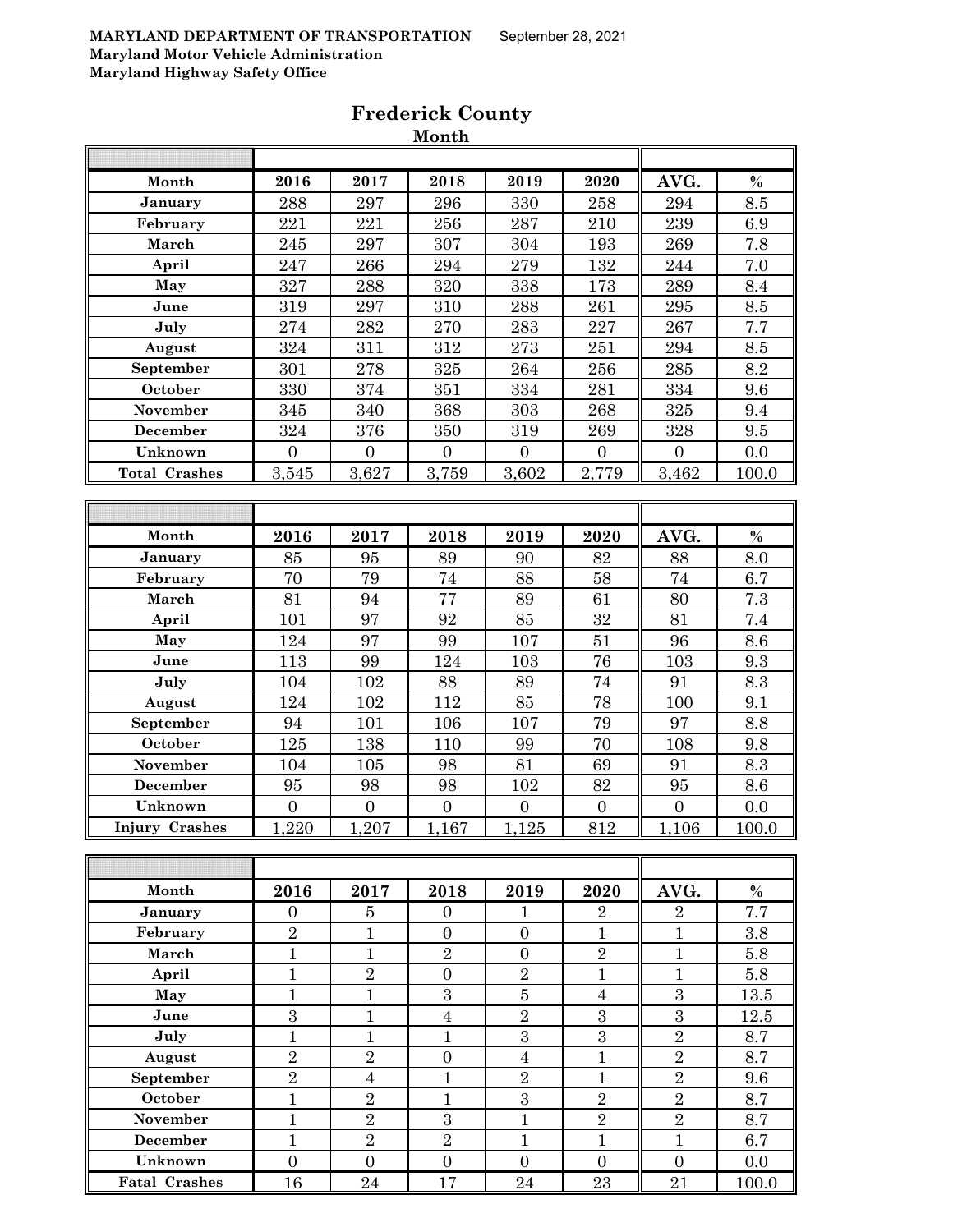September 28, 2021

|                       |                |                  | Day of Week    |                  |                  |                  |               |
|-----------------------|----------------|------------------|----------------|------------------|------------------|------------------|---------------|
| Day of Week           | 2016           | 2017             | 2018           | 2019             | 2020             | AVG.             | $\%$          |
| Monday                | 507            | 515              | 578            | 488              | 399              | 497              | 14.4          |
| Tuesday               | 525            | 556              | 543            | 549              | 394              | 513              | 14.8          |
| Wednesday             | 522            | 550              | 547            | 488              | 401              | 502              | 14.5          |
| Thursday              | 537            | 530              | 565            | 547              | 364              | 509              | 14.7          |
| Friday                | 566            | 563              | 631            | 568              | 476              | 561              | 16.2          |
| Saturday              | 471            | 466              | 480            | 472              | 389              | 456              | 13.2          |
| Sunday                | 417            | 447              | 415            | 490              | 356              | 425              | 12.3          |
| Unknown               | $\overline{0}$ | $\overline{0}$   | $\overline{0}$ | $\overline{0}$   | $\overline{0}$   | $\theta$         | 0.0           |
| <b>Total Crashes</b>  | 3,545          | 3,627            | 3,759          | 3,602            | 2,779            | 3,462            | 100.0         |
|                       |                |                  |                |                  |                  |                  |               |
|                       |                |                  |                |                  |                  |                  |               |
| Day of Week           | 2016           | 2017             | 2018           | 2019             | 2020             | AVG.             | $\frac{0}{0}$ |
| Monday                | 168            | 164              | 173            | 145              | 113              | 153              | 13.8          |
| Tuesday               | 199            | 173              | 178            | 172              | 109              | 166              | 15.0          |
| Wednesday             | 174            | 184              | 161            | 157              | 130              | 161              | 14.6          |
| Thursday              | 166            | 186              | 178            | 171              | 114              | 163              | 14.7          |
| Friday                | 188            | 182              | 190            | 195              | 145              | 180              | 16.3          |
| Saturday              | 172            | 164              | 149            | 141              | 113              | 148              | 13.4          |
| Sunday                | 153            | 154              | 138            | 144              | 88               | 135              | 12.2          |
| Unknown               | $\overline{0}$ | $\overline{0}$   | $\mathbf{0}$   | $\overline{0}$   | $\overline{0}$   | $\overline{0}$   | 0.0           |
| <b>Injury Crashes</b> | 1,220          | 1,207            | 1,167          | 1,125            | 812              | 1,106            | 100.0         |
|                       |                |                  |                |                  |                  |                  |               |
|                       |                |                  |                |                  |                  |                  |               |
| Day of Week           | 2016           | 2017             | 2018           | 2019             | 2020             | AVG.             | $\%$          |
| Monday                | $\overline{4}$ | $\overline{0}$   | 3              | 3                | 3                | 3                | 12.5          |
| Tuesday               | $\mathbf 1$    | $\bf 5$          | 3              | $\overline{5}$   | 3                | 3                | 16.3          |
| Wednesday             | $\sqrt{2}$     | $\overline{4}$   | $\mathbf{1}$   | $\overline{2}$   | $\boldsymbol{3}$ | $\sqrt{2}$       | 11.5          |
| Thursday              | 4              | $\overline{5}$   | $\overline{2}$ | $\overline{2}$   | $\overline{2}$   | $\overline{3}$   | $14.4\,$      |
| Friday                | $\mathbf{1}$   | 3                | $\overline{2}$ | $\mathbf{1}$     | $\overline{4}$   | $\overline{2}$   | 10.6          |
| Saturday              | $\overline{3}$ | $\overline{2}$   | $\overline{3}$ | $\bf 5$          | $\overline{4}$   | $\overline{3}$   | 16.3          |
| Sunday                | $\mathbf{1}$   | $\overline{5}$   | 3              | 6                | $\overline{4}$   | $\overline{4}$   | 18.3          |
| Unknown               | $\overline{0}$ | $\boldsymbol{0}$ | $\mathbf{0}$   | $\boldsymbol{0}$ | $\boldsymbol{0}$ | $\boldsymbol{0}$ | 0.0           |
| <b>Fatal Crashes</b>  | 16             | 24               | 17             | $\bf{24}$        | 23               | 21               | 100.0         |

## **Frederick County Day of Week**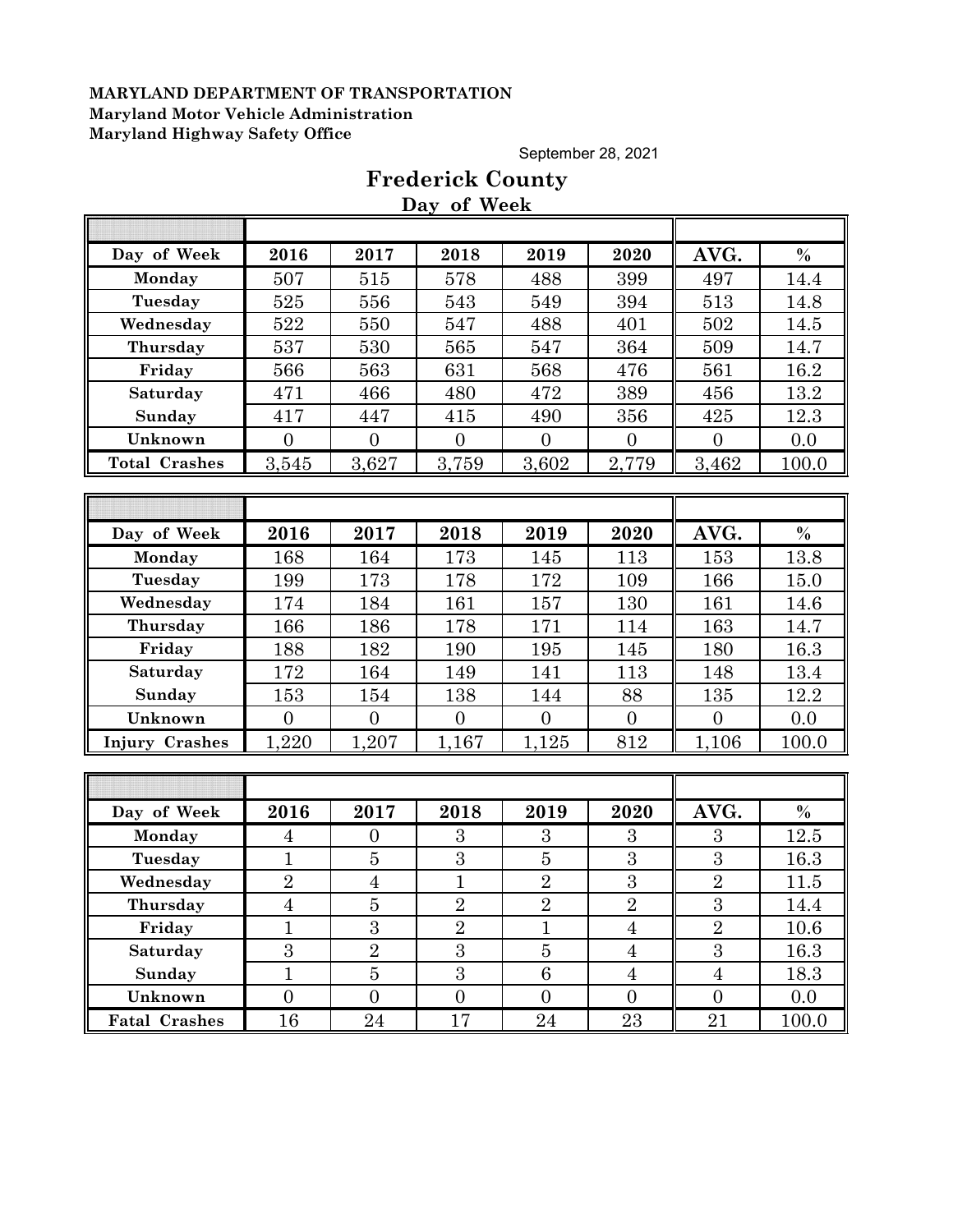#### **Frederick County Time of Day**

| 2016<br>2017<br>2018<br>2019<br>2020<br>AVG.<br>Time of Day<br>$\frac{0}{0}$<br>12:00 Midnight<br>67<br>57<br>1.8<br>62<br>59<br>69<br>63<br>62<br>71<br>74<br>$52\,$<br>55<br>63<br>1.8<br>1:00<br>2:00<br>47<br>49<br>54<br>58<br>45<br>51<br>1.5<br>3:00<br>45<br>44<br>46<br>47<br>42<br>45<br>1.3<br>37<br>60<br>51<br>55<br>48<br>50<br>1.4<br>4:00<br>5:00<br>95<br>98<br>98<br>83<br>54<br>86<br>2.5<br>122<br>117<br>6:00<br>115<br>136<br>100<br>118<br>3.4<br>177<br>177<br>202<br>185<br>116<br>171<br>5.0<br>7:00<br>187<br>168<br>188<br>86<br>160<br>8:00<br>171<br>4.6<br>128<br>184<br>174<br>179<br>99<br>9:00<br>153<br>4.4<br>156<br>167<br>145<br>121<br>154<br>10:00<br>182<br>4.5<br>156<br>142<br>160<br>171<br>119<br>150<br>11:00<br>4.3<br>217<br>177<br>12:00 Noon<br>186<br>227<br>160<br>193<br>$5.6\,$<br>176<br>193<br>199<br>198<br>175<br>188<br>5.4<br>1:00<br>2:00<br>222<br>231<br>243<br>219<br>186<br>220<br>6.4<br>259<br>219<br>7.8<br>260<br>312<br>292<br>268<br>3:00<br>4:00<br>261<br>269<br>257<br>294<br>191<br>254<br>7.3<br>5:00<br>303<br>301<br>310<br>287<br>217<br>284<br>8.2<br>172<br>236<br>224<br>228<br>221<br>6.4<br>6:00<br>245<br>164<br>160<br>133<br>4.3<br>7:00<br>139<br>143<br>148<br>8:00<br>133<br>122<br>122<br>111<br>128<br>123<br>3.6<br>9:00<br>119<br>109<br>123<br>112<br>3.3<br>115<br>116<br>77<br>10:00<br>95<br>99<br>120<br>97<br>98<br>2.8<br>11:00<br>88<br>86<br>90<br>89<br>78<br>86<br>$2.5\,$<br>Unknown<br>$\overline{0}$<br>$\boldsymbol{0}$<br>$\overline{0}$<br>$\overline{0}$<br>$\overline{0}$<br>$\overline{0}$<br>0.0<br>3,545<br>3,627<br>3,759<br>3,602<br>2,779<br><b>Total Crashes</b><br>3,462<br>100.0<br>Time of Day<br>2016<br>2017<br>2018<br>2019<br>2020<br>AVG.<br>$\frac{0}{0}$<br>12:00 Midnight<br>25<br>15<br>12<br>15<br>1.5<br>15<br>16<br>24<br>18<br>17<br>13<br>11<br>17<br>1.5<br>1:00<br>2:00<br>15<br>11<br>11<br>12<br>9<br>12<br>1.0<br>12<br>$\overline{7}$<br>$\scriptstyle{7}$<br>10<br>13<br>11<br>0.9<br>3:00<br>4:00<br>17<br>13<br>8<br>$\scriptstyle{7}$<br>13<br>12<br>1.0<br>21<br>22<br>12<br>5:00<br>29<br>30<br>23<br>2.1<br>30<br>28<br>28<br>2.8<br>6:00<br>30<br>38<br>31<br>68<br>60<br>63<br>53<br>30<br>55<br>5.0<br>7:00<br>74<br>60<br>62<br>43<br>27<br>53<br>4.8<br>8:00<br>9:00<br>40<br>76<br>57<br>52<br>25<br>50<br>4.5<br>10:00<br>51<br>64<br>57<br>46<br>35<br>51<br>4.6<br>11:00<br>56<br>54<br>53<br>47<br>36<br>49<br>4.4<br>12:00 Noon<br>68<br>82<br>81<br>65<br>52<br>70<br>6.3<br>1:00<br>60<br>71<br>53<br>67<br>64<br>63<br>5.7<br>91<br>72<br>73<br>86<br>61<br>77<br>6.9<br>2:00<br>3:00<br>66<br>93<br>81<br>109<br>106<br>91<br>8.2<br>86<br>7.8<br>4:00<br>90<br>93<br>93<br>96<br>59<br>100<br>94<br>126<br>95<br>59<br>95<br>8.6<br>5:00<br>6:00<br>78<br>83<br>76<br>81<br>48<br>73<br>6.6<br>47<br>44<br>50<br>7:00<br>65<br>46<br>48<br>4.5<br>37<br>45<br>24<br>33<br>44<br>37<br>3.3<br>8:00<br>9:00<br>39<br>41<br>34<br>46<br>36<br>39<br>3.5<br>28<br>27<br>27<br>2.5<br>10:00<br>33<br>34<br>14<br>11:00<br>30<br>21<br>18<br>20<br>17<br>21<br>1.9<br>Unknown<br>$\boldsymbol{0}$<br>$\boldsymbol{0}$<br>$\boldsymbol{0}$<br>$\boldsymbol{0}$<br>$\boldsymbol{0}$<br>$\boldsymbol{0}$<br>0.0<br>1,220<br>1,207<br>1,125<br>812<br>Injury Crashes<br>1,167<br>1,106<br>100.0<br>2016<br>Time of Day<br>2017<br>2018<br>2019<br>2020<br>AVG.<br>$\%$<br>12:00 Midnight<br>$\mathbf{1}$<br>$\bf{0}$<br>$\mathbf{0}$<br>2.9<br>1<br>1<br>$\mathbf{1}$<br>1:00<br>$\overline{0}$<br>$\mathbf{0}$<br>$\mathbf{0}$<br>$\mathbf{1}$<br>$\mathbf 1$<br>$\boldsymbol{0}$<br>1.9<br>$\overline{0}$<br>2:00<br>$\mathbf{1}$<br>$\bf{0}$<br>$\mathbf{1}$<br>$\boldsymbol{0}$<br>$\boldsymbol{0}$<br>1.9<br>3.00<br>$\Omega$<br>$\Omega$<br>9Q<br>Ĩ.<br>Ĩ.<br>ı<br>1 |  |  |  |  |
|----------------------------------------------------------------------------------------------------------------------------------------------------------------------------------------------------------------------------------------------------------------------------------------------------------------------------------------------------------------------------------------------------------------------------------------------------------------------------------------------------------------------------------------------------------------------------------------------------------------------------------------------------------------------------------------------------------------------------------------------------------------------------------------------------------------------------------------------------------------------------------------------------------------------------------------------------------------------------------------------------------------------------------------------------------------------------------------------------------------------------------------------------------------------------------------------------------------------------------------------------------------------------------------------------------------------------------------------------------------------------------------------------------------------------------------------------------------------------------------------------------------------------------------------------------------------------------------------------------------------------------------------------------------------------------------------------------------------------------------------------------------------------------------------------------------------------------------------------------------------------------------------------------------------------------------------------------------------------------------------------------------------------------------------------------------------------------------------------------------------------------------------------------------------------------------------------------------------------------------------------------------------------------------------------------------------------------------------------------------------------------------------------------------------------------------------------------------------------------------------------------------------------------------------------------------------------------------------------------------------------------------------------------------------------------------------------------------------------------------------------------------------------------------------------------------------------------------------------------------------------------------------------------------------------------------------------------------------------------------------------------------------------------------------------------------------------------------------------------------------------------------------------------------------------------------------------------------------------------------------------------------------------------------------------------------------------------------------------------------------------------------------------------------------------------------------------------------------------------------------------------------------------------------------------------------------------------------------------------------------------------------------------------------------------------------------------------------------------------------------------------------------------------------------------------------------------------------|--|--|--|--|
|                                                                                                                                                                                                                                                                                                                                                                                                                                                                                                                                                                                                                                                                                                                                                                                                                                                                                                                                                                                                                                                                                                                                                                                                                                                                                                                                                                                                                                                                                                                                                                                                                                                                                                                                                                                                                                                                                                                                                                                                                                                                                                                                                                                                                                                                                                                                                                                                                                                                                                                                                                                                                                                                                                                                                                                                                                                                                                                                                                                                                                                                                                                                                                                                                                                                                                                                                                                                                                                                                                                                                                                                                                                                                                                                                                                                                                        |  |  |  |  |
|                                                                                                                                                                                                                                                                                                                                                                                                                                                                                                                                                                                                                                                                                                                                                                                                                                                                                                                                                                                                                                                                                                                                                                                                                                                                                                                                                                                                                                                                                                                                                                                                                                                                                                                                                                                                                                                                                                                                                                                                                                                                                                                                                                                                                                                                                                                                                                                                                                                                                                                                                                                                                                                                                                                                                                                                                                                                                                                                                                                                                                                                                                                                                                                                                                                                                                                                                                                                                                                                                                                                                                                                                                                                                                                                                                                                                                        |  |  |  |  |
|                                                                                                                                                                                                                                                                                                                                                                                                                                                                                                                                                                                                                                                                                                                                                                                                                                                                                                                                                                                                                                                                                                                                                                                                                                                                                                                                                                                                                                                                                                                                                                                                                                                                                                                                                                                                                                                                                                                                                                                                                                                                                                                                                                                                                                                                                                                                                                                                                                                                                                                                                                                                                                                                                                                                                                                                                                                                                                                                                                                                                                                                                                                                                                                                                                                                                                                                                                                                                                                                                                                                                                                                                                                                                                                                                                                                                                        |  |  |  |  |
|                                                                                                                                                                                                                                                                                                                                                                                                                                                                                                                                                                                                                                                                                                                                                                                                                                                                                                                                                                                                                                                                                                                                                                                                                                                                                                                                                                                                                                                                                                                                                                                                                                                                                                                                                                                                                                                                                                                                                                                                                                                                                                                                                                                                                                                                                                                                                                                                                                                                                                                                                                                                                                                                                                                                                                                                                                                                                                                                                                                                                                                                                                                                                                                                                                                                                                                                                                                                                                                                                                                                                                                                                                                                                                                                                                                                                                        |  |  |  |  |
|                                                                                                                                                                                                                                                                                                                                                                                                                                                                                                                                                                                                                                                                                                                                                                                                                                                                                                                                                                                                                                                                                                                                                                                                                                                                                                                                                                                                                                                                                                                                                                                                                                                                                                                                                                                                                                                                                                                                                                                                                                                                                                                                                                                                                                                                                                                                                                                                                                                                                                                                                                                                                                                                                                                                                                                                                                                                                                                                                                                                                                                                                                                                                                                                                                                                                                                                                                                                                                                                                                                                                                                                                                                                                                                                                                                                                                        |  |  |  |  |
|                                                                                                                                                                                                                                                                                                                                                                                                                                                                                                                                                                                                                                                                                                                                                                                                                                                                                                                                                                                                                                                                                                                                                                                                                                                                                                                                                                                                                                                                                                                                                                                                                                                                                                                                                                                                                                                                                                                                                                                                                                                                                                                                                                                                                                                                                                                                                                                                                                                                                                                                                                                                                                                                                                                                                                                                                                                                                                                                                                                                                                                                                                                                                                                                                                                                                                                                                                                                                                                                                                                                                                                                                                                                                                                                                                                                                                        |  |  |  |  |
|                                                                                                                                                                                                                                                                                                                                                                                                                                                                                                                                                                                                                                                                                                                                                                                                                                                                                                                                                                                                                                                                                                                                                                                                                                                                                                                                                                                                                                                                                                                                                                                                                                                                                                                                                                                                                                                                                                                                                                                                                                                                                                                                                                                                                                                                                                                                                                                                                                                                                                                                                                                                                                                                                                                                                                                                                                                                                                                                                                                                                                                                                                                                                                                                                                                                                                                                                                                                                                                                                                                                                                                                                                                                                                                                                                                                                                        |  |  |  |  |
|                                                                                                                                                                                                                                                                                                                                                                                                                                                                                                                                                                                                                                                                                                                                                                                                                                                                                                                                                                                                                                                                                                                                                                                                                                                                                                                                                                                                                                                                                                                                                                                                                                                                                                                                                                                                                                                                                                                                                                                                                                                                                                                                                                                                                                                                                                                                                                                                                                                                                                                                                                                                                                                                                                                                                                                                                                                                                                                                                                                                                                                                                                                                                                                                                                                                                                                                                                                                                                                                                                                                                                                                                                                                                                                                                                                                                                        |  |  |  |  |
|                                                                                                                                                                                                                                                                                                                                                                                                                                                                                                                                                                                                                                                                                                                                                                                                                                                                                                                                                                                                                                                                                                                                                                                                                                                                                                                                                                                                                                                                                                                                                                                                                                                                                                                                                                                                                                                                                                                                                                                                                                                                                                                                                                                                                                                                                                                                                                                                                                                                                                                                                                                                                                                                                                                                                                                                                                                                                                                                                                                                                                                                                                                                                                                                                                                                                                                                                                                                                                                                                                                                                                                                                                                                                                                                                                                                                                        |  |  |  |  |
|                                                                                                                                                                                                                                                                                                                                                                                                                                                                                                                                                                                                                                                                                                                                                                                                                                                                                                                                                                                                                                                                                                                                                                                                                                                                                                                                                                                                                                                                                                                                                                                                                                                                                                                                                                                                                                                                                                                                                                                                                                                                                                                                                                                                                                                                                                                                                                                                                                                                                                                                                                                                                                                                                                                                                                                                                                                                                                                                                                                                                                                                                                                                                                                                                                                                                                                                                                                                                                                                                                                                                                                                                                                                                                                                                                                                                                        |  |  |  |  |
|                                                                                                                                                                                                                                                                                                                                                                                                                                                                                                                                                                                                                                                                                                                                                                                                                                                                                                                                                                                                                                                                                                                                                                                                                                                                                                                                                                                                                                                                                                                                                                                                                                                                                                                                                                                                                                                                                                                                                                                                                                                                                                                                                                                                                                                                                                                                                                                                                                                                                                                                                                                                                                                                                                                                                                                                                                                                                                                                                                                                                                                                                                                                                                                                                                                                                                                                                                                                                                                                                                                                                                                                                                                                                                                                                                                                                                        |  |  |  |  |
|                                                                                                                                                                                                                                                                                                                                                                                                                                                                                                                                                                                                                                                                                                                                                                                                                                                                                                                                                                                                                                                                                                                                                                                                                                                                                                                                                                                                                                                                                                                                                                                                                                                                                                                                                                                                                                                                                                                                                                                                                                                                                                                                                                                                                                                                                                                                                                                                                                                                                                                                                                                                                                                                                                                                                                                                                                                                                                                                                                                                                                                                                                                                                                                                                                                                                                                                                                                                                                                                                                                                                                                                                                                                                                                                                                                                                                        |  |  |  |  |
|                                                                                                                                                                                                                                                                                                                                                                                                                                                                                                                                                                                                                                                                                                                                                                                                                                                                                                                                                                                                                                                                                                                                                                                                                                                                                                                                                                                                                                                                                                                                                                                                                                                                                                                                                                                                                                                                                                                                                                                                                                                                                                                                                                                                                                                                                                                                                                                                                                                                                                                                                                                                                                                                                                                                                                                                                                                                                                                                                                                                                                                                                                                                                                                                                                                                                                                                                                                                                                                                                                                                                                                                                                                                                                                                                                                                                                        |  |  |  |  |
|                                                                                                                                                                                                                                                                                                                                                                                                                                                                                                                                                                                                                                                                                                                                                                                                                                                                                                                                                                                                                                                                                                                                                                                                                                                                                                                                                                                                                                                                                                                                                                                                                                                                                                                                                                                                                                                                                                                                                                                                                                                                                                                                                                                                                                                                                                                                                                                                                                                                                                                                                                                                                                                                                                                                                                                                                                                                                                                                                                                                                                                                                                                                                                                                                                                                                                                                                                                                                                                                                                                                                                                                                                                                                                                                                                                                                                        |  |  |  |  |
|                                                                                                                                                                                                                                                                                                                                                                                                                                                                                                                                                                                                                                                                                                                                                                                                                                                                                                                                                                                                                                                                                                                                                                                                                                                                                                                                                                                                                                                                                                                                                                                                                                                                                                                                                                                                                                                                                                                                                                                                                                                                                                                                                                                                                                                                                                                                                                                                                                                                                                                                                                                                                                                                                                                                                                                                                                                                                                                                                                                                                                                                                                                                                                                                                                                                                                                                                                                                                                                                                                                                                                                                                                                                                                                                                                                                                                        |  |  |  |  |
|                                                                                                                                                                                                                                                                                                                                                                                                                                                                                                                                                                                                                                                                                                                                                                                                                                                                                                                                                                                                                                                                                                                                                                                                                                                                                                                                                                                                                                                                                                                                                                                                                                                                                                                                                                                                                                                                                                                                                                                                                                                                                                                                                                                                                                                                                                                                                                                                                                                                                                                                                                                                                                                                                                                                                                                                                                                                                                                                                                                                                                                                                                                                                                                                                                                                                                                                                                                                                                                                                                                                                                                                                                                                                                                                                                                                                                        |  |  |  |  |
|                                                                                                                                                                                                                                                                                                                                                                                                                                                                                                                                                                                                                                                                                                                                                                                                                                                                                                                                                                                                                                                                                                                                                                                                                                                                                                                                                                                                                                                                                                                                                                                                                                                                                                                                                                                                                                                                                                                                                                                                                                                                                                                                                                                                                                                                                                                                                                                                                                                                                                                                                                                                                                                                                                                                                                                                                                                                                                                                                                                                                                                                                                                                                                                                                                                                                                                                                                                                                                                                                                                                                                                                                                                                                                                                                                                                                                        |  |  |  |  |
|                                                                                                                                                                                                                                                                                                                                                                                                                                                                                                                                                                                                                                                                                                                                                                                                                                                                                                                                                                                                                                                                                                                                                                                                                                                                                                                                                                                                                                                                                                                                                                                                                                                                                                                                                                                                                                                                                                                                                                                                                                                                                                                                                                                                                                                                                                                                                                                                                                                                                                                                                                                                                                                                                                                                                                                                                                                                                                                                                                                                                                                                                                                                                                                                                                                                                                                                                                                                                                                                                                                                                                                                                                                                                                                                                                                                                                        |  |  |  |  |
|                                                                                                                                                                                                                                                                                                                                                                                                                                                                                                                                                                                                                                                                                                                                                                                                                                                                                                                                                                                                                                                                                                                                                                                                                                                                                                                                                                                                                                                                                                                                                                                                                                                                                                                                                                                                                                                                                                                                                                                                                                                                                                                                                                                                                                                                                                                                                                                                                                                                                                                                                                                                                                                                                                                                                                                                                                                                                                                                                                                                                                                                                                                                                                                                                                                                                                                                                                                                                                                                                                                                                                                                                                                                                                                                                                                                                                        |  |  |  |  |
|                                                                                                                                                                                                                                                                                                                                                                                                                                                                                                                                                                                                                                                                                                                                                                                                                                                                                                                                                                                                                                                                                                                                                                                                                                                                                                                                                                                                                                                                                                                                                                                                                                                                                                                                                                                                                                                                                                                                                                                                                                                                                                                                                                                                                                                                                                                                                                                                                                                                                                                                                                                                                                                                                                                                                                                                                                                                                                                                                                                                                                                                                                                                                                                                                                                                                                                                                                                                                                                                                                                                                                                                                                                                                                                                                                                                                                        |  |  |  |  |
|                                                                                                                                                                                                                                                                                                                                                                                                                                                                                                                                                                                                                                                                                                                                                                                                                                                                                                                                                                                                                                                                                                                                                                                                                                                                                                                                                                                                                                                                                                                                                                                                                                                                                                                                                                                                                                                                                                                                                                                                                                                                                                                                                                                                                                                                                                                                                                                                                                                                                                                                                                                                                                                                                                                                                                                                                                                                                                                                                                                                                                                                                                                                                                                                                                                                                                                                                                                                                                                                                                                                                                                                                                                                                                                                                                                                                                        |  |  |  |  |
|                                                                                                                                                                                                                                                                                                                                                                                                                                                                                                                                                                                                                                                                                                                                                                                                                                                                                                                                                                                                                                                                                                                                                                                                                                                                                                                                                                                                                                                                                                                                                                                                                                                                                                                                                                                                                                                                                                                                                                                                                                                                                                                                                                                                                                                                                                                                                                                                                                                                                                                                                                                                                                                                                                                                                                                                                                                                                                                                                                                                                                                                                                                                                                                                                                                                                                                                                                                                                                                                                                                                                                                                                                                                                                                                                                                                                                        |  |  |  |  |
|                                                                                                                                                                                                                                                                                                                                                                                                                                                                                                                                                                                                                                                                                                                                                                                                                                                                                                                                                                                                                                                                                                                                                                                                                                                                                                                                                                                                                                                                                                                                                                                                                                                                                                                                                                                                                                                                                                                                                                                                                                                                                                                                                                                                                                                                                                                                                                                                                                                                                                                                                                                                                                                                                                                                                                                                                                                                                                                                                                                                                                                                                                                                                                                                                                                                                                                                                                                                                                                                                                                                                                                                                                                                                                                                                                                                                                        |  |  |  |  |
|                                                                                                                                                                                                                                                                                                                                                                                                                                                                                                                                                                                                                                                                                                                                                                                                                                                                                                                                                                                                                                                                                                                                                                                                                                                                                                                                                                                                                                                                                                                                                                                                                                                                                                                                                                                                                                                                                                                                                                                                                                                                                                                                                                                                                                                                                                                                                                                                                                                                                                                                                                                                                                                                                                                                                                                                                                                                                                                                                                                                                                                                                                                                                                                                                                                                                                                                                                                                                                                                                                                                                                                                                                                                                                                                                                                                                                        |  |  |  |  |
|                                                                                                                                                                                                                                                                                                                                                                                                                                                                                                                                                                                                                                                                                                                                                                                                                                                                                                                                                                                                                                                                                                                                                                                                                                                                                                                                                                                                                                                                                                                                                                                                                                                                                                                                                                                                                                                                                                                                                                                                                                                                                                                                                                                                                                                                                                                                                                                                                                                                                                                                                                                                                                                                                                                                                                                                                                                                                                                                                                                                                                                                                                                                                                                                                                                                                                                                                                                                                                                                                                                                                                                                                                                                                                                                                                                                                                        |  |  |  |  |
|                                                                                                                                                                                                                                                                                                                                                                                                                                                                                                                                                                                                                                                                                                                                                                                                                                                                                                                                                                                                                                                                                                                                                                                                                                                                                                                                                                                                                                                                                                                                                                                                                                                                                                                                                                                                                                                                                                                                                                                                                                                                                                                                                                                                                                                                                                                                                                                                                                                                                                                                                                                                                                                                                                                                                                                                                                                                                                                                                                                                                                                                                                                                                                                                                                                                                                                                                                                                                                                                                                                                                                                                                                                                                                                                                                                                                                        |  |  |  |  |
|                                                                                                                                                                                                                                                                                                                                                                                                                                                                                                                                                                                                                                                                                                                                                                                                                                                                                                                                                                                                                                                                                                                                                                                                                                                                                                                                                                                                                                                                                                                                                                                                                                                                                                                                                                                                                                                                                                                                                                                                                                                                                                                                                                                                                                                                                                                                                                                                                                                                                                                                                                                                                                                                                                                                                                                                                                                                                                                                                                                                                                                                                                                                                                                                                                                                                                                                                                                                                                                                                                                                                                                                                                                                                                                                                                                                                                        |  |  |  |  |
|                                                                                                                                                                                                                                                                                                                                                                                                                                                                                                                                                                                                                                                                                                                                                                                                                                                                                                                                                                                                                                                                                                                                                                                                                                                                                                                                                                                                                                                                                                                                                                                                                                                                                                                                                                                                                                                                                                                                                                                                                                                                                                                                                                                                                                                                                                                                                                                                                                                                                                                                                                                                                                                                                                                                                                                                                                                                                                                                                                                                                                                                                                                                                                                                                                                                                                                                                                                                                                                                                                                                                                                                                                                                                                                                                                                                                                        |  |  |  |  |
|                                                                                                                                                                                                                                                                                                                                                                                                                                                                                                                                                                                                                                                                                                                                                                                                                                                                                                                                                                                                                                                                                                                                                                                                                                                                                                                                                                                                                                                                                                                                                                                                                                                                                                                                                                                                                                                                                                                                                                                                                                                                                                                                                                                                                                                                                                                                                                                                                                                                                                                                                                                                                                                                                                                                                                                                                                                                                                                                                                                                                                                                                                                                                                                                                                                                                                                                                                                                                                                                                                                                                                                                                                                                                                                                                                                                                                        |  |  |  |  |
|                                                                                                                                                                                                                                                                                                                                                                                                                                                                                                                                                                                                                                                                                                                                                                                                                                                                                                                                                                                                                                                                                                                                                                                                                                                                                                                                                                                                                                                                                                                                                                                                                                                                                                                                                                                                                                                                                                                                                                                                                                                                                                                                                                                                                                                                                                                                                                                                                                                                                                                                                                                                                                                                                                                                                                                                                                                                                                                                                                                                                                                                                                                                                                                                                                                                                                                                                                                                                                                                                                                                                                                                                                                                                                                                                                                                                                        |  |  |  |  |
|                                                                                                                                                                                                                                                                                                                                                                                                                                                                                                                                                                                                                                                                                                                                                                                                                                                                                                                                                                                                                                                                                                                                                                                                                                                                                                                                                                                                                                                                                                                                                                                                                                                                                                                                                                                                                                                                                                                                                                                                                                                                                                                                                                                                                                                                                                                                                                                                                                                                                                                                                                                                                                                                                                                                                                                                                                                                                                                                                                                                                                                                                                                                                                                                                                                                                                                                                                                                                                                                                                                                                                                                                                                                                                                                                                                                                                        |  |  |  |  |
|                                                                                                                                                                                                                                                                                                                                                                                                                                                                                                                                                                                                                                                                                                                                                                                                                                                                                                                                                                                                                                                                                                                                                                                                                                                                                                                                                                                                                                                                                                                                                                                                                                                                                                                                                                                                                                                                                                                                                                                                                                                                                                                                                                                                                                                                                                                                                                                                                                                                                                                                                                                                                                                                                                                                                                                                                                                                                                                                                                                                                                                                                                                                                                                                                                                                                                                                                                                                                                                                                                                                                                                                                                                                                                                                                                                                                                        |  |  |  |  |
|                                                                                                                                                                                                                                                                                                                                                                                                                                                                                                                                                                                                                                                                                                                                                                                                                                                                                                                                                                                                                                                                                                                                                                                                                                                                                                                                                                                                                                                                                                                                                                                                                                                                                                                                                                                                                                                                                                                                                                                                                                                                                                                                                                                                                                                                                                                                                                                                                                                                                                                                                                                                                                                                                                                                                                                                                                                                                                                                                                                                                                                                                                                                                                                                                                                                                                                                                                                                                                                                                                                                                                                                                                                                                                                                                                                                                                        |  |  |  |  |
|                                                                                                                                                                                                                                                                                                                                                                                                                                                                                                                                                                                                                                                                                                                                                                                                                                                                                                                                                                                                                                                                                                                                                                                                                                                                                                                                                                                                                                                                                                                                                                                                                                                                                                                                                                                                                                                                                                                                                                                                                                                                                                                                                                                                                                                                                                                                                                                                                                                                                                                                                                                                                                                                                                                                                                                                                                                                                                                                                                                                                                                                                                                                                                                                                                                                                                                                                                                                                                                                                                                                                                                                                                                                                                                                                                                                                                        |  |  |  |  |
|                                                                                                                                                                                                                                                                                                                                                                                                                                                                                                                                                                                                                                                                                                                                                                                                                                                                                                                                                                                                                                                                                                                                                                                                                                                                                                                                                                                                                                                                                                                                                                                                                                                                                                                                                                                                                                                                                                                                                                                                                                                                                                                                                                                                                                                                                                                                                                                                                                                                                                                                                                                                                                                                                                                                                                                                                                                                                                                                                                                                                                                                                                                                                                                                                                                                                                                                                                                                                                                                                                                                                                                                                                                                                                                                                                                                                                        |  |  |  |  |
|                                                                                                                                                                                                                                                                                                                                                                                                                                                                                                                                                                                                                                                                                                                                                                                                                                                                                                                                                                                                                                                                                                                                                                                                                                                                                                                                                                                                                                                                                                                                                                                                                                                                                                                                                                                                                                                                                                                                                                                                                                                                                                                                                                                                                                                                                                                                                                                                                                                                                                                                                                                                                                                                                                                                                                                                                                                                                                                                                                                                                                                                                                                                                                                                                                                                                                                                                                                                                                                                                                                                                                                                                                                                                                                                                                                                                                        |  |  |  |  |
|                                                                                                                                                                                                                                                                                                                                                                                                                                                                                                                                                                                                                                                                                                                                                                                                                                                                                                                                                                                                                                                                                                                                                                                                                                                                                                                                                                                                                                                                                                                                                                                                                                                                                                                                                                                                                                                                                                                                                                                                                                                                                                                                                                                                                                                                                                                                                                                                                                                                                                                                                                                                                                                                                                                                                                                                                                                                                                                                                                                                                                                                                                                                                                                                                                                                                                                                                                                                                                                                                                                                                                                                                                                                                                                                                                                                                                        |  |  |  |  |
|                                                                                                                                                                                                                                                                                                                                                                                                                                                                                                                                                                                                                                                                                                                                                                                                                                                                                                                                                                                                                                                                                                                                                                                                                                                                                                                                                                                                                                                                                                                                                                                                                                                                                                                                                                                                                                                                                                                                                                                                                                                                                                                                                                                                                                                                                                                                                                                                                                                                                                                                                                                                                                                                                                                                                                                                                                                                                                                                                                                                                                                                                                                                                                                                                                                                                                                                                                                                                                                                                                                                                                                                                                                                                                                                                                                                                                        |  |  |  |  |
|                                                                                                                                                                                                                                                                                                                                                                                                                                                                                                                                                                                                                                                                                                                                                                                                                                                                                                                                                                                                                                                                                                                                                                                                                                                                                                                                                                                                                                                                                                                                                                                                                                                                                                                                                                                                                                                                                                                                                                                                                                                                                                                                                                                                                                                                                                                                                                                                                                                                                                                                                                                                                                                                                                                                                                                                                                                                                                                                                                                                                                                                                                                                                                                                                                                                                                                                                                                                                                                                                                                                                                                                                                                                                                                                                                                                                                        |  |  |  |  |
|                                                                                                                                                                                                                                                                                                                                                                                                                                                                                                                                                                                                                                                                                                                                                                                                                                                                                                                                                                                                                                                                                                                                                                                                                                                                                                                                                                                                                                                                                                                                                                                                                                                                                                                                                                                                                                                                                                                                                                                                                                                                                                                                                                                                                                                                                                                                                                                                                                                                                                                                                                                                                                                                                                                                                                                                                                                                                                                                                                                                                                                                                                                                                                                                                                                                                                                                                                                                                                                                                                                                                                                                                                                                                                                                                                                                                                        |  |  |  |  |
|                                                                                                                                                                                                                                                                                                                                                                                                                                                                                                                                                                                                                                                                                                                                                                                                                                                                                                                                                                                                                                                                                                                                                                                                                                                                                                                                                                                                                                                                                                                                                                                                                                                                                                                                                                                                                                                                                                                                                                                                                                                                                                                                                                                                                                                                                                                                                                                                                                                                                                                                                                                                                                                                                                                                                                                                                                                                                                                                                                                                                                                                                                                                                                                                                                                                                                                                                                                                                                                                                                                                                                                                                                                                                                                                                                                                                                        |  |  |  |  |
|                                                                                                                                                                                                                                                                                                                                                                                                                                                                                                                                                                                                                                                                                                                                                                                                                                                                                                                                                                                                                                                                                                                                                                                                                                                                                                                                                                                                                                                                                                                                                                                                                                                                                                                                                                                                                                                                                                                                                                                                                                                                                                                                                                                                                                                                                                                                                                                                                                                                                                                                                                                                                                                                                                                                                                                                                                                                                                                                                                                                                                                                                                                                                                                                                                                                                                                                                                                                                                                                                                                                                                                                                                                                                                                                                                                                                                        |  |  |  |  |
|                                                                                                                                                                                                                                                                                                                                                                                                                                                                                                                                                                                                                                                                                                                                                                                                                                                                                                                                                                                                                                                                                                                                                                                                                                                                                                                                                                                                                                                                                                                                                                                                                                                                                                                                                                                                                                                                                                                                                                                                                                                                                                                                                                                                                                                                                                                                                                                                                                                                                                                                                                                                                                                                                                                                                                                                                                                                                                                                                                                                                                                                                                                                                                                                                                                                                                                                                                                                                                                                                                                                                                                                                                                                                                                                                                                                                                        |  |  |  |  |
|                                                                                                                                                                                                                                                                                                                                                                                                                                                                                                                                                                                                                                                                                                                                                                                                                                                                                                                                                                                                                                                                                                                                                                                                                                                                                                                                                                                                                                                                                                                                                                                                                                                                                                                                                                                                                                                                                                                                                                                                                                                                                                                                                                                                                                                                                                                                                                                                                                                                                                                                                                                                                                                                                                                                                                                                                                                                                                                                                                                                                                                                                                                                                                                                                                                                                                                                                                                                                                                                                                                                                                                                                                                                                                                                                                                                                                        |  |  |  |  |
|                                                                                                                                                                                                                                                                                                                                                                                                                                                                                                                                                                                                                                                                                                                                                                                                                                                                                                                                                                                                                                                                                                                                                                                                                                                                                                                                                                                                                                                                                                                                                                                                                                                                                                                                                                                                                                                                                                                                                                                                                                                                                                                                                                                                                                                                                                                                                                                                                                                                                                                                                                                                                                                                                                                                                                                                                                                                                                                                                                                                                                                                                                                                                                                                                                                                                                                                                                                                                                                                                                                                                                                                                                                                                                                                                                                                                                        |  |  |  |  |
|                                                                                                                                                                                                                                                                                                                                                                                                                                                                                                                                                                                                                                                                                                                                                                                                                                                                                                                                                                                                                                                                                                                                                                                                                                                                                                                                                                                                                                                                                                                                                                                                                                                                                                                                                                                                                                                                                                                                                                                                                                                                                                                                                                                                                                                                                                                                                                                                                                                                                                                                                                                                                                                                                                                                                                                                                                                                                                                                                                                                                                                                                                                                                                                                                                                                                                                                                                                                                                                                                                                                                                                                                                                                                                                                                                                                                                        |  |  |  |  |
|                                                                                                                                                                                                                                                                                                                                                                                                                                                                                                                                                                                                                                                                                                                                                                                                                                                                                                                                                                                                                                                                                                                                                                                                                                                                                                                                                                                                                                                                                                                                                                                                                                                                                                                                                                                                                                                                                                                                                                                                                                                                                                                                                                                                                                                                                                                                                                                                                                                                                                                                                                                                                                                                                                                                                                                                                                                                                                                                                                                                                                                                                                                                                                                                                                                                                                                                                                                                                                                                                                                                                                                                                                                                                                                                                                                                                                        |  |  |  |  |
|                                                                                                                                                                                                                                                                                                                                                                                                                                                                                                                                                                                                                                                                                                                                                                                                                                                                                                                                                                                                                                                                                                                                                                                                                                                                                                                                                                                                                                                                                                                                                                                                                                                                                                                                                                                                                                                                                                                                                                                                                                                                                                                                                                                                                                                                                                                                                                                                                                                                                                                                                                                                                                                                                                                                                                                                                                                                                                                                                                                                                                                                                                                                                                                                                                                                                                                                                                                                                                                                                                                                                                                                                                                                                                                                                                                                                                        |  |  |  |  |
|                                                                                                                                                                                                                                                                                                                                                                                                                                                                                                                                                                                                                                                                                                                                                                                                                                                                                                                                                                                                                                                                                                                                                                                                                                                                                                                                                                                                                                                                                                                                                                                                                                                                                                                                                                                                                                                                                                                                                                                                                                                                                                                                                                                                                                                                                                                                                                                                                                                                                                                                                                                                                                                                                                                                                                                                                                                                                                                                                                                                                                                                                                                                                                                                                                                                                                                                                                                                                                                                                                                                                                                                                                                                                                                                                                                                                                        |  |  |  |  |
|                                                                                                                                                                                                                                                                                                                                                                                                                                                                                                                                                                                                                                                                                                                                                                                                                                                                                                                                                                                                                                                                                                                                                                                                                                                                                                                                                                                                                                                                                                                                                                                                                                                                                                                                                                                                                                                                                                                                                                                                                                                                                                                                                                                                                                                                                                                                                                                                                                                                                                                                                                                                                                                                                                                                                                                                                                                                                                                                                                                                                                                                                                                                                                                                                                                                                                                                                                                                                                                                                                                                                                                                                                                                                                                                                                                                                                        |  |  |  |  |
|                                                                                                                                                                                                                                                                                                                                                                                                                                                                                                                                                                                                                                                                                                                                                                                                                                                                                                                                                                                                                                                                                                                                                                                                                                                                                                                                                                                                                                                                                                                                                                                                                                                                                                                                                                                                                                                                                                                                                                                                                                                                                                                                                                                                                                                                                                                                                                                                                                                                                                                                                                                                                                                                                                                                                                                                                                                                                                                                                                                                                                                                                                                                                                                                                                                                                                                                                                                                                                                                                                                                                                                                                                                                                                                                                                                                                                        |  |  |  |  |
|                                                                                                                                                                                                                                                                                                                                                                                                                                                                                                                                                                                                                                                                                                                                                                                                                                                                                                                                                                                                                                                                                                                                                                                                                                                                                                                                                                                                                                                                                                                                                                                                                                                                                                                                                                                                                                                                                                                                                                                                                                                                                                                                                                                                                                                                                                                                                                                                                                                                                                                                                                                                                                                                                                                                                                                                                                                                                                                                                                                                                                                                                                                                                                                                                                                                                                                                                                                                                                                                                                                                                                                                                                                                                                                                                                                                                                        |  |  |  |  |
|                                                                                                                                                                                                                                                                                                                                                                                                                                                                                                                                                                                                                                                                                                                                                                                                                                                                                                                                                                                                                                                                                                                                                                                                                                                                                                                                                                                                                                                                                                                                                                                                                                                                                                                                                                                                                                                                                                                                                                                                                                                                                                                                                                                                                                                                                                                                                                                                                                                                                                                                                                                                                                                                                                                                                                                                                                                                                                                                                                                                                                                                                                                                                                                                                                                                                                                                                                                                                                                                                                                                                                                                                                                                                                                                                                                                                                        |  |  |  |  |
|                                                                                                                                                                                                                                                                                                                                                                                                                                                                                                                                                                                                                                                                                                                                                                                                                                                                                                                                                                                                                                                                                                                                                                                                                                                                                                                                                                                                                                                                                                                                                                                                                                                                                                                                                                                                                                                                                                                                                                                                                                                                                                                                                                                                                                                                                                                                                                                                                                                                                                                                                                                                                                                                                                                                                                                                                                                                                                                                                                                                                                                                                                                                                                                                                                                                                                                                                                                                                                                                                                                                                                                                                                                                                                                                                                                                                                        |  |  |  |  |
|                                                                                                                                                                                                                                                                                                                                                                                                                                                                                                                                                                                                                                                                                                                                                                                                                                                                                                                                                                                                                                                                                                                                                                                                                                                                                                                                                                                                                                                                                                                                                                                                                                                                                                                                                                                                                                                                                                                                                                                                                                                                                                                                                                                                                                                                                                                                                                                                                                                                                                                                                                                                                                                                                                                                                                                                                                                                                                                                                                                                                                                                                                                                                                                                                                                                                                                                                                                                                                                                                                                                                                                                                                                                                                                                                                                                                                        |  |  |  |  |
|                                                                                                                                                                                                                                                                                                                                                                                                                                                                                                                                                                                                                                                                                                                                                                                                                                                                                                                                                                                                                                                                                                                                                                                                                                                                                                                                                                                                                                                                                                                                                                                                                                                                                                                                                                                                                                                                                                                                                                                                                                                                                                                                                                                                                                                                                                                                                                                                                                                                                                                                                                                                                                                                                                                                                                                                                                                                                                                                                                                                                                                                                                                                                                                                                                                                                                                                                                                                                                                                                                                                                                                                                                                                                                                                                                                                                                        |  |  |  |  |
|                                                                                                                                                                                                                                                                                                                                                                                                                                                                                                                                                                                                                                                                                                                                                                                                                                                                                                                                                                                                                                                                                                                                                                                                                                                                                                                                                                                                                                                                                                                                                                                                                                                                                                                                                                                                                                                                                                                                                                                                                                                                                                                                                                                                                                                                                                                                                                                                                                                                                                                                                                                                                                                                                                                                                                                                                                                                                                                                                                                                                                                                                                                                                                                                                                                                                                                                                                                                                                                                                                                                                                                                                                                                                                                                                                                                                                        |  |  |  |  |
|                                                                                                                                                                                                                                                                                                                                                                                                                                                                                                                                                                                                                                                                                                                                                                                                                                                                                                                                                                                                                                                                                                                                                                                                                                                                                                                                                                                                                                                                                                                                                                                                                                                                                                                                                                                                                                                                                                                                                                                                                                                                                                                                                                                                                                                                                                                                                                                                                                                                                                                                                                                                                                                                                                                                                                                                                                                                                                                                                                                                                                                                                                                                                                                                                                                                                                                                                                                                                                                                                                                                                                                                                                                                                                                                                                                                                                        |  |  |  |  |
|                                                                                                                                                                                                                                                                                                                                                                                                                                                                                                                                                                                                                                                                                                                                                                                                                                                                                                                                                                                                                                                                                                                                                                                                                                                                                                                                                                                                                                                                                                                                                                                                                                                                                                                                                                                                                                                                                                                                                                                                                                                                                                                                                                                                                                                                                                                                                                                                                                                                                                                                                                                                                                                                                                                                                                                                                                                                                                                                                                                                                                                                                                                                                                                                                                                                                                                                                                                                                                                                                                                                                                                                                                                                                                                                                                                                                                        |  |  |  |  |
|                                                                                                                                                                                                                                                                                                                                                                                                                                                                                                                                                                                                                                                                                                                                                                                                                                                                                                                                                                                                                                                                                                                                                                                                                                                                                                                                                                                                                                                                                                                                                                                                                                                                                                                                                                                                                                                                                                                                                                                                                                                                                                                                                                                                                                                                                                                                                                                                                                                                                                                                                                                                                                                                                                                                                                                                                                                                                                                                                                                                                                                                                                                                                                                                                                                                                                                                                                                                                                                                                                                                                                                                                                                                                                                                                                                                                                        |  |  |  |  |
|                                                                                                                                                                                                                                                                                                                                                                                                                                                                                                                                                                                                                                                                                                                                                                                                                                                                                                                                                                                                                                                                                                                                                                                                                                                                                                                                                                                                                                                                                                                                                                                                                                                                                                                                                                                                                                                                                                                                                                                                                                                                                                                                                                                                                                                                                                                                                                                                                                                                                                                                                                                                                                                                                                                                                                                                                                                                                                                                                                                                                                                                                                                                                                                                                                                                                                                                                                                                                                                                                                                                                                                                                                                                                                                                                                                                                                        |  |  |  |  |
|                                                                                                                                                                                                                                                                                                                                                                                                                                                                                                                                                                                                                                                                                                                                                                                                                                                                                                                                                                                                                                                                                                                                                                                                                                                                                                                                                                                                                                                                                                                                                                                                                                                                                                                                                                                                                                                                                                                                                                                                                                                                                                                                                                                                                                                                                                                                                                                                                                                                                                                                                                                                                                                                                                                                                                                                                                                                                                                                                                                                                                                                                                                                                                                                                                                                                                                                                                                                                                                                                                                                                                                                                                                                                                                                                                                                                                        |  |  |  |  |
|                                                                                                                                                                                                                                                                                                                                                                                                                                                                                                                                                                                                                                                                                                                                                                                                                                                                                                                                                                                                                                                                                                                                                                                                                                                                                                                                                                                                                                                                                                                                                                                                                                                                                                                                                                                                                                                                                                                                                                                                                                                                                                                                                                                                                                                                                                                                                                                                                                                                                                                                                                                                                                                                                                                                                                                                                                                                                                                                                                                                                                                                                                                                                                                                                                                                                                                                                                                                                                                                                                                                                                                                                                                                                                                                                                                                                                        |  |  |  |  |

| 1:00                 | $\mathbf{0}$     | $\mathbf{0}$   | $\mathbf{0}$     | $\mathbf 1$    | 1              | $\mathbf{0}$   | 1.9     |
|----------------------|------------------|----------------|------------------|----------------|----------------|----------------|---------|
| 2:00                 | $\mathbf{1}$     | $\mathbf{0}$   | $\mathbf{0}$     | $\mathbf 1$    | $\mathbf{0}$   | $\mathbf{0}$   | 1.9     |
| 3:00                 | $\mathbf{0}$     | $\mathbf{1}$   | $\mathbf{1}$     | $\mathbf{1}$   | $\mathbf{0}$   | $\mathbf{1}$   | 2.9     |
| 4:00                 | $\mathbf{1}$     | $\mathbf{1}$   | $\boldsymbol{3}$ | $\overline{2}$ | $\mathbf{0}$   | $\mathbf 1$    | 6.7     |
| 5:00                 | $\mathbf{1}$     | $\overline{0}$ | $\mathbf{0}$     | $\mathbf{0}$   | $\mathbf{1}$   | $\mathbf{0}$   | 1.9     |
| 6:00                 | $\overline{0}$   | $\overline{2}$ | $\overline{0}$   | $\Omega$       | $\mathbf{0}$   | $\overline{0}$ | 1.9     |
| 7:00                 | $\mathbf{0}$     | $\overline{2}$ | $\mathbf{0}$     | $\overline{2}$ | 1              | 1              | 4.8     |
| 8:00                 | $\mathbf{1}$     | $\mathbf{0}$   | $\overline{0}$   | $\overline{2}$ | $\mathbf{0}$   | $\mathbf{1}$   | 2.9     |
| 9:00                 | $\overline{0}$   | 3              | $\overline{2}$   | $\mathbf{1}$   | $\mathbf{1}$   | $\mathbf{1}$   | 6.7     |
| 10:00                | $\mathbf{1}$     | $\mathbf{1}$   | $\mathbf{0}$     | $\mathbf{0}$   | $\mathbf{0}$   | $\overline{0}$ | 1.9     |
| 11:00                | $\mathbf{1}$     | $\mathbf{1}$   | $\overline{2}$   | $\Omega$       | $\mathbf{0}$   | $\mathbf{1}$   | $3.8\,$ |
| 12:00 Noon           | $\overline{0}$   | $\overline{0}$ | $\mathbf{1}$     | $\overline{2}$ | $\mathbf{0}$   | $\mathbf{1}$   | $2.9\,$ |
| 1:00                 | $\mathbf{1}$     | $\mathbf{1}$   | $\mathbf{0}$     | $\overline{2}$ | $\overline{2}$ | $\mathbf{1}$   | 5.8     |
| 2:00                 | $\mathbf{1}$     | $\overline{0}$ | $\overline{0}$   | $\mathbf{0}$   | $\mathbf{1}$   | $\overline{0}$ | 1.9     |
| 3:00                 | 3                | $\overline{2}$ | $\boldsymbol{0}$ | $\mathbf{1}$   | 3              | $\overline{2}$ | 8.7     |
| 4:00                 | $\mathbf{1}$     | $\mathbf{1}$   | $\mathbf{1}$     | $\mathbf{0}$   | $\overline{2}$ | $\mathbf{1}$   | 4.8     |
| 5:00                 | $\boldsymbol{0}$ | $\overline{2}$ | $\overline{2}$   | 3              | $\mathbf{0}$   | 1              | 6.7     |
| 6:00                 | $\mathbf{1}$     | $\mathbf{1}$   | $\overline{2}$   | $\mathbf{1}$   | $\overline{2}$ | $\mathbf{1}$   | 6.7     |
| 7:00                 | $\overline{0}$   | $\mathbf{0}$   | $\overline{0}$   | $\mathbf{1}$   | $\mathbf{1}$   | $\mathbf{0}$   | 1.9     |
| 8:00                 | $\mathbf{0}$     | $\overline{2}$ | $\mathbf{1}$     | $\mathbf{1}$   | 1              | $\mathbf{1}$   | 4.8     |
| 9:00                 | $\mathbf{0}$     | $\overline{2}$ | $\overline{0}$   | $\mathbf{0}$   | 3              | $\mathbf{1}$   | 4.8     |
| 10:00                | $\mathbf{1}$     | $\overline{0}$ | $\overline{2}$   | $\mathbf{1}$   | $\overline{2}$ | $\mathbf{1}$   | $5.8\,$ |
| 11:00                | $\,1$            | $\mathbf{1}$   | $\mathbf{0}$     | $\overline{2}$ | 1              | $\mathbf 1$    | 4.8     |
| Unknown              | $\mathbf{0}$     | $\mathbf{0}$   | $\overline{0}$   | $\mathbf{0}$   | $\mathbf{0}$   | $\overline{0}$ | 0.0     |
| <b>Fatal Crashes</b> | 16               | 24             | 17               | 24             | 23             | 21             | 100.0   |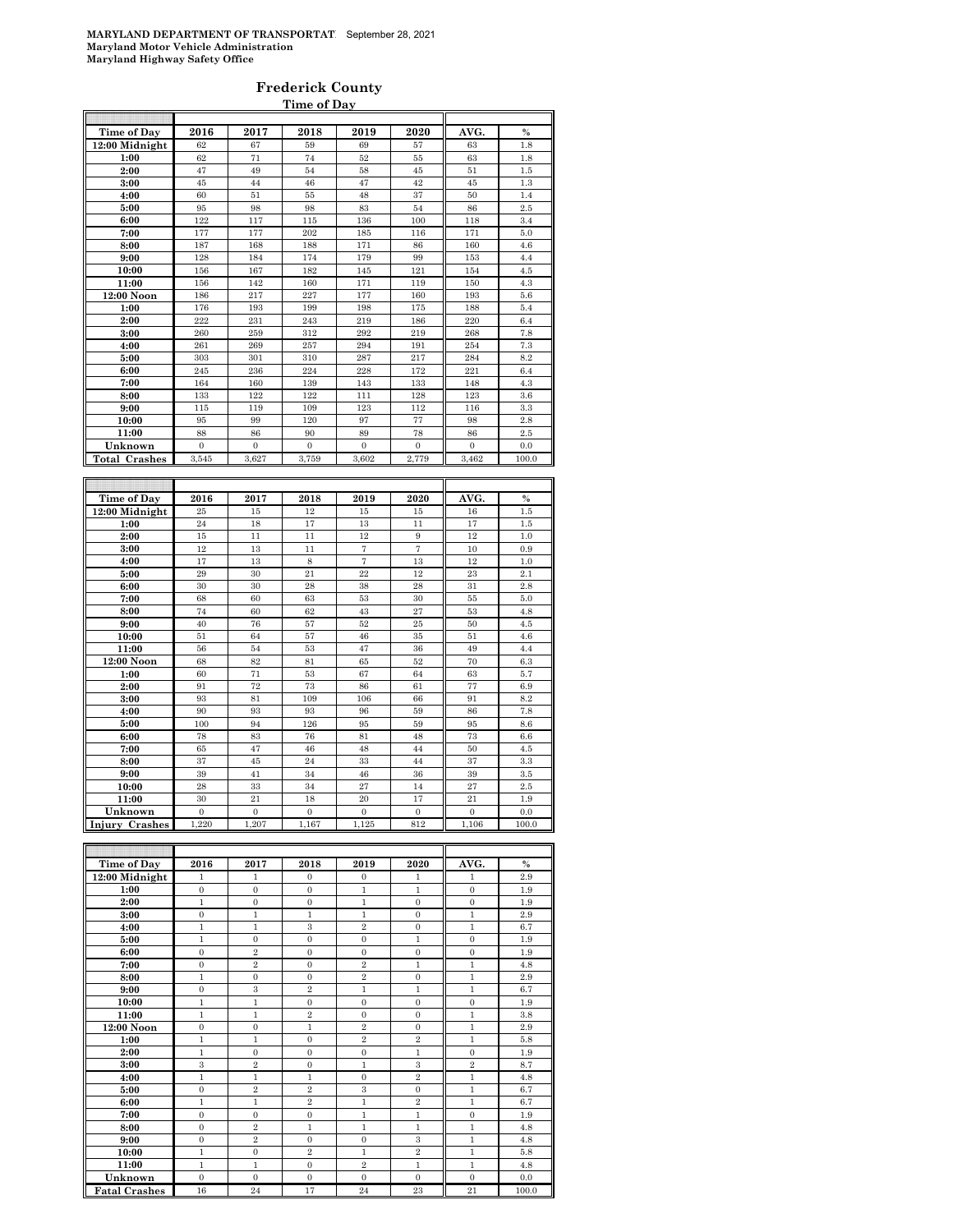#### **Frederick County Driver Age**

| Driver Age           | 2016           | 2017         | 2018  | 2019           | 2020           | AVG.           | $\%$    |
|----------------------|----------------|--------------|-------|----------------|----------------|----------------|---------|
| 15 and Under         | 7              | 7            | 3     | 8              | $\overline{4}$ | 6              | 0.1     |
| 16                   | 56             | 64           | 56    | 48             | 33             | 51             | 0.9     |
| 17                   | 175            | 152          | 148   | 140            | 84             | 140            | 2.3     |
| 18                   | 146            | 170          | 157   | 136            | 114            | 145            | 2.4     |
| 19                   | 155            | 143          | 129   | 158            | 118            | 141            | 2.4     |
| 20                   | 157            | 156          | 152   | 133            | 93             | 138            | 2.3     |
| $21 - 24$            | 579            | 612          | 596   | 525            | 458            | 554            | 9.3     |
| $25 - 29$            | 691            | 725          | 718   | 746            | 511            | 678            | 11.4    |
| 34<br>$30 -$         | 557            | 594          | 643   | 653            | 428            | 575            | 9.7     |
| $35 - 39$            | 497            | 480          | 577   | 565            | 413            | 506            | 8.5     |
| $40 - 44$            | 450            | 409          | 469   | 499            | 323            | 430            | 7.2     |
| $45 - 49$            | 477            | 487          | 487   | 459            | 296            | 441            | 7.4     |
| $50 - 54$            | 486            | 524          | 528   | 442            | 319            | 460            | 7.7     |
| 59<br>$55-$          | 429            | 378          | 439   | 429            | 317            | 398            | 6.7     |
| $60 - 64$            | 310            | 332          | 329   | 293            | 222            | 297            | 5.0     |
| $65 - 69$            | 211            | 216          | 225   | 217            | 143            | 202            | 3.4     |
| $70 - 79$            | 197            | 274          | 248   | 249            | 164            | 226            | 3.8     |
| $80 +$               | 85             | 102          | 76    | 87             | 60             | 82             | 1.4     |
| Unknown              | 487            | 558          | 502   | 466            | 398            | 482            | 8.1     |
| <b>Total Drivers</b> | 6.152          | 6,383        | 6,482 | 6,253          | 4,498          | 5.954          | 100.0   |
|                      |                |              |       |                |                |                |         |
|                      |                |              |       |                |                |                |         |
| Driver Age           | 2016           | 2017         | 2018  | 2019           | 2020           | AVG.           | $\%$    |
| 15 and Under         | $\overline{2}$ | $\mathbf{1}$ | 1     | $\overline{2}$ | $\overline{2}$ | $\overline{2}$ | 0.1     |
| 16                   | 14             | 10           | 6     | 8              | $\overline{2}$ | 8              | 0.7     |
| 17                   | 38             | 31           | 22    | 23             | 14             | 26             | $2.4\,$ |
| 18                   | 30             | 25           | 36    | 20             | 23             | 27             | 2.5     |
| 19                   | 30             | 30           | 23    | 30             | 20             | 27             | 2.4     |
| 20                   | 36             | 32           | 22    | 21             | 26             | 27             | 2.5     |
| $21 - 24$            | 129            | 125          | 109   | 96             | 76             | 107            | 9.8     |
| 29<br>$25-$          | 141            | 132          | 127   | 152            | 78             | 126            | 11.6    |
| 30<br>$-34$          | 113            | 105          | 114   | 121            | 92             | 109            | 10.0    |
| $35 -$<br>39         | 87             | 100          | 115   | 120            | 78             | 100            | 9.2     |
| $-44$<br>40          | 85             | 77           | 96    | 90             | 58             | 81             | 7.5     |
| $45 - 49$            | 109            | 86           | 104   | 80             | 45             | 85             | 7.8     |

| $45 - 49$              | 109            | 86             | 104        | 80             | 45  | 85    | 7.8   |
|------------------------|----------------|----------------|------------|----------------|-----|-------|-------|
| $50 - 54$              | 84             | 120            | 93         | 98             | 69  | 93    | 8.5   |
| $55 - 59$              | 95             | 100            | 79         | 83             | 62  | 84    | 7.7   |
| $60 - 64$              | 57             | 76             | 72         | 48             | 53  | 61    | 5.6   |
| $65 - 69$              | 40             | 57             | 53         | 43             | 40  | 47    | 4.3   |
| $70 - 79$              | 40             | 70             | 55         | 67             | 41  | 55    | 5.0   |
| $80 +$                 | 31             | 24             | 19         | 21             | 10  | 21    | 1.9   |
| Unknown                | $\overline{2}$ | $\overline{2}$ |            | $\overline{2}$ |     | 2     | 0.2   |
| <b>Injured Drivers</b> | 1,163          | 1,203          | $_{1.151}$ | 1,125          | 790 | 1,086 | 100.0 |

| Driver Age               | 2016           | 2017           | 2018           | 2019           | 2020           | AVG.           | $\%$  |
|--------------------------|----------------|----------------|----------------|----------------|----------------|----------------|-------|
| 15 and Under             | $\overline{0}$ | $\overline{0}$ | $\Omega$       | $\Omega$       | $\Omega$       | $\mathbf{0}$   | 0.0   |
| 16                       | $\overline{0}$ | $\overline{0}$ | $\Omega$       | $\Omega$       | $\Omega$       | $\overline{0}$ | 0.0   |
| 17                       | $\overline{0}$ | $\overline{0}$ | $\overline{0}$ | $\Omega$       | $\overline{0}$ | $\overline{0}$ | 0.0   |
| 18                       | $\overline{0}$ | $\overline{0}$ | $\Omega$       | $\Omega$       | $\Omega$       | $\overline{0}$ | 0.0   |
| 19                       | $\mathbf{1}$   | $\overline{0}$ | $\Omega$       | 1              | $\Omega$       | $\overline{0}$ | 2.4   |
| 20                       | $\overline{0}$ | $\overline{1}$ | $\Omega$       | $\Omega$       | 1              | $\overline{0}$ | 2.4   |
| $21 - 24$                | 1              | $\overline{0}$ | $\theta$       | 1              | $\mathbf{1}$   | 1              | 3.7   |
| $25 - 29$                | $\mathbf{1}$   | $\overline{1}$ | $\overline{0}$ | 3              | $\mathbf{1}$   | $\overline{1}$ | 7.3   |
| $30 - 34$                | $\overline{0}$ | $\overline{0}$ | $\theta$       | $\mathbf{1}$   | 3              | $\mathbf{1}$   | 4.9   |
| $35 - 39$                | $\overline{2}$ | $\overline{1}$ | $\overline{2}$ | $\overline{2}$ | $\overline{2}$ | $\overline{2}$ | 11.0  |
| $40 - 44$                | $\overline{2}$ | $\overline{2}$ | $\Omega$       | $\overline{2}$ | 1              | $\overline{1}$ | 8.5   |
| $45 - 49$                | $\overline{0}$ | $\mathbf{1}$   | 4              | $\mathbf{1}$   | 3              | $\overline{2}$ | 11.0  |
| $50 - 54$                | $\overline{2}$ | 3              | $\theta$       | $\overline{2}$ | 1              | $\overline{2}$ | 9.8   |
| $55 - 59$                | $\overline{2}$ | $\overline{2}$ | $\Omega$       | $\overline{2}$ | $\overline{2}$ | $\overline{2}$ | 9.8   |
| $60 - 64$                | $\mathbf{1}$   | $\overline{2}$ | $\Omega$       | $\Omega$       | $\Omega$       | 1              | 3.7   |
| $65 - 69$                | $\overline{0}$ | $\overline{0}$ | $\overline{2}$ | $\Omega$       | $\mathbf{1}$   | $\mathbf{1}$   | 3.7   |
| $70 - 79$                | $\mathbf{1}$   | $\overline{0}$ | 3              | $\mathbf{1}$   | $\overline{2}$ | $\mathbf{1}$   | 8.5   |
| $80 +$                   | $\overline{2}$ | 3              | 1              | 3              | $\mathbf{1}$   | $\overline{2}$ | 12.2  |
| Unknown                  | $\overline{0}$ | $\overline{0}$ | $\theta$       | 1              | $\Omega$       | $\overline{0}$ | 1.2   |
| <b>Driver Fatalities</b> | 15             | 16             | 12             | 20             | 19             | 16             | 100.0 |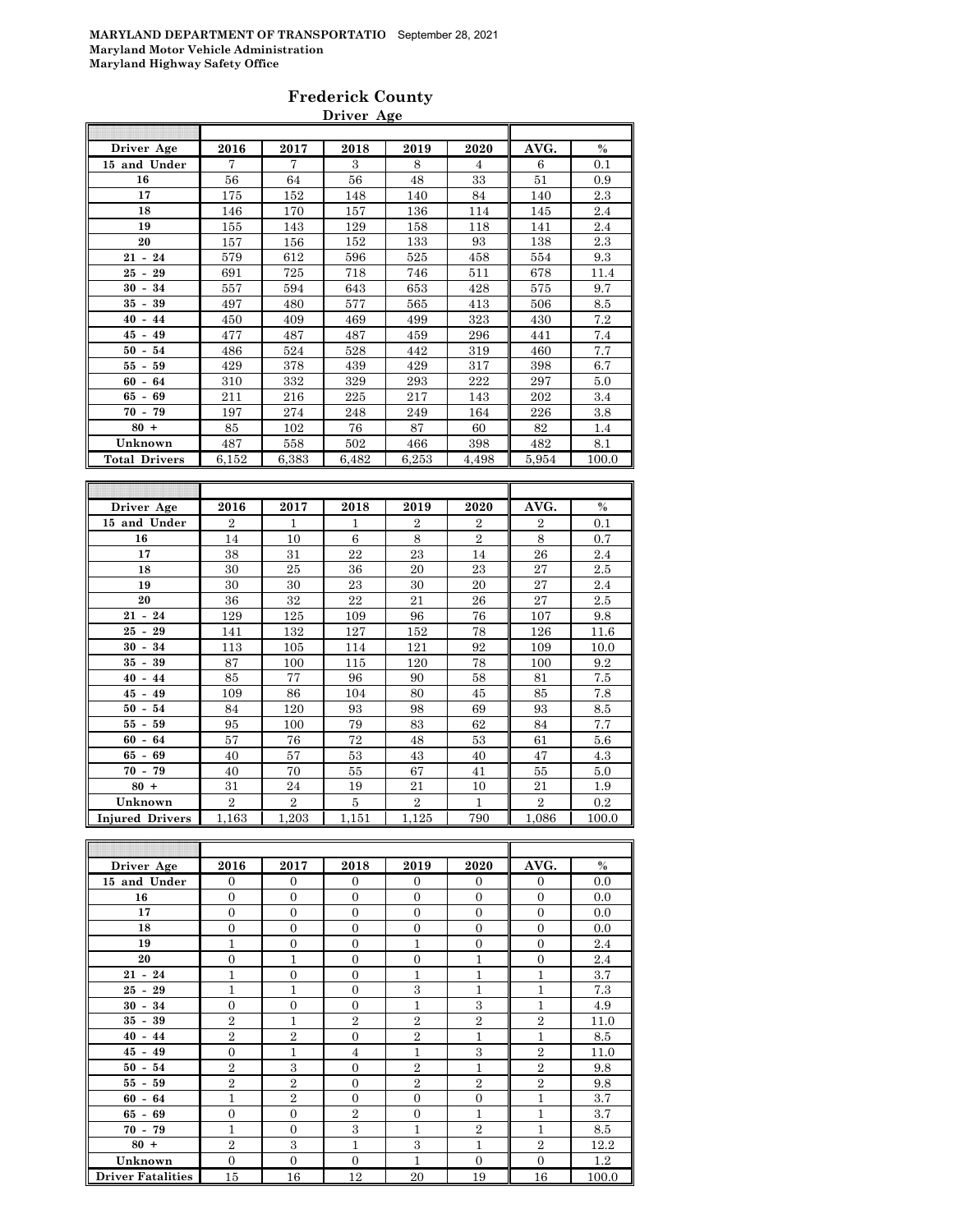h

| Driver Gender        | 2016  | 2017  | 2018  | 2019  | 2020  | AVG.  | $\%$  |
|----------------------|-------|-------|-------|-------|-------|-------|-------|
| Male                 | 3,373 | 3,525 | 3,590 | 3,518 | 2,649 | 3,331 | 55.9  |
| Female               | 2,281 | 2,275 | 2,369 | 2,245 | 1,454 | 2,125 | 35.7  |
| Unknown              | 498   | 583   | 523   | 490   | 395   | 498   | 8.4   |
| <b>Total Drivers</b> | 6,152 | 6,383 | 6,482 | 6,253 | 4,498 | 5,954 | 100.0 |
|                      |       |       |       |       |       |       |       |
|                      |       |       |       |       |       |       |       |
|                      |       |       |       |       |       |       |       |
| Driver Gender        | 2016  | 2017  | 2018  | 2019  | 2020  | AVG.  | $\%$  |
| Male                 | 595   | 619   | 531   | 604   | 457   | 561   | 51.7  |
| Female               | 564   | 580   | 614   | 516   | 332   | 521   | 48.0  |

# **Frederick County**

 **Driver Gender**

╗

 $\overline{\mathbf{r}}$ 

| Driver Gender            | 2016   | 2017 | 2018 | 2019   | 2020 | AVG. | $\%$    |
|--------------------------|--------|------|------|--------|------|------|---------|
| Male                     | 13     | 14   | 10   | $16\,$ | 18   | 14   | 86.6    |
| Female                   |        |      |      |        |      |      | 12.2    |
| Unknown                  |        |      |      |        |      |      | $1.2\,$ |
| <b>Driver Fatalities</b> | $15\,$ | 16   | ၊ ဂ  | $20\,$ | 19   |      | 100.0   |

**Driver Injuries** 1,163 1,203 1,151 1,125 790 1,086 100.0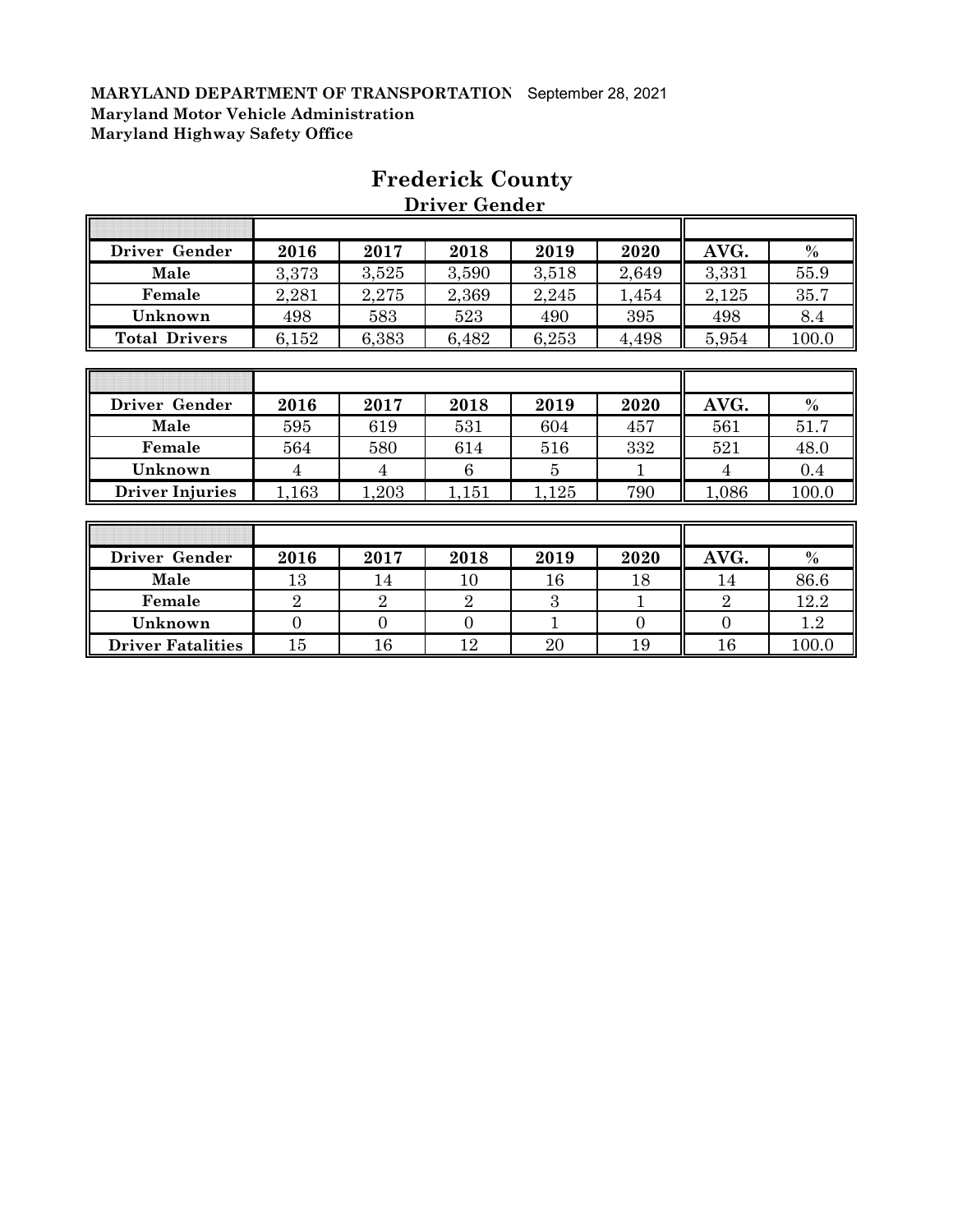$\mathsf{r}$ 

#### **Frederick County Driver Safety Equipment Use**

| <b>Safety Equipment</b>             | 2016             | 2017               | 2018              | 2019             | 2020             | AVG.             | $\%$         |
|-------------------------------------|------------------|--------------------|-------------------|------------------|------------------|------------------|--------------|
| Not Applicable                      | 182              | 193                | 147               | 152              | 96               | 154              | $2.6\,$      |
| None                                | 121              | 128                | 144               | 118              | 152              | 133              | 2.2          |
| Lap belt only                       |                  |                    |                   |                  |                  |                  |              |
|                                     | 10               | $\overline{2}$     | 7                 | 8                | 4                | 6                | 0.1          |
| Shoulder belt only                  | 29               | 20                 | 15                | 16               | 11               | 18               | 0.3          |
| Shoulder/Lap belt(s)                | 4,994            | 5,044              | 5,196             | 4.989            | 3,564            | 4,757            | 79.9         |
| Child/Youth restraint               | 0                | 0                  | 0                 | 0                | 0                | 0                | 0.0          |
| Child restraint forward             | $\overline{0}$   | $\mathbf{1}$       | $\mathbf{0}$      | $\overline{0}$   | $\overline{0}$   | $\overline{0}$   | 0.0          |
| Child restraint rear                | $\boldsymbol{0}$ | $\boldsymbol{0}$   | $\boldsymbol{0}$  | $\boldsymbol{0}$ | $\boldsymbol{0}$ | $\boldsymbol{0}$ | 0.0          |
| <b>Booster seat</b>                 | $\overline{0}$   | $\overline{0}$     | $\overline{0}$    | $\overline{0}$   | $\overline{0}$   | $\overline{0}$   | 0.0          |
|                                     |                  |                    |                   |                  |                  |                  |              |
| Child restraint unknow              | $\boldsymbol{0}$ | $\boldsymbol{0}$   | 1                 | $\boldsymbol{0}$ | $\boldsymbol{0}$ | $\boldsymbol{0}$ | 0.0          |
| Mc/Bike helmet                      | 52               | 50                 | 35                | 38               | 43               | 44               | 0.7          |
| Mc/bike shield only                 | $\mathbf{1}$     | $\mathbf{1}$       | $\mathbf{0}$      | $\,3$            | $\mathbf{1}$     | $\mathbf{1}$     | 0.0          |
| Mc/bike helmet & shield             | 30               | 29                 | 17                | 23               | 25               | 25               | 0.4          |
| Protective pads                     | 3                | 1                  | $\boldsymbol{0}$  | 1                | $\mathbf{1}$     | 1                | 0.0          |
| Reflective clothing                 | 0                | 1                  | 0                 | 0                | 0                | 0                | 0.0          |
| Lighting                            | $\overline{0}$   | $\overline{0}$     | $\overline{0}$    | $\overline{0}$   | $\overline{0}$   | $\overline{0}$   | 0.0          |
|                                     |                  |                    |                   |                  |                  |                  |              |
| Air bag only                        | $\boldsymbol{0}$ | $\boldsymbol{0}$   | $\mathbf{0}$      | $\boldsymbol{0}$ | 0                | 0                | 0.0          |
| Air bag and belts                   | $\overline{0}$   | $\overline{0}$     | $\overline{0}$    | $\overline{0}$   | $\overline{0}$   | $\overline{0}$   | 0.0          |
| Other                               | $\overline{2}$   | $\overline{2}$     | $\boldsymbol{0}$  | $\overline{2}$   | 3                | $\overline{2}$   | 0.0          |
| Unknown                             | 728              | 911                | 920               | 903              | 598              | 812              | 13.6         |
| <b>Total Drivers</b>                | 6.152            | 6,383              | 6,482             | 6.253            | 4.498            | 5.954            | 100.0        |
|                                     |                  |                    |                   |                  |                  |                  |              |
|                                     |                  |                    |                   |                  |                  |                  |              |
|                                     |                  |                    |                   |                  |                  |                  |              |
| <b>Safety Equipment</b>             | 2016             | 2017               | 2018              | 2019             | 2020             | AVG.             | $\%$         |
| Not Applicable                      | 25               | 36                 | 26                | 27               | 12               | 25               | 2.3          |
| None                                | 55               | 58                 | 60                | 52               | 70               | 59               | 5.4          |
| Lap belt only                       | $\overline{4}$   | 1                  | 3                 | 1                | $\overline{2}$   | $\overline{2}$   | 0.2          |
| Shoulder belt only                  | 5                | $\overline{4}$     | $\overline{2}$    | 3                | 1                | 3                | 0.3          |
| Shoulder/Lap belt(s)                | 960              | 950                | 936               | 905              | 622              | 875              | 80.5         |
| Child/Youth restraint               | 0                | $\mathbf{0}$       | $\mathbf{0}$      | $\mathbf{0}$     |                  | $\mathbf{0}$     | 0.0          |
|                                     |                  |                    |                   |                  | 0                |                  |              |
| Child restraint forward             | $\boldsymbol{0}$ | $\boldsymbol{0}$   | $\boldsymbol{0}$  | $\boldsymbol{0}$ | $\boldsymbol{0}$ | $\boldsymbol{0}$ | 0.0          |
| Child restraint rear                | $\overline{0}$   | $\mathbf{0}$       | $\overline{0}$    | $\overline{0}$   | $\overline{0}$   | $\overline{0}$   | 0.0          |
| <b>Booster seat</b>                 | $\overline{0}$   | $\overline{0}$     | $\overline{0}$    | $\overline{0}$   | $\overline{0}$   | $\overline{0}$   | 0.0          |
| Child restraint unknow              | 0                | $\boldsymbol{0}$   | 0                 | 0                | $\boldsymbol{0}$ | $\boldsymbol{0}$ | 0.0          |
| Mc/Bike helmet                      | 40               | 41                 | 28                | 28               | 34               | 34               | 3.1          |
| Mc/bike shield only                 | 1                | $\mathbf{0}$       | $\boldsymbol{0}$  | 3                | 1                | 1                | 0.1          |
| Mc/bike helmet & shield             | 26               | 24                 | 13                | 20               | 14               | 19               | 1.8          |
|                                     |                  |                    |                   |                  |                  |                  |              |
| Protective pads                     | $\overline{2}$   | $\boldsymbol{0}$   | 0                 | 0                | 0                | $\mathbf{0}$     | 0.0          |
| Reflective clothing                 | $\mathbf{0}$     | $\overline{0}$     | $\overline{0}$    | $\overline{0}$   | $\overline{0}$   | $\boldsymbol{0}$ | 0.0          |
| Lighting                            | 0                | $\boldsymbol{0}$   | $\boldsymbol{0}$  | 0                | $\boldsymbol{0}$ | $\boldsymbol{0}$ | 0.0          |
| Air bag only                        | $\overline{0}$   | $\overline{0}$     | $\overline{0}$    | $\overline{0}$   | $\overline{0}$   | $\overline{0}$   | 0.0          |
| Air bag and belts                   | 0                | $\mathbf{0}$       | $\overline{0}$    | $\overline{0}$   | $\boldsymbol{0}$ | $\boldsymbol{0}$ | 0.0          |
| Other                               | $\boldsymbol{0}$ | $\boldsymbol{0}$   | $\boldsymbol{0}$  | $\boldsymbol{0}$ | $\overline{0}$   | $\boldsymbol{0}$ | 0.0          |
| Unknown                             | 45               | 89                 | 83                | 86               | 34               | 67               | 6.2          |
|                                     |                  |                    |                   |                  |                  |                  |              |
| Driver Injuries                     | 1,163            | 1,203              | 1,151             | 1,125            | 790              | 1,086            | 100.0        |
|                                     |                  |                    |                   |                  |                  |                  |              |
|                                     |                  |                    |                   |                  |                  |                  |              |
| <b>Safety Equipment</b>             | 2016             | 2017               | 2018              | 2019             | 2020             | AVG.             | %            |
| Not Applicable                      | 0                | 1                  | 0                 | 0                | 0                | $\boldsymbol{0}$ | 1.2          |
| None                                | $\overline{4}$   | 6                  | 3                 | 8                | 7                | $\,6$            | 34.1         |
| Lap belt only                       | $\boldsymbol{0}$ | $\boldsymbol{0}$   | $\overline{0}$    | $\overline{0}$   | $\boldsymbol{0}$ | $\mathbf{0}$     | 0.0          |
| Shoulder belt only                  | $\boldsymbol{0}$ | $\boldsymbol{0}$   | $\boldsymbol{0}$  | $\boldsymbol{0}$ | $\boldsymbol{0}$ | $\boldsymbol{0}$ | 0.0          |
| Shoulder/Lap belt(s)                | 8                | 5                  | 7                 | 5                | 7                | 6                | 39.0         |
|                                     |                  |                    |                   |                  |                  |                  |              |
| Child/Youth restraint               | $\overline{0}$   | $\overline{0}$     | $\overline{0}$    | $\overline{0}$   | $\overline{0}$   | $\overline{0}$   | 0.0          |
| Child restraint forward             | 0                | $\boldsymbol{0}$   | 0                 | 0                | $\boldsymbol{0}$ | $\boldsymbol{0}$ | 0.0          |
| Child restraint rear                | $\boldsymbol{0}$ | $\boldsymbol{0}$   | $\boldsymbol{0}$  | $\boldsymbol{0}$ | $\boldsymbol{0}$ | $\boldsymbol{0}$ | 0.0          |
| <b>Booster seat</b>                 | 0                | $\boldsymbol{0}$   | $\boldsymbol{0}$  | 0                | $\boldsymbol{0}$ | $\boldsymbol{0}$ | 0.0          |
| Child restraint unk.                | $\overline{0}$   | $\mathbf{0}$       | $\overline{0}$    | $\overline{0}$   | $\overline{0}$   | $\overline{0}$   | 0.0          |
| Mc/Bike helmet                      | 1                | $\,2$              | 1                 | $\overline{4}$   | $\overline{2}$   | $\overline{2}$   | 12.2         |
| Mc/bike shield only                 | $\mathbf{0}$     | $\mathbf{1}$       | $\overline{0}$    | $\boldsymbol{0}$ | $\overline{0}$   | $\boldsymbol{0}$ | 1.2          |
|                                     |                  |                    |                   |                  |                  |                  |              |
| Mc/bike helmet & shield             | 1                | $\boldsymbol{0}$   | $\boldsymbol{0}$  | $\overline{2}$   | 3                | $\mathbf{1}$     | 7.3          |
| Protective pads                     | $\overline{0}$   | $\overline{0}$     | $\overline{0}$    | $\overline{0}$   | $\overline{0}$   | $\overline{0}$   | 0.0          |
| Reflective clothing                 | $\mathbf{0}$     | $\mathbf{0}$       | $\boldsymbol{0}$  | $\boldsymbol{0}$ | $\boldsymbol{0}$ | $\boldsymbol{0}$ | 0.0          |
| Lighting                            | $\mathbf{0}$     | $\boldsymbol{0}$   | $\boldsymbol{0}$  | 0                | $\overline{0}$   | $\boldsymbol{0}$ | 0.0          |
| Air bag only                        | 0                | $\boldsymbol{0}$   | $\boldsymbol{0}$  | $\boldsymbol{0}$ | $\boldsymbol{0}$ | $\boldsymbol{0}$ | 0.0          |
| Air bag and belts                   |                  |                    |                   |                  |                  |                  | 0.0          |
|                                     |                  |                    |                   |                  |                  |                  |              |
|                                     | $\mathbf{0}$     | $\mathbf{0}$       | $\boldsymbol{0}$  | $\boldsymbol{0}$ | $\boldsymbol{0}$ | $\boldsymbol{0}$ |              |
| Other                               | $\mathbf{0}$     | $\mathbf{0}$       | $\overline{0}$    | $\overline{0}$   | $\overline{0}$   | $\overline{0}$   | 0.0          |
| Unknown<br><b>Driver Fatalities</b> | 1<br>15          | $\mathbf{1}$<br>16 | $\mathbf 1$<br>12 | 1<br>20          | 0<br>19          | 1<br>16          | 4.9<br>100.0 |

**Note: None & Air Bag are counted as no safety equipment in use.**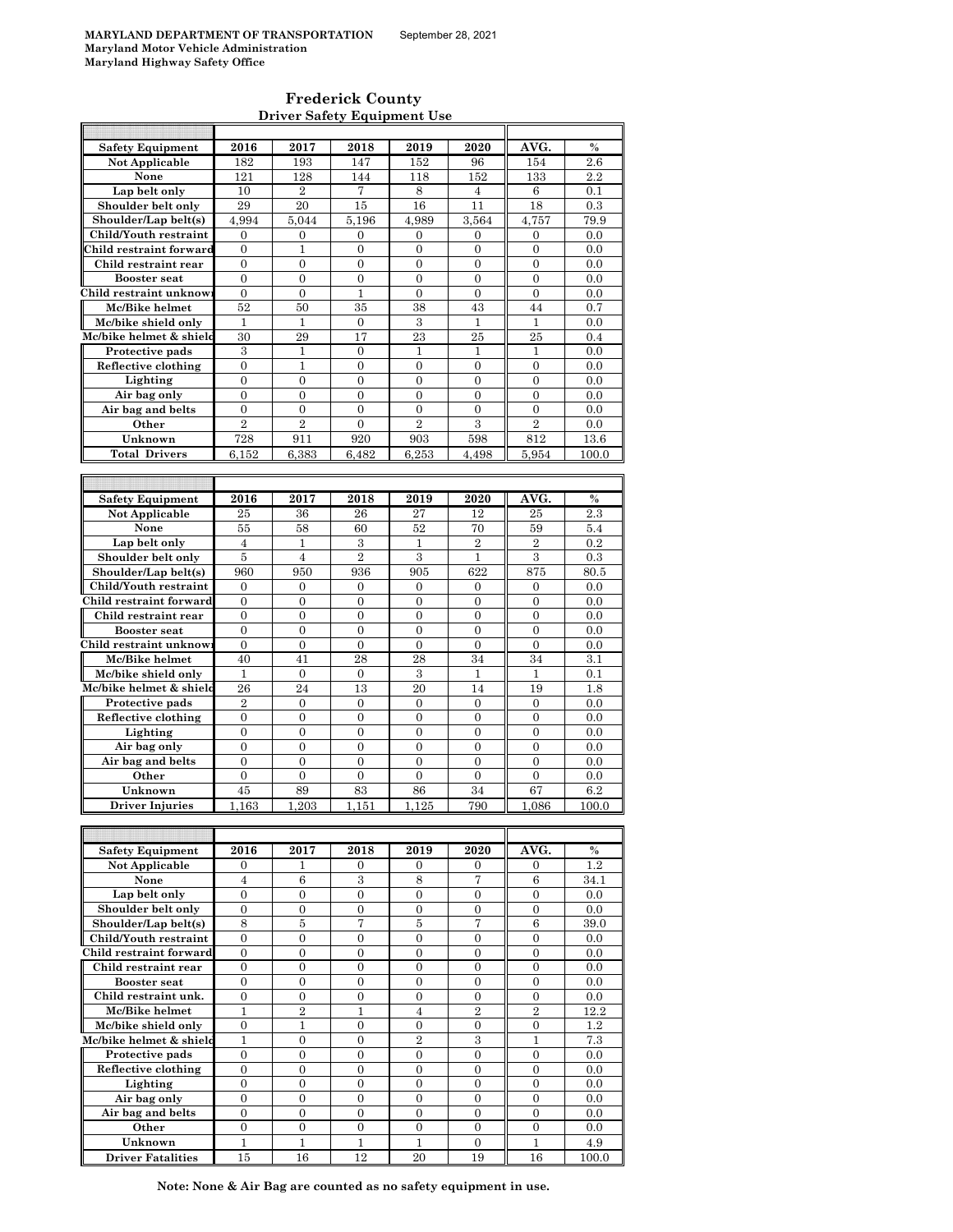| <b>Frederick County</b> |  |
|-------------------------|--|

| Passenger Age<br>2016<br>2017<br>2018<br>2019<br>2020<br>AVG.<br>$\%$<br>Under 5<br>142<br>200<br>209<br>221<br>127<br>180<br>10.8<br>$5-9$<br>90<br>140<br>170<br>160<br>184<br>149<br>9.0<br>$10 - 11$<br>66<br>59<br>87<br>76<br>32<br>64<br>3.9<br>$12 - 13$<br>$52\,$<br>69<br>66<br>$72\,$<br>$59\,$<br>$3.6\,$<br>36<br>$14 - 15$<br>73<br>84<br>100<br>137<br>45<br>88<br>5.3<br>113<br>138<br>75<br>109<br>6.6<br>$16 - 17$<br>107<br>111<br>$18 - 19$<br>90<br>90<br>100<br>6.0<br>100<br>106<br>113<br>$20 - 24$<br>175<br>185<br>162<br>173<br>10.4<br>159<br>184<br>$25 - 29$<br>163<br>134<br>127<br>138<br>8.3<br>115<br>149<br>$30 - 34$<br>86<br>121<br>106<br>93<br>103<br>6.2<br>111<br>$35 - 39$<br>68<br>54<br>78<br>106<br>76<br>76<br>4.6<br>$40 - 44$<br>59<br>54<br>72<br>72<br>55<br>62<br>3.8<br>45<br>64<br>87<br>56<br>34<br>$3.5\,$<br>$45 - 49$<br>57<br>$50 - 54$<br>52<br>70<br>4.0<br>68<br>90<br>48<br>66<br>72<br>$55 - 59$<br>51<br>73<br>70<br>29<br>59<br>3.6<br>3.1<br>$60 -$<br>64<br>38<br>54<br>64<br>57<br>42<br>51<br>36<br>41<br>37<br>51<br>23<br>38<br>2.3<br>$65 - 69$<br>$70 - 79$<br>39<br>62<br>66<br>29<br>3.1<br>58<br>51<br>$80 +$<br>12<br>2.1<br>19<br>69<br>41<br>36<br>35<br>Unknown<br>$\mathbf{1}$<br>$\overline{0}$<br>$\overline{0}$<br>$\overline{0}$<br>$\overline{0}$<br>$\overline{0}$<br>0.0<br><b>Total Passengers</b><br>1,434<br>1,795<br>1,921<br>1,921<br>1,217<br>1,658<br>100.0<br>Passenger Age<br>2016<br>2017<br>2018<br>2019<br>2020<br>AVG.<br>$\%$<br>Under 5<br>40<br>36<br>9.7<br>30<br>39<br>39<br>30<br>$5 - 9$<br>31<br>45<br>34<br>39<br>17<br>33<br>9.0<br>17<br>13<br>20<br>25<br>16<br>$10 - 11$<br>5<br>4.4<br>$12 - 13$<br>15<br>13<br>$\bf 5$<br>12<br>3.4<br>14<br>15<br>$14 - 15$<br>21<br>18<br>15<br>11<br>16<br>7<br>4.0<br>23<br>24<br>23<br>20<br>32<br>17<br>6.3<br>$16 - 17$<br>$18 - 19$<br>22<br>5.3<br>25<br>19<br>13<br>18<br>19<br>$20 - 24$<br>32<br>40<br>44<br>46<br>35<br>39<br>10.7<br>29<br>24<br>28<br>22<br>$33\,$<br>27<br>$25 -$<br>30<br>7.5<br>$30 - 34$<br>15<br>24<br>21<br>16<br>20<br>19<br>$5.2\,$<br>$35 - 39$<br>17<br>13<br>21<br>17<br>19<br>17<br>4.7<br>17<br>20<br>20<br>12<br>$40 - 44$<br>11<br>16<br>4.4<br>9<br>13<br>17<br>9<br>12<br>$\rm 3.2$<br>$45 - 49$<br>11<br>$50 -$<br>54<br>18<br>17<br>24<br>$15\,$<br>17<br>$4.5\,$<br>9<br>$55 - 59$<br>17<br>26<br>19<br>11<br>8<br>16<br>4.4<br>$60 - 64$<br>13<br>13<br>3.5<br>11<br>11<br>17<br>13<br>12<br>12<br>9<br>12<br>10<br>2.8<br>$65 -$<br>69<br>6<br>$70 - 79$<br>4.2<br>11<br>20<br>18<br>14<br>14<br>15<br>$80 +$<br>2.7<br>11<br>13<br>9<br>$\overline{2}$<br>10<br>14<br>Unknown<br>$\mathbf{1}$<br>$\overline{0}$<br>$\overline{0}$<br>$\overline{0}$<br>$\overline{0}$<br>$\overline{0}$<br>0.1<br>Injured Passengers<br>417<br>367<br>348<br>405<br>384<br>281<br>100.0<br>2016<br>2017<br>$\%$<br>Passenger Age<br>2018<br>2019<br>2020<br>AVG.<br>Under 5<br>$\boldsymbol{0}$<br>$\boldsymbol{0}$<br>$\boldsymbol{0}$<br>$\boldsymbol{0}$<br>$\boldsymbol{0}$<br>$\boldsymbol{0}$<br>0.0<br>$5-9$<br>$\mathbf{0}$<br>$\mathbf{0}$<br>$\boldsymbol{0}$<br>$\mathbf{0}$<br>$\mathbf{0}$<br>$\mathbf{0}$<br>0.0 | Passenger Age |  |  |  |  |  |  |  |  |  |
|--------------------------------------------------------------------------------------------------------------------------------------------------------------------------------------------------------------------------------------------------------------------------------------------------------------------------------------------------------------------------------------------------------------------------------------------------------------------------------------------------------------------------------------------------------------------------------------------------------------------------------------------------------------------------------------------------------------------------------------------------------------------------------------------------------------------------------------------------------------------------------------------------------------------------------------------------------------------------------------------------------------------------------------------------------------------------------------------------------------------------------------------------------------------------------------------------------------------------------------------------------------------------------------------------------------------------------------------------------------------------------------------------------------------------------------------------------------------------------------------------------------------------------------------------------------------------------------------------------------------------------------------------------------------------------------------------------------------------------------------------------------------------------------------------------------------------------------------------------------------------------------------------------------------------------------------------------------------------------------------------------------------------------------------------------------------------------------------------------------------------------------------------------------------------------------------------------------------------------------------------------------------------------------------------------------------------------------------------------------------------------------------------------------------------------------------------------------------------------------------------------------------------------------------------------------------------------------------------------------------------------------------------------------------------------------------------------------------------------------------------------------------------------------------------------------------------------------------------------------------------------------------------------------------------------------------------------------------------------------------------------------------------------------------------------------------------------------------------------------------------------------------------------------------------------------------------------------------------|---------------|--|--|--|--|--|--|--|--|--|
|                                                                                                                                                                                                                                                                                                                                                                                                                                                                                                                                                                                                                                                                                                                                                                                                                                                                                                                                                                                                                                                                                                                                                                                                                                                                                                                                                                                                                                                                                                                                                                                                                                                                                                                                                                                                                                                                                                                                                                                                                                                                                                                                                                                                                                                                                                                                                                                                                                                                                                                                                                                                                                                                                                                                                                                                                                                                                                                                                                                                                                                                                                                                                                                                                          |               |  |  |  |  |  |  |  |  |  |
|                                                                                                                                                                                                                                                                                                                                                                                                                                                                                                                                                                                                                                                                                                                                                                                                                                                                                                                                                                                                                                                                                                                                                                                                                                                                                                                                                                                                                                                                                                                                                                                                                                                                                                                                                                                                                                                                                                                                                                                                                                                                                                                                                                                                                                                                                                                                                                                                                                                                                                                                                                                                                                                                                                                                                                                                                                                                                                                                                                                                                                                                                                                                                                                                                          |               |  |  |  |  |  |  |  |  |  |
|                                                                                                                                                                                                                                                                                                                                                                                                                                                                                                                                                                                                                                                                                                                                                                                                                                                                                                                                                                                                                                                                                                                                                                                                                                                                                                                                                                                                                                                                                                                                                                                                                                                                                                                                                                                                                                                                                                                                                                                                                                                                                                                                                                                                                                                                                                                                                                                                                                                                                                                                                                                                                                                                                                                                                                                                                                                                                                                                                                                                                                                                                                                                                                                                                          |               |  |  |  |  |  |  |  |  |  |
|                                                                                                                                                                                                                                                                                                                                                                                                                                                                                                                                                                                                                                                                                                                                                                                                                                                                                                                                                                                                                                                                                                                                                                                                                                                                                                                                                                                                                                                                                                                                                                                                                                                                                                                                                                                                                                                                                                                                                                                                                                                                                                                                                                                                                                                                                                                                                                                                                                                                                                                                                                                                                                                                                                                                                                                                                                                                                                                                                                                                                                                                                                                                                                                                                          |               |  |  |  |  |  |  |  |  |  |
|                                                                                                                                                                                                                                                                                                                                                                                                                                                                                                                                                                                                                                                                                                                                                                                                                                                                                                                                                                                                                                                                                                                                                                                                                                                                                                                                                                                                                                                                                                                                                                                                                                                                                                                                                                                                                                                                                                                                                                                                                                                                                                                                                                                                                                                                                                                                                                                                                                                                                                                                                                                                                                                                                                                                                                                                                                                                                                                                                                                                                                                                                                                                                                                                                          |               |  |  |  |  |  |  |  |  |  |
|                                                                                                                                                                                                                                                                                                                                                                                                                                                                                                                                                                                                                                                                                                                                                                                                                                                                                                                                                                                                                                                                                                                                                                                                                                                                                                                                                                                                                                                                                                                                                                                                                                                                                                                                                                                                                                                                                                                                                                                                                                                                                                                                                                                                                                                                                                                                                                                                                                                                                                                                                                                                                                                                                                                                                                                                                                                                                                                                                                                                                                                                                                                                                                                                                          |               |  |  |  |  |  |  |  |  |  |
|                                                                                                                                                                                                                                                                                                                                                                                                                                                                                                                                                                                                                                                                                                                                                                                                                                                                                                                                                                                                                                                                                                                                                                                                                                                                                                                                                                                                                                                                                                                                                                                                                                                                                                                                                                                                                                                                                                                                                                                                                                                                                                                                                                                                                                                                                                                                                                                                                                                                                                                                                                                                                                                                                                                                                                                                                                                                                                                                                                                                                                                                                                                                                                                                                          |               |  |  |  |  |  |  |  |  |  |
|                                                                                                                                                                                                                                                                                                                                                                                                                                                                                                                                                                                                                                                                                                                                                                                                                                                                                                                                                                                                                                                                                                                                                                                                                                                                                                                                                                                                                                                                                                                                                                                                                                                                                                                                                                                                                                                                                                                                                                                                                                                                                                                                                                                                                                                                                                                                                                                                                                                                                                                                                                                                                                                                                                                                                                                                                                                                                                                                                                                                                                                                                                                                                                                                                          |               |  |  |  |  |  |  |  |  |  |
|                                                                                                                                                                                                                                                                                                                                                                                                                                                                                                                                                                                                                                                                                                                                                                                                                                                                                                                                                                                                                                                                                                                                                                                                                                                                                                                                                                                                                                                                                                                                                                                                                                                                                                                                                                                                                                                                                                                                                                                                                                                                                                                                                                                                                                                                                                                                                                                                                                                                                                                                                                                                                                                                                                                                                                                                                                                                                                                                                                                                                                                                                                                                                                                                                          |               |  |  |  |  |  |  |  |  |  |
|                                                                                                                                                                                                                                                                                                                                                                                                                                                                                                                                                                                                                                                                                                                                                                                                                                                                                                                                                                                                                                                                                                                                                                                                                                                                                                                                                                                                                                                                                                                                                                                                                                                                                                                                                                                                                                                                                                                                                                                                                                                                                                                                                                                                                                                                                                                                                                                                                                                                                                                                                                                                                                                                                                                                                                                                                                                                                                                                                                                                                                                                                                                                                                                                                          |               |  |  |  |  |  |  |  |  |  |
|                                                                                                                                                                                                                                                                                                                                                                                                                                                                                                                                                                                                                                                                                                                                                                                                                                                                                                                                                                                                                                                                                                                                                                                                                                                                                                                                                                                                                                                                                                                                                                                                                                                                                                                                                                                                                                                                                                                                                                                                                                                                                                                                                                                                                                                                                                                                                                                                                                                                                                                                                                                                                                                                                                                                                                                                                                                                                                                                                                                                                                                                                                                                                                                                                          |               |  |  |  |  |  |  |  |  |  |
|                                                                                                                                                                                                                                                                                                                                                                                                                                                                                                                                                                                                                                                                                                                                                                                                                                                                                                                                                                                                                                                                                                                                                                                                                                                                                                                                                                                                                                                                                                                                                                                                                                                                                                                                                                                                                                                                                                                                                                                                                                                                                                                                                                                                                                                                                                                                                                                                                                                                                                                                                                                                                                                                                                                                                                                                                                                                                                                                                                                                                                                                                                                                                                                                                          |               |  |  |  |  |  |  |  |  |  |
|                                                                                                                                                                                                                                                                                                                                                                                                                                                                                                                                                                                                                                                                                                                                                                                                                                                                                                                                                                                                                                                                                                                                                                                                                                                                                                                                                                                                                                                                                                                                                                                                                                                                                                                                                                                                                                                                                                                                                                                                                                                                                                                                                                                                                                                                                                                                                                                                                                                                                                                                                                                                                                                                                                                                                                                                                                                                                                                                                                                                                                                                                                                                                                                                                          |               |  |  |  |  |  |  |  |  |  |
|                                                                                                                                                                                                                                                                                                                                                                                                                                                                                                                                                                                                                                                                                                                                                                                                                                                                                                                                                                                                                                                                                                                                                                                                                                                                                                                                                                                                                                                                                                                                                                                                                                                                                                                                                                                                                                                                                                                                                                                                                                                                                                                                                                                                                                                                                                                                                                                                                                                                                                                                                                                                                                                                                                                                                                                                                                                                                                                                                                                                                                                                                                                                                                                                                          |               |  |  |  |  |  |  |  |  |  |
|                                                                                                                                                                                                                                                                                                                                                                                                                                                                                                                                                                                                                                                                                                                                                                                                                                                                                                                                                                                                                                                                                                                                                                                                                                                                                                                                                                                                                                                                                                                                                                                                                                                                                                                                                                                                                                                                                                                                                                                                                                                                                                                                                                                                                                                                                                                                                                                                                                                                                                                                                                                                                                                                                                                                                                                                                                                                                                                                                                                                                                                                                                                                                                                                                          |               |  |  |  |  |  |  |  |  |  |
|                                                                                                                                                                                                                                                                                                                                                                                                                                                                                                                                                                                                                                                                                                                                                                                                                                                                                                                                                                                                                                                                                                                                                                                                                                                                                                                                                                                                                                                                                                                                                                                                                                                                                                                                                                                                                                                                                                                                                                                                                                                                                                                                                                                                                                                                                                                                                                                                                                                                                                                                                                                                                                                                                                                                                                                                                                                                                                                                                                                                                                                                                                                                                                                                                          |               |  |  |  |  |  |  |  |  |  |
|                                                                                                                                                                                                                                                                                                                                                                                                                                                                                                                                                                                                                                                                                                                                                                                                                                                                                                                                                                                                                                                                                                                                                                                                                                                                                                                                                                                                                                                                                                                                                                                                                                                                                                                                                                                                                                                                                                                                                                                                                                                                                                                                                                                                                                                                                                                                                                                                                                                                                                                                                                                                                                                                                                                                                                                                                                                                                                                                                                                                                                                                                                                                                                                                                          |               |  |  |  |  |  |  |  |  |  |
|                                                                                                                                                                                                                                                                                                                                                                                                                                                                                                                                                                                                                                                                                                                                                                                                                                                                                                                                                                                                                                                                                                                                                                                                                                                                                                                                                                                                                                                                                                                                                                                                                                                                                                                                                                                                                                                                                                                                                                                                                                                                                                                                                                                                                                                                                                                                                                                                                                                                                                                                                                                                                                                                                                                                                                                                                                                                                                                                                                                                                                                                                                                                                                                                                          |               |  |  |  |  |  |  |  |  |  |
|                                                                                                                                                                                                                                                                                                                                                                                                                                                                                                                                                                                                                                                                                                                                                                                                                                                                                                                                                                                                                                                                                                                                                                                                                                                                                                                                                                                                                                                                                                                                                                                                                                                                                                                                                                                                                                                                                                                                                                                                                                                                                                                                                                                                                                                                                                                                                                                                                                                                                                                                                                                                                                                                                                                                                                                                                                                                                                                                                                                                                                                                                                                                                                                                                          |               |  |  |  |  |  |  |  |  |  |
|                                                                                                                                                                                                                                                                                                                                                                                                                                                                                                                                                                                                                                                                                                                                                                                                                                                                                                                                                                                                                                                                                                                                                                                                                                                                                                                                                                                                                                                                                                                                                                                                                                                                                                                                                                                                                                                                                                                                                                                                                                                                                                                                                                                                                                                                                                                                                                                                                                                                                                                                                                                                                                                                                                                                                                                                                                                                                                                                                                                                                                                                                                                                                                                                                          |               |  |  |  |  |  |  |  |  |  |
|                                                                                                                                                                                                                                                                                                                                                                                                                                                                                                                                                                                                                                                                                                                                                                                                                                                                                                                                                                                                                                                                                                                                                                                                                                                                                                                                                                                                                                                                                                                                                                                                                                                                                                                                                                                                                                                                                                                                                                                                                                                                                                                                                                                                                                                                                                                                                                                                                                                                                                                                                                                                                                                                                                                                                                                                                                                                                                                                                                                                                                                                                                                                                                                                                          |               |  |  |  |  |  |  |  |  |  |
|                                                                                                                                                                                                                                                                                                                                                                                                                                                                                                                                                                                                                                                                                                                                                                                                                                                                                                                                                                                                                                                                                                                                                                                                                                                                                                                                                                                                                                                                                                                                                                                                                                                                                                                                                                                                                                                                                                                                                                                                                                                                                                                                                                                                                                                                                                                                                                                                                                                                                                                                                                                                                                                                                                                                                                                                                                                                                                                                                                                                                                                                                                                                                                                                                          |               |  |  |  |  |  |  |  |  |  |
|                                                                                                                                                                                                                                                                                                                                                                                                                                                                                                                                                                                                                                                                                                                                                                                                                                                                                                                                                                                                                                                                                                                                                                                                                                                                                                                                                                                                                                                                                                                                                                                                                                                                                                                                                                                                                                                                                                                                                                                                                                                                                                                                                                                                                                                                                                                                                                                                                                                                                                                                                                                                                                                                                                                                                                                                                                                                                                                                                                                                                                                                                                                                                                                                                          |               |  |  |  |  |  |  |  |  |  |
|                                                                                                                                                                                                                                                                                                                                                                                                                                                                                                                                                                                                                                                                                                                                                                                                                                                                                                                                                                                                                                                                                                                                                                                                                                                                                                                                                                                                                                                                                                                                                                                                                                                                                                                                                                                                                                                                                                                                                                                                                                                                                                                                                                                                                                                                                                                                                                                                                                                                                                                                                                                                                                                                                                                                                                                                                                                                                                                                                                                                                                                                                                                                                                                                                          |               |  |  |  |  |  |  |  |  |  |
|                                                                                                                                                                                                                                                                                                                                                                                                                                                                                                                                                                                                                                                                                                                                                                                                                                                                                                                                                                                                                                                                                                                                                                                                                                                                                                                                                                                                                                                                                                                                                                                                                                                                                                                                                                                                                                                                                                                                                                                                                                                                                                                                                                                                                                                                                                                                                                                                                                                                                                                                                                                                                                                                                                                                                                                                                                                                                                                                                                                                                                                                                                                                                                                                                          |               |  |  |  |  |  |  |  |  |  |
|                                                                                                                                                                                                                                                                                                                                                                                                                                                                                                                                                                                                                                                                                                                                                                                                                                                                                                                                                                                                                                                                                                                                                                                                                                                                                                                                                                                                                                                                                                                                                                                                                                                                                                                                                                                                                                                                                                                                                                                                                                                                                                                                                                                                                                                                                                                                                                                                                                                                                                                                                                                                                                                                                                                                                                                                                                                                                                                                                                                                                                                                                                                                                                                                                          |               |  |  |  |  |  |  |  |  |  |
|                                                                                                                                                                                                                                                                                                                                                                                                                                                                                                                                                                                                                                                                                                                                                                                                                                                                                                                                                                                                                                                                                                                                                                                                                                                                                                                                                                                                                                                                                                                                                                                                                                                                                                                                                                                                                                                                                                                                                                                                                                                                                                                                                                                                                                                                                                                                                                                                                                                                                                                                                                                                                                                                                                                                                                                                                                                                                                                                                                                                                                                                                                                                                                                                                          |               |  |  |  |  |  |  |  |  |  |
|                                                                                                                                                                                                                                                                                                                                                                                                                                                                                                                                                                                                                                                                                                                                                                                                                                                                                                                                                                                                                                                                                                                                                                                                                                                                                                                                                                                                                                                                                                                                                                                                                                                                                                                                                                                                                                                                                                                                                                                                                                                                                                                                                                                                                                                                                                                                                                                                                                                                                                                                                                                                                                                                                                                                                                                                                                                                                                                                                                                                                                                                                                                                                                                                                          |               |  |  |  |  |  |  |  |  |  |
|                                                                                                                                                                                                                                                                                                                                                                                                                                                                                                                                                                                                                                                                                                                                                                                                                                                                                                                                                                                                                                                                                                                                                                                                                                                                                                                                                                                                                                                                                                                                                                                                                                                                                                                                                                                                                                                                                                                                                                                                                                                                                                                                                                                                                                                                                                                                                                                                                                                                                                                                                                                                                                                                                                                                                                                                                                                                                                                                                                                                                                                                                                                                                                                                                          |               |  |  |  |  |  |  |  |  |  |
|                                                                                                                                                                                                                                                                                                                                                                                                                                                                                                                                                                                                                                                                                                                                                                                                                                                                                                                                                                                                                                                                                                                                                                                                                                                                                                                                                                                                                                                                                                                                                                                                                                                                                                                                                                                                                                                                                                                                                                                                                                                                                                                                                                                                                                                                                                                                                                                                                                                                                                                                                                                                                                                                                                                                                                                                                                                                                                                                                                                                                                                                                                                                                                                                                          |               |  |  |  |  |  |  |  |  |  |
|                                                                                                                                                                                                                                                                                                                                                                                                                                                                                                                                                                                                                                                                                                                                                                                                                                                                                                                                                                                                                                                                                                                                                                                                                                                                                                                                                                                                                                                                                                                                                                                                                                                                                                                                                                                                                                                                                                                                                                                                                                                                                                                                                                                                                                                                                                                                                                                                                                                                                                                                                                                                                                                                                                                                                                                                                                                                                                                                                                                                                                                                                                                                                                                                                          |               |  |  |  |  |  |  |  |  |  |
|                                                                                                                                                                                                                                                                                                                                                                                                                                                                                                                                                                                                                                                                                                                                                                                                                                                                                                                                                                                                                                                                                                                                                                                                                                                                                                                                                                                                                                                                                                                                                                                                                                                                                                                                                                                                                                                                                                                                                                                                                                                                                                                                                                                                                                                                                                                                                                                                                                                                                                                                                                                                                                                                                                                                                                                                                                                                                                                                                                                                                                                                                                                                                                                                                          |               |  |  |  |  |  |  |  |  |  |
|                                                                                                                                                                                                                                                                                                                                                                                                                                                                                                                                                                                                                                                                                                                                                                                                                                                                                                                                                                                                                                                                                                                                                                                                                                                                                                                                                                                                                                                                                                                                                                                                                                                                                                                                                                                                                                                                                                                                                                                                                                                                                                                                                                                                                                                                                                                                                                                                                                                                                                                                                                                                                                                                                                                                                                                                                                                                                                                                                                                                                                                                                                                                                                                                                          |               |  |  |  |  |  |  |  |  |  |
|                                                                                                                                                                                                                                                                                                                                                                                                                                                                                                                                                                                                                                                                                                                                                                                                                                                                                                                                                                                                                                                                                                                                                                                                                                                                                                                                                                                                                                                                                                                                                                                                                                                                                                                                                                                                                                                                                                                                                                                                                                                                                                                                                                                                                                                                                                                                                                                                                                                                                                                                                                                                                                                                                                                                                                                                                                                                                                                                                                                                                                                                                                                                                                                                                          |               |  |  |  |  |  |  |  |  |  |
|                                                                                                                                                                                                                                                                                                                                                                                                                                                                                                                                                                                                                                                                                                                                                                                                                                                                                                                                                                                                                                                                                                                                                                                                                                                                                                                                                                                                                                                                                                                                                                                                                                                                                                                                                                                                                                                                                                                                                                                                                                                                                                                                                                                                                                                                                                                                                                                                                                                                                                                                                                                                                                                                                                                                                                                                                                                                                                                                                                                                                                                                                                                                                                                                                          |               |  |  |  |  |  |  |  |  |  |
|                                                                                                                                                                                                                                                                                                                                                                                                                                                                                                                                                                                                                                                                                                                                                                                                                                                                                                                                                                                                                                                                                                                                                                                                                                                                                                                                                                                                                                                                                                                                                                                                                                                                                                                                                                                                                                                                                                                                                                                                                                                                                                                                                                                                                                                                                                                                                                                                                                                                                                                                                                                                                                                                                                                                                                                                                                                                                                                                                                                                                                                                                                                                                                                                                          |               |  |  |  |  |  |  |  |  |  |
|                                                                                                                                                                                                                                                                                                                                                                                                                                                                                                                                                                                                                                                                                                                                                                                                                                                                                                                                                                                                                                                                                                                                                                                                                                                                                                                                                                                                                                                                                                                                                                                                                                                                                                                                                                                                                                                                                                                                                                                                                                                                                                                                                                                                                                                                                                                                                                                                                                                                                                                                                                                                                                                                                                                                                                                                                                                                                                                                                                                                                                                                                                                                                                                                                          |               |  |  |  |  |  |  |  |  |  |
|                                                                                                                                                                                                                                                                                                                                                                                                                                                                                                                                                                                                                                                                                                                                                                                                                                                                                                                                                                                                                                                                                                                                                                                                                                                                                                                                                                                                                                                                                                                                                                                                                                                                                                                                                                                                                                                                                                                                                                                                                                                                                                                                                                                                                                                                                                                                                                                                                                                                                                                                                                                                                                                                                                                                                                                                                                                                                                                                                                                                                                                                                                                                                                                                                          |               |  |  |  |  |  |  |  |  |  |
|                                                                                                                                                                                                                                                                                                                                                                                                                                                                                                                                                                                                                                                                                                                                                                                                                                                                                                                                                                                                                                                                                                                                                                                                                                                                                                                                                                                                                                                                                                                                                                                                                                                                                                                                                                                                                                                                                                                                                                                                                                                                                                                                                                                                                                                                                                                                                                                                                                                                                                                                                                                                                                                                                                                                                                                                                                                                                                                                                                                                                                                                                                                                                                                                                          |               |  |  |  |  |  |  |  |  |  |
|                                                                                                                                                                                                                                                                                                                                                                                                                                                                                                                                                                                                                                                                                                                                                                                                                                                                                                                                                                                                                                                                                                                                                                                                                                                                                                                                                                                                                                                                                                                                                                                                                                                                                                                                                                                                                                                                                                                                                                                                                                                                                                                                                                                                                                                                                                                                                                                                                                                                                                                                                                                                                                                                                                                                                                                                                                                                                                                                                                                                                                                                                                                                                                                                                          |               |  |  |  |  |  |  |  |  |  |
|                                                                                                                                                                                                                                                                                                                                                                                                                                                                                                                                                                                                                                                                                                                                                                                                                                                                                                                                                                                                                                                                                                                                                                                                                                                                                                                                                                                                                                                                                                                                                                                                                                                                                                                                                                                                                                                                                                                                                                                                                                                                                                                                                                                                                                                                                                                                                                                                                                                                                                                                                                                                                                                                                                                                                                                                                                                                                                                                                                                                                                                                                                                                                                                                                          |               |  |  |  |  |  |  |  |  |  |
|                                                                                                                                                                                                                                                                                                                                                                                                                                                                                                                                                                                                                                                                                                                                                                                                                                                                                                                                                                                                                                                                                                                                                                                                                                                                                                                                                                                                                                                                                                                                                                                                                                                                                                                                                                                                                                                                                                                                                                                                                                                                                                                                                                                                                                                                                                                                                                                                                                                                                                                                                                                                                                                                                                                                                                                                                                                                                                                                                                                                                                                                                                                                                                                                                          |               |  |  |  |  |  |  |  |  |  |
|                                                                                                                                                                                                                                                                                                                                                                                                                                                                                                                                                                                                                                                                                                                                                                                                                                                                                                                                                                                                                                                                                                                                                                                                                                                                                                                                                                                                                                                                                                                                                                                                                                                                                                                                                                                                                                                                                                                                                                                                                                                                                                                                                                                                                                                                                                                                                                                                                                                                                                                                                                                                                                                                                                                                                                                                                                                                                                                                                                                                                                                                                                                                                                                                                          |               |  |  |  |  |  |  |  |  |  |
|                                                                                                                                                                                                                                                                                                                                                                                                                                                                                                                                                                                                                                                                                                                                                                                                                                                                                                                                                                                                                                                                                                                                                                                                                                                                                                                                                                                                                                                                                                                                                                                                                                                                                                                                                                                                                                                                                                                                                                                                                                                                                                                                                                                                                                                                                                                                                                                                                                                                                                                                                                                                                                                                                                                                                                                                                                                                                                                                                                                                                                                                                                                                                                                                                          |               |  |  |  |  |  |  |  |  |  |
|                                                                                                                                                                                                                                                                                                                                                                                                                                                                                                                                                                                                                                                                                                                                                                                                                                                                                                                                                                                                                                                                                                                                                                                                                                                                                                                                                                                                                                                                                                                                                                                                                                                                                                                                                                                                                                                                                                                                                                                                                                                                                                                                                                                                                                                                                                                                                                                                                                                                                                                                                                                                                                                                                                                                                                                                                                                                                                                                                                                                                                                                                                                                                                                                                          |               |  |  |  |  |  |  |  |  |  |
|                                                                                                                                                                                                                                                                                                                                                                                                                                                                                                                                                                                                                                                                                                                                                                                                                                                                                                                                                                                                                                                                                                                                                                                                                                                                                                                                                                                                                                                                                                                                                                                                                                                                                                                                                                                                                                                                                                                                                                                                                                                                                                                                                                                                                                                                                                                                                                                                                                                                                                                                                                                                                                                                                                                                                                                                                                                                                                                                                                                                                                                                                                                                                                                                                          |               |  |  |  |  |  |  |  |  |  |
|                                                                                                                                                                                                                                                                                                                                                                                                                                                                                                                                                                                                                                                                                                                                                                                                                                                                                                                                                                                                                                                                                                                                                                                                                                                                                                                                                                                                                                                                                                                                                                                                                                                                                                                                                                                                                                                                                                                                                                                                                                                                                                                                                                                                                                                                                                                                                                                                                                                                                                                                                                                                                                                                                                                                                                                                                                                                                                                                                                                                                                                                                                                                                                                                                          |               |  |  |  |  |  |  |  |  |  |
|                                                                                                                                                                                                                                                                                                                                                                                                                                                                                                                                                                                                                                                                                                                                                                                                                                                                                                                                                                                                                                                                                                                                                                                                                                                                                                                                                                                                                                                                                                                                                                                                                                                                                                                                                                                                                                                                                                                                                                                                                                                                                                                                                                                                                                                                                                                                                                                                                                                                                                                                                                                                                                                                                                                                                                                                                                                                                                                                                                                                                                                                                                                                                                                                                          |               |  |  |  |  |  |  |  |  |  |
|                                                                                                                                                                                                                                                                                                                                                                                                                                                                                                                                                                                                                                                                                                                                                                                                                                                                                                                                                                                                                                                                                                                                                                                                                                                                                                                                                                                                                                                                                                                                                                                                                                                                                                                                                                                                                                                                                                                                                                                                                                                                                                                                                                                                                                                                                                                                                                                                                                                                                                                                                                                                                                                                                                                                                                                                                                                                                                                                                                                                                                                                                                                                                                                                                          |               |  |  |  |  |  |  |  |  |  |
|                                                                                                                                                                                                                                                                                                                                                                                                                                                                                                                                                                                                                                                                                                                                                                                                                                                                                                                                                                                                                                                                                                                                                                                                                                                                                                                                                                                                                                                                                                                                                                                                                                                                                                                                                                                                                                                                                                                                                                                                                                                                                                                                                                                                                                                                                                                                                                                                                                                                                                                                                                                                                                                                                                                                                                                                                                                                                                                                                                                                                                                                                                                                                                                                                          |               |  |  |  |  |  |  |  |  |  |
|                                                                                                                                                                                                                                                                                                                                                                                                                                                                                                                                                                                                                                                                                                                                                                                                                                                                                                                                                                                                                                                                                                                                                                                                                                                                                                                                                                                                                                                                                                                                                                                                                                                                                                                                                                                                                                                                                                                                                                                                                                                                                                                                                                                                                                                                                                                                                                                                                                                                                                                                                                                                                                                                                                                                                                                                                                                                                                                                                                                                                                                                                                                                                                                                                          |               |  |  |  |  |  |  |  |  |  |

| rassungur isgu              | 40 L V         | 40 L I         | 40 L U         | 40 L J         | 404 V            | $\mathbf{a} \cdot \mathbf{v}$ | 70    |
|-----------------------------|----------------|----------------|----------------|----------------|------------------|-------------------------------|-------|
| Under 5                     | $\overline{0}$ | $\overline{0}$ | $\overline{0}$ | $\overline{0}$ | $\overline{0}$   | $\overline{0}$                | 0.0   |
| $5-9$                       | $\overline{0}$ | $\overline{0}$ | $\overline{0}$ | $\overline{0}$ | $\overline{0}$   | $\overline{0}$                | 0.0   |
| $10 - 11$                   | $\mathbf{0}$   | $\overline{0}$ | $\mathbf{0}$   | $\mathbf{0}$   | $\mathbf{0}$     | $\overline{0}$                | 0.0   |
| $12 - 13$                   | $\overline{0}$ | $\overline{0}$ | $\mathbf{1}$   | $\overline{0}$ | $\overline{0}$   | $\mathbf{0}$                  | 7.7   |
| $14 - 15$                   | $\mathbf{0}$   | $\overline{0}$ | $\mathbf{0}$   | $\mathbf{0}$   | $\overline{0}$   | $\mathbf{0}$                  | 0.0   |
| $16 - 17$                   | $\mathbf{0}$   | $\mathbf{0}$   | $\mathbf{0}$   | $\mathbf{0}$   | $\mathbf{0}$     | $\mathbf{0}$                  | 0.0   |
| $18 - 19$                   | $\overline{0}$ | $\mathbf{1}$   | $\overline{0}$ | $\mathbf{0}$   | $\overline{0}$   | $\overline{0}$                | 7.7   |
| $20 - 24$                   | $\mathbf{1}$   | $\overline{0}$ | $\overline{0}$ | $\mathbf{1}$   | $\mathbf{1}$     | $\mathbf{1}$                  | 23.1  |
| $25 - 29$                   | $\overline{0}$ | $\overline{2}$ | $\overline{0}$ | $\mathbf{0}$   | $\overline{0}$   | $\mathbf{0}$                  | 15.4  |
| $30 - 34$                   | $\mathbf{0}$   | $\overline{0}$ | $\overline{0}$ | $\mathbf{0}$   | $\boldsymbol{0}$ | $\mathbf{0}$                  | 0.0   |
| $35 - 39$                   | $\overline{0}$ | $\overline{2}$ | $\mathbf{0}$   | $\mathbf{0}$   | $\overline{0}$   | $\mathbf{0}$                  | 15.4  |
| $40 - 44$                   | $\mathbf{0}$   | $\overline{0}$ | $\overline{0}$ | $\overline{0}$ | $\overline{0}$   | $\mathbf{0}$                  | 0.0   |
| $45 - 49$                   | $\mathbf{0}$   | $\mathbf{0}$   | $\mathbf{0}$   | $\mathbf{0}$   | $\mathbf{0}$     | $\mathbf{0}$                  | 0.0   |
| $50 - 54$                   | $\overline{0}$ | $\mathbf{0}$   | $\overline{0}$ | $\overline{0}$ | $\overline{0}$   | $\mathbf{0}$                  | 0.0   |
| $55 - 59$                   | $\mathbf{0}$   | $\mathbf{1}$   | $\mathbf{0}$   | $\mathbf{0}$   | $\overline{0}$   | $\overline{0}$                | 7.7   |
| $60 - 64$                   | $\mathbf{0}$   | $\mathbf{0}$   | $\mathbf{0}$   | $\overline{0}$ | $\mathbf{0}$     | $\mathbf{0}$                  | 0.0   |
| $65 - 69$                   | $\mathbf{0}$   | $\overline{0}$ | $\mathbf{0}$   | $\mathbf{1}$   | $\overline{0}$   | $\mathbf{0}$                  | 7.7   |
| $70 - 79$                   | $\overline{0}$ | $\mathbf{0}$   | $\overline{0}$ | $\overline{0}$ | $\mathbf{1}$     | $\mathbf{0}$                  | 7.7   |
| $80 +$                      | $\overline{0}$ | $\mathbf{1}$   | $\mathbf{0}$   | $\mathbf{0}$   | $\overline{0}$   | $\overline{0}$                | 7.7   |
| Unknown                     | $\mathbf{0}$   | $\mathbf{0}$   | $\mathbf{0}$   | $\mathbf{0}$   | $\mathbf{0}$     | $\overline{0}$                | 0.0   |
| <b>Passenger Fatalities</b> | $\mathbf{1}$   | 7              | 1              | $\overline{2}$ | $\overline{2}$   | 3                             | 100.0 |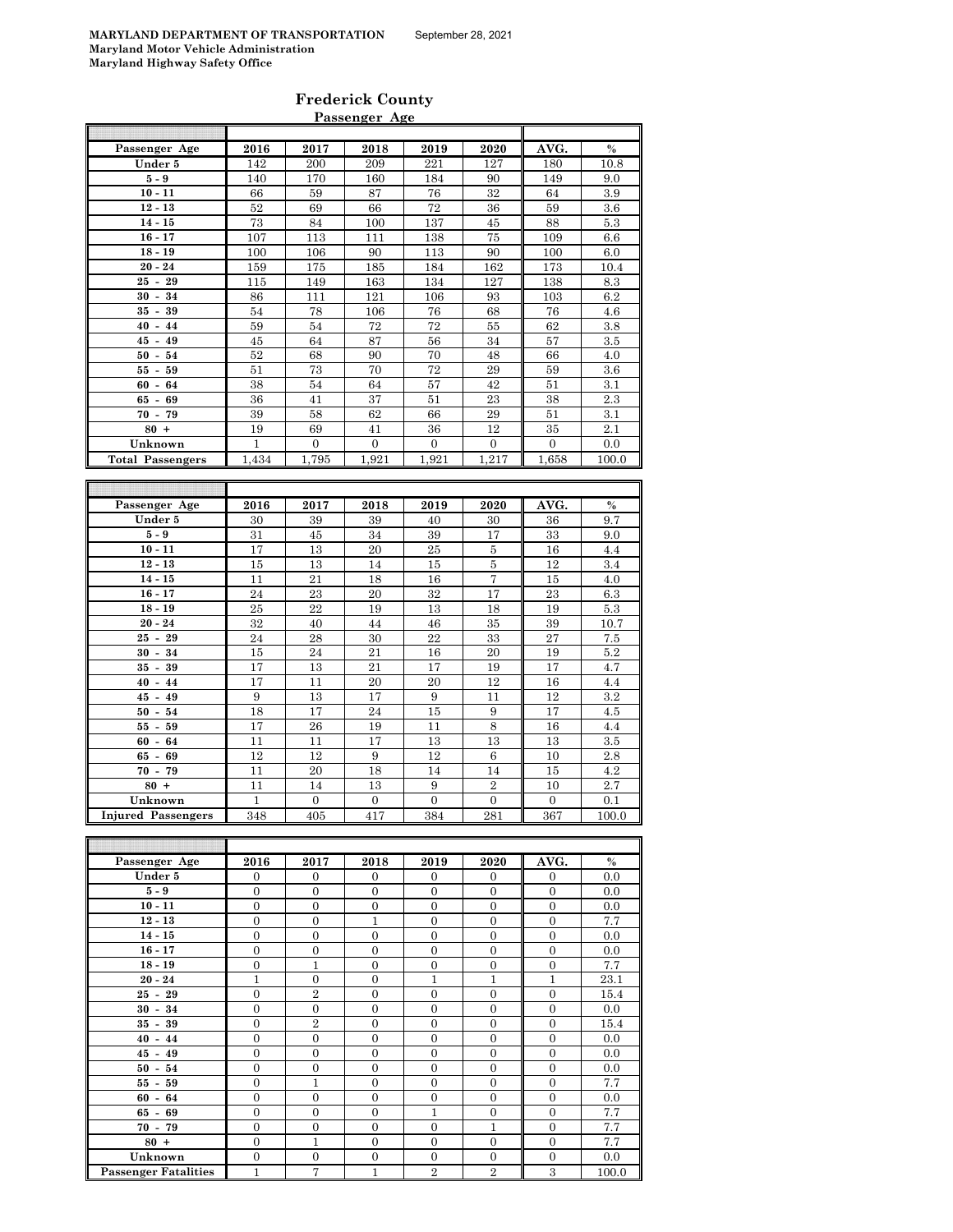| Passenger Gender            | 2016           | 2017           | 2018           | 2019           | 2020           | AVG.           | $\%$    |
|-----------------------------|----------------|----------------|----------------|----------------|----------------|----------------|---------|
| Male                        | 660            | 847            | 934            | 911            | 527            | 776            | 46.8    |
| Female                      | 773            | 935            | 975            | 1,000          | 687            | 874            | 52.7    |
| Unknown                     | 1              | 13             | 12             | 10             | 3              | 8              | 0.5     |
| <b>Total Passengers</b>     | 1,434          | 1,795          | 1,921          | 1,921          | 1,217          | 1,658          | 100.0   |
|                             |                |                |                |                |                |                |         |
|                             |                |                |                |                |                |                |         |
| Passenger Gender            | 2016           | 2017           | 2018           | 2019           | 2020           | AVG.           | $\%$    |
| Male                        | 135            | 163            | 159            | 149            | 102            | 142            | 38.6    |
| Female                      | 213            | 240            | 258            | 234            | 178            | 225            | 61.2    |
| Unknown                     | $\Omega$       | $\overline{2}$ | $\overline{0}$ |                |                | 1              | $0.2\,$ |
| <b>Passenger Injuries</b>   | 348            | 405            | 417            | 384            | 281            | 367            | 100.0   |
|                             |                |                |                |                |                |                |         |
|                             |                |                |                |                |                |                |         |
| Passenger Gender            | 2016           | 2017           | 2018           | 2019           | 2020           | AVG.           | $\%$    |
| Male                        |                | 6              | $\Omega$       |                | $\overline{2}$ | $\overline{2}$ | 76.9    |
| Female                      | $\Omega$       |                |                |                | $\Omega$       |                | 23.1    |
| Unknown                     | $\overline{0}$ | $\overline{0}$ | $\overline{0}$ | $\overline{0}$ | $\overline{0}$ | $\overline{0}$ | 0.0     |
| <b>Passenger Fatalities</b> |                | 7              |                | $\overline{2}$ | $\overline{2}$ | 3              | 100.0   |

## **Frederick County Passenger Gender**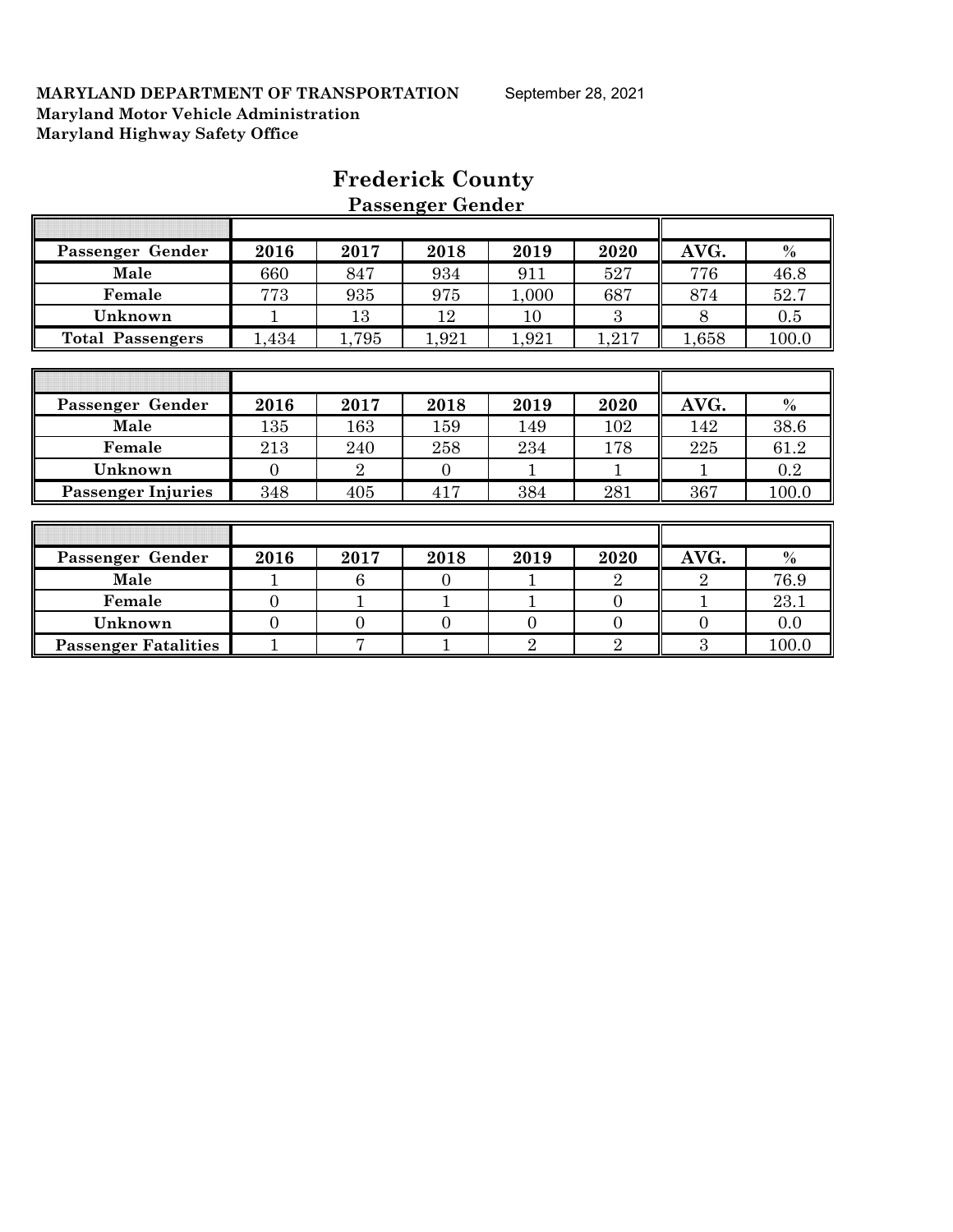| <b>Frederick County</b>               |
|---------------------------------------|
| <b>Passenger Safety Equipment Use</b> |

| <b>Safety Equipment</b>   | 2016             | 2017             | 2018           | 2019             | 2020           | AVG.           | $\%$          |
|---------------------------|------------------|------------------|----------------|------------------|----------------|----------------|---------------|
| <b>Not Applicable</b>     | 26               | 50               | 60             | 53               | 20             | 42             | 2.5           |
| None                      | 57               | 118              | 61             | 116              | 75             | 85             | 5.2           |
| Lap belt only             | 7                | 6                | 7              | 3                | $\overline{2}$ | 5              | 0.3           |
| Shoulder belt only        | 6                | 3                | 5              | 3                | 3              | $\overline{4}$ | 0.2           |
| Shoulder/Lap belt(s)      | 1.073            | 1,244            | 1,380          | 1,320            | 919            | 1,187          | 71.6          |
| Child/Youth restraint     | $\overline{0}$   | $\overline{0}$   | $\overline{0}$ | $\overline{0}$   | $\mathbf{0}$   | $\overline{0}$ | 0.0           |
| Child restraint forward   | 119              | 141              | 130            | 145              | 81             | 123            | 7.4           |
| Child restraint rear      | 32               | 56               | 55             | 71               | 29             | 49             | 2.9           |
| <b>Booster</b> seat       | 27               | 31               | 44             | 45               | 16             | 33             | 2.0           |
| Child restraint unk.      | 9                | 23               | 25             | 15               | 18             | 18             | 1.1           |
| Mc/Bike helmet            | 5                | $\overline{2}$   | $\overline{2}$ | $\overline{2}$   | 5              | 3              | 0.2           |
| Mc/bike shield only       | $\overline{0}$   | $\overline{0}$   | $\overline{0}$ | $\mathbf{0}$     | $\mathbf{0}$   | $\overline{0}$ | 0.0           |
| Mc/bike helmet & shield   | $\overline{2}$   | $\overline{2}$   | $\overline{0}$ | $\overline{4}$   | $\overline{2}$ | $\overline{2}$ | 0.1           |
| Protective pads           | $\theta$         | $\theta$         | 3              | 3                | $\Omega$       | 1              | 0.1           |
| Reflective clothing       | $\theta$         | $\theta$         | $\theta$       | $\theta$         | $\theta$       | $\theta$       | 0.0           |
| Lighting                  | $\overline{0}$   | $\overline{0}$   | $\overline{0}$ | $\overline{0}$   | $\overline{0}$ | $\overline{0}$ | 0.0           |
| Air bag only              | $\overline{0}$   | $\overline{0}$   | $\overline{0}$ | $\theta$         | $\overline{0}$ | $\overline{0}$ | 0.0           |
| Air bag and belts         | $\overline{0}$   | $\overline{0}$   | $\overline{0}$ | $\overline{0}$   | $\overline{0}$ | $\overline{0}$ | 0.0           |
| Other                     | $\mathbf{1}$     | 3                | $\overline{5}$ | $\overline{2}$   | $\overline{0}$ | $\overline{2}$ | 0.1           |
| Unknown                   | 70               | 116              | 144            | 139              | 47             | 103            | 6.2           |
| <b>Total Passengers</b>   | 1,434            | 1,795            | 1,921          | 1,921            | 1,217          | 1,658          | 100.0         |
|                           |                  |                  |                |                  |                |                |               |
|                           |                  |                  |                |                  |                |                |               |
| Safety Equipment          | 2016             | 2017             | 2018           | 2019             | 2020           | AVG.           | $\frac{0}{0}$ |
| Not Applicable            | 3                | 3                | 8              | 13               | $\overline{2}$ | 6              | 1.6           |
| None                      | 25               | 35               | 21             | 25               | 35             | 28             | 7.7           |
| Lap belt only             | $\Omega$         | $\overline{2}$   | $\Omega$       | $\Omega$         | $\Omega$       | $\overline{0}$ | 0.1           |
| Shoulder belt only        | $\mathbf{1}$     | $\mathbf{1}$     | 3              | $\overline{2}$   | $\overline{2}$ | $\overline{2}$ | 0.5           |
| Shoulder/Lap belt(s)      | 259              | 275              | 307            | 264              | 191            | 259            | 70.6          |
| Child/Youth restraint     | $\overline{0}$   | $\overline{0}$   | $\overline{0}$ | $\mathbf{0}$     | $\mathbf{0}$   | $\overline{0}$ | 0.0           |
| Child restraint forward   | 20               | 35               | 23             | 29               | 15             | 24             | 6.6           |
| Child restraint rear      | 8                | 9                | 10             | 13               | 9              | 10             | 2.7           |
| <b>Booster</b> seat       | 9                | 7                | 7              | 12               | $\overline{4}$ | 8              | 2.1           |
| Child restraint unk.      | 5                | 6                | 6              | 3                | 5              | 5              | 1.4           |
| Mc/Bike helmet            | 3                | $\overline{2}$   | $\mathbf{1}$   | $\overline{2}$   | $\overline{5}$ | 3              | 0.7           |
| Mc/bike shield only       | $\overline{0}$   | $\boldsymbol{0}$ | $\overline{0}$ | $\overline{0}$   | $\overline{0}$ | $\overline{0}$ | 0.0           |
| Mc/bike helmet & shield   | $\overline{2}$   | $\overline{2}$   | $\overline{0}$ | $\overline{4}$   | $\overline{2}$ | $\overline{2}$ | 0.5           |
| Protective pads           | 0                | 0                | $\mathbf{1}$   | $\overline{0}$   | $\overline{0}$ | $\overline{0}$ | 0.1           |
| Reflective clothing       | $\theta$         | $\theta$         | $\theta$       | $\Omega$         | $\Omega$       | $\theta$       | 0.0           |
| Lighting                  | $\overline{0}$   | $\overline{0}$   | $\theta$       | $\theta$         | $\theta$       | $\theta$       | 0.0           |
| Air bag only              | $\overline{0}$   | $\overline{0}$   | $\overline{0}$ | $\overline{0}$   | $\overline{0}$ | $\overline{0}$ | 0.0           |
| Air bag and belts         | $\boldsymbol{0}$ | $\boldsymbol{0}$ | $\mathbf{0}$   | $\boldsymbol{0}$ | $\overline{0}$ | $\overline{0}$ | 0.0           |
| Other                     | $\overline{0}$   | $\overline{0}$   | $\overline{0}$ | $\overline{0}$   | $\overline{0}$ | $\overline{0}$ | 0.0           |
| Unknown                   | 13               | 28               | 30             | 17               | 11             | 20             | 5.4           |
| <b>Passenger Injuries</b> | 348              | 405              | 417            | 384              | 281            | 367            | 100.0         |
|                           |                  |                  |                |                  |                |                |               |
|                           |                  |                  |                |                  |                |                |               |
| <b>Safety Equipment</b>   | 2016             | 2017             | 2018           | 2019             | 2020           | AVG.           | $\frac{0}{0}$ |
| Not Applicable            | $\overline{0}$   | $\overline{0}$   | $\overline{0}$ | $\overline{0}$   | $\overline{0}$ | $\overline{0}$ | 0.0           |
| None                      | $\overline{1}$   | $\overline{4}$   | $\overline{0}$ | $\overline{0}$   | $\overline{1}$ | $\mathbf{1}$   | 46.2          |

| Not Applicable              | 0              | 0            | 0        | $\Omega$       | $\Omega$       | $\Omega$ | 0.0   |
|-----------------------------|----------------|--------------|----------|----------------|----------------|----------|-------|
| None                        |                | 4            | $\Omega$ | $\Omega$       |                | 1        | 46.2  |
| Lap belt only               | $\theta$       | $\Omega$     |          | $\Omega$       | $\Omega$       | $\Omega$ | 7.7   |
| Shoulder belt only          | $\theta$       | $\Omega$     | $\Omega$ | $\Omega$       | $\Omega$       | $\Omega$ | 0.0   |
| Shoulder/Lap belt(s)        | $\Omega$       | 3            | 0        | $\overline{2}$ |                |          | 46.2  |
| Child/Youth restraint       | $\Omega$       | $\Omega$     | 0        | $\Omega$       | $\Omega$       | $\Omega$ | 0.0   |
| Child restraint forward     | $\theta$       | $\Omega$     | $\Omega$ | $\Omega$       | $\Omega$       | $\Omega$ | 0.0   |
| Child restraint rear        | $\theta$       | $\Omega$     | 0        | $\Omega$       | $\Omega$       | $\Omega$ | 0.0   |
| <b>Booster seat</b>         | $\Omega$       | $\Omega$     | $\Omega$ | $\Omega$       | $\Omega$       | $\Omega$ | 0.0   |
| Child restraint unk.        | $\Omega$       | $\Omega$     | 0        | $\Omega$       | $\Omega$       | $\Omega$ | 0.0   |
| Mc/Bike helmet              | $\theta$       | $\Omega$     | 0        | $\Omega$       | $\Omega$       | $\Omega$ | 0.0   |
| Mc/bike shield only         | $\Omega$       | $\Omega$     | $\Omega$ | $\Omega$       | $\Omega$       | $\Omega$ | 0.0   |
| Mc/bike helmet & shield     | $\theta$       | $\Omega$     | $\theta$ | $\Omega$       | $\Omega$       | $\Omega$ | 0.0   |
| Protective pads             | $\theta$       | $\Omega$     | $\Omega$ | $\Omega$       | $\Omega$       | $\Omega$ | 0.0   |
| Reflective clothing         | $\overline{0}$ | $\mathbf{0}$ | 0        | $\Omega$       | $\Omega$       | $\Omega$ | 0.0   |
| Lighting                    | $\Omega$       | $\Omega$     | $\Omega$ | $\Omega$       | $\Omega$       | $\Omega$ | 0.0   |
| Air bag only                | $\theta$       | $\Omega$     | $\Omega$ | $\Omega$       | $\Omega$       | $\Omega$ | 0.0   |
| Air bag and belts           | $\theta$       | $\Omega$     | $\Omega$ | $\Omega$       | $\Omega$       | $\Omega$ | 0.0   |
| Other                       | $\theta$       | $\Omega$     | $\Omega$ | $\Omega$       | $\Omega$       | $\Omega$ | 0.0   |
| Unknown                     | $\theta$       | $\Omega$     | $\Omega$ | $\Omega$       | $\Omega$       | $\Omega$ | 0.0   |
| <b>Passenger Fatalities</b> |                | 7            |          | $\overline{2}$ | $\overline{2}$ | 3        | 100.0 |

**Note: None & Air Bag are counted as no safety equipment in use.**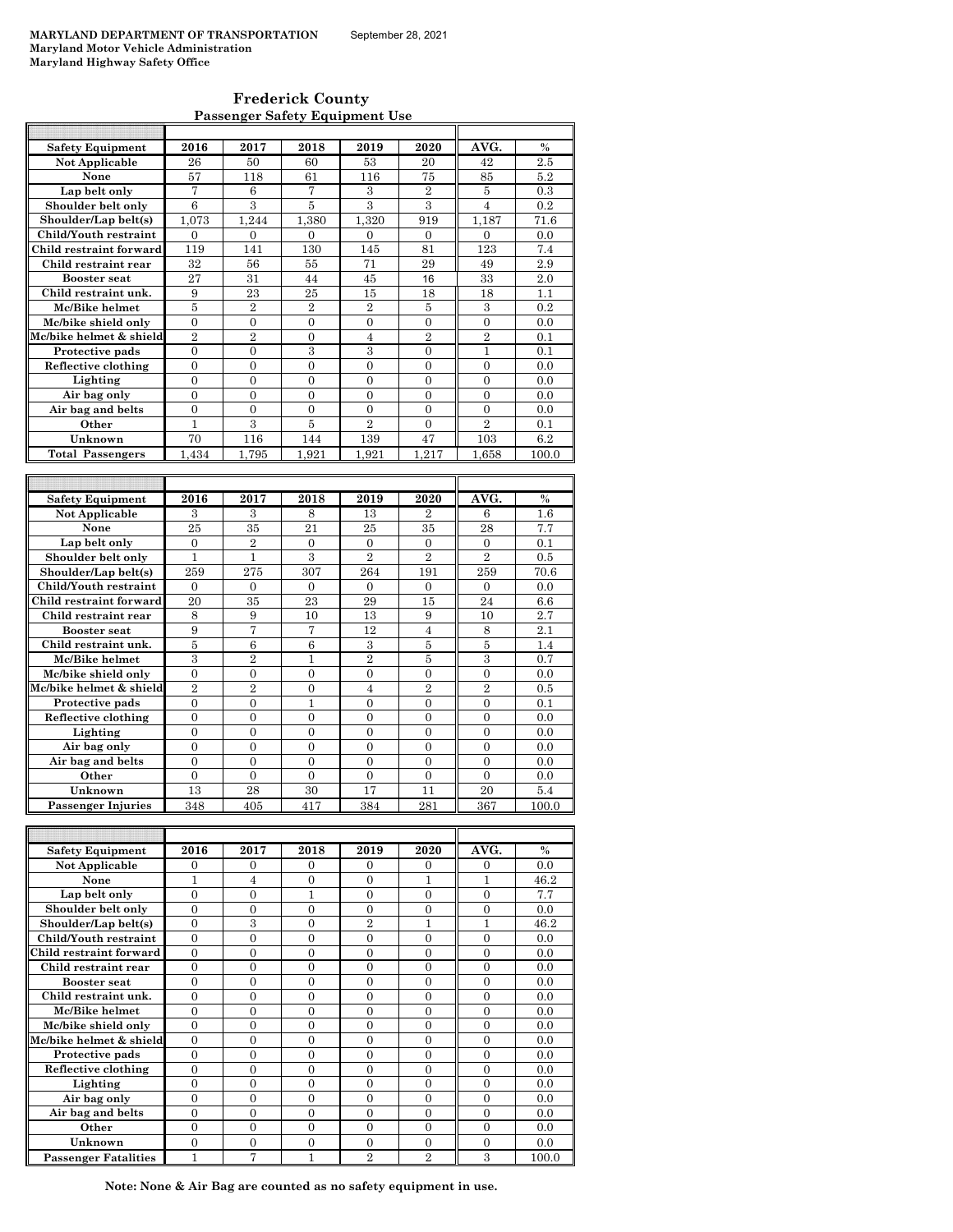#### **Frederick County Non-Motorist Age**

| Non-Motorist Age    | 2016           | 2017           | 2018           | 2019           | 2020           | AVG.     | $\%$  |
|---------------------|----------------|----------------|----------------|----------------|----------------|----------|-------|
| Under 5             | 6              | $\overline{4}$ | $\overline{2}$ | $\Omega$       | $\overline{2}$ | 3        | 3.0   |
| $5-9$               | $\overline{4}$ | $\overline{4}$ | 6              | 1              | $\Omega$       | 3        | 3.3   |
| $10 - 15$           | 5              | 7              | 7              | 8              | $\overline{4}$ | 6        | 6.7   |
| $16 - 17$           | 5              | 8              | 5              | 4              | 3              | 5        | 5.4   |
| $18 - 19$           | $\mathbf{1}$   | 3              | $\overline{2}$ | 3              | 5              | 3        | 3.0   |
| $20 - 24$           | 11             | 7              | 14             | 5              | 3              | 8        | 8.7   |
| $25 - 29$           | 13             | 13             | $\overline{7}$ | 11             | 9              | 11       | 11.5  |
| $30 - 34$           | 10             | 14             | 11             | $\overline{4}$ | 5              | 9        | 9.5   |
| $35 - 39$           | 9              | 7              | $\overline{7}$ | 5              | 7              | 7        | 7.6   |
| $40 - 44$           | 6              | 5              | $\overline{7}$ | 3              | $\overline{4}$ | 5        | 5.4   |
| $45 - 49$           | $\overline{7}$ | 3              | $\overline{7}$ | 4              | 3              | 5        | 5.2   |
| $50 - 54$           | 6              | 5              | 8              | 3              | $\overline{4}$ | 5        | 5.6   |
| $55 - 59$           | 9              | 8              | 3              | 9              | 6              | 7        | 7.6   |
| $60 - 64$           | $\overline{4}$ | $\overline{2}$ | 10             | 5              | $\overline{2}$ | 5        | 5.0   |
| $65 - 69$           | 3              | 5              | $\mathbf{2}$   | 3              | $\Omega$       | 3        | 2.8   |
| $70 - 79$           | $\overline{4}$ | 8              | 6              | 3              | 3              | 5        | 5.2   |
| $80 +$              | $\overline{2}$ | 3              | 6              | $\overline{7}$ | $\overline{2}$ | 4        | 4.3   |
| Unknown             | $\overline{0}$ | $\Omega$       | $\Omega$       | $\mathbf{0}$   | $\overline{0}$ | $\Omega$ | 0.0   |
| Total Non-Motorists | 105            | 106            | 110            | 78             | 62             | 92       | 100.0 |
|                     |                |                |                |                |                |          |       |

| Non-Motorist Age   | 2016           | 2017           | 2018           | 2019           | 2020           | AVG.           | $\%$  |
|--------------------|----------------|----------------|----------------|----------------|----------------|----------------|-------|
| Under 5            | 5              | 3              | 1              | $\Omega$       | 1              | $\overline{2}$ | 2.8   |
| $5-9$              | $\overline{4}$ | 3              | 6              | 1              | $\Omega$       | 3              | 3.9   |
| $10 - 15$          | $\overline{4}$ | 6              | 6              | 7              | 3              | 5              | 7.2   |
| $16 - 17$          | $\overline{4}$ | $\overline{4}$ | 4              | $\overline{4}$ | 3              | $\overline{4}$ | 5.2   |
| $18 - 19$          | 1              | $\mathbf{1}$   | $\overline{2}$ | $\overline{2}$ | 3              | $\overline{2}$ | 2.5   |
| $20 - 24$          | 10             | 6              | 12             | $\overline{4}$ | 3              | 7              | 9.6   |
| $25 - 29$          | 11             | 11             | 6              | 9              | 7              | 9              | 12.1  |
| $30 - 34$          | 9              | 12             | 7              | 4              | $\overline{4}$ | 7              | 9.9   |
| 39<br>$35 -$       | 8              | 7              | $\overline{4}$ | $\overline{4}$ | 6              | 6              | 8.0   |
| $40 - 44$          | 5              | 3              | 5              | 3              | $\overline{2}$ | $\overline{4}$ | 5.0   |
| $45 - 49$          | 5              | 3              | $\overline{4}$ | 4              | $\overline{2}$ | $\overline{4}$ | 5.0   |
| $50 - 54$          | 6              | $\overline{4}$ | 5              | 3              | $\overline{4}$ | $\overline{4}$ | 6.1   |
| $55 - 59$          | 6              | 6              | 1              | 6              | 4              | 5              | 6.3   |
| $60 - 64$          | 3              | $\overline{2}$ | 6              | $\overline{2}$ | $\mathbf{1}$   | 3              | 3.9   |
| $65 - 69$          | $\overline{2}$ | $\overline{4}$ | $\overline{2}$ | 3              | $\theta$       | $\overline{2}$ | 3.0   |
| $70 - 79$          | $\overline{4}$ | 5              | 4              | 3              | $\overline{2}$ | $\overline{4}$ | 5.0   |
| $80 +$             | $\mathbf{1}$   | 3              | 6              | 6              | $\mathbf{1}$   | 3              | 4.7   |
| Unknown            | $\Omega$       | $\overline{0}$ | $\Omega$       | $\Omega$       | $\Omega$       | $\Omega$       | 0.0   |
| Inj. Non-Motorists | 88             | 83             | 81             | 65             | 46             | 73             | 100.0 |

| Non-Motorist Age             | 2016           | 2017           | 2018           | 2019           | 2020           | AVG.           | $\%$  |
|------------------------------|----------------|----------------|----------------|----------------|----------------|----------------|-------|
| Under 5                      | $\theta$       | $\overline{0}$ | $\theta$       | $\mathbf{0}$   | $\theta$       | $\mathbf{0}$   | 0.0   |
| $5 - 9$                      | $\Omega$       | $\Omega$       | $\overline{0}$ | $\theta$       | $\overline{0}$ | $\Omega$       | 0.0   |
| $10 - 15$                    | $\overline{0}$ | $\overline{0}$ | $\overline{0}$ | $\overline{0}$ | $\overline{0}$ | $\mathbf{0}$   | 0.0   |
| $16 - 17$                    | $\Omega$       | $\mathbf{1}$   | $\overline{0}$ | $\theta$       | $\theta$       | $\overline{0}$ | 8.3   |
| $18 - 19$                    | $\Omega$       | $\overline{0}$ | $\overline{0}$ | $\overline{0}$ | $\overline{0}$ | $\overline{0}$ | 0.0   |
| $20 - 24$                    | $\Omega$       | $\overline{0}$ | 1              | $\mathbf{1}$   | $\overline{0}$ | $\overline{0}$ | 16.7  |
| $25 - 29$                    | $\Omega$       | $\Omega$       | $\overline{0}$ | $\theta$       | $\theta$       | $\overline{0}$ | 0.0   |
| $30 - 34$                    | $\overline{0}$ | $\overline{0}$ | $\mathbf{1}$   | $\overline{0}$ | $\overline{0}$ | $\overline{0}$ | 8.3   |
| $35 -$<br>39                 | $\Omega$       | $\overline{0}$ | $\overline{0}$ | $\theta$       | $\overline{0}$ | $\overline{0}$ | 0.0   |
| $40 - 44$                    | $\Omega$       | $\overline{0}$ | $\overline{0}$ | $\overline{0}$ | 1              | $\overline{0}$ | 8.3   |
| $45 - 49$                    | $\theta$       | $\overline{0}$ | $\overline{0}$ | $\theta$       | $\overline{0}$ | $\overline{0}$ | 0.0   |
| $50 - 54$                    | $\Omega$       | $\mathbf{1}$   | $\overline{0}$ | $\theta$       | $\overline{0}$ | $\overline{0}$ | 8.3   |
| $55 - 59$                    | $\Omega$       | $\mathbf{1}$   | $\overline{0}$ | 1              | 1              | 1              | 25.0  |
| $60 -$<br>64                 | $\Omega$       | $\overline{0}$ | $\overline{2}$ | $\overline{0}$ | $\overline{0}$ | $\overline{0}$ | 16.7  |
| $65 - 69$                    | $\Omega$       | $\overline{0}$ | $\overline{0}$ | $\overline{0}$ | $\overline{0}$ | $\overline{0}$ | 0.0   |
| $70 - 79$                    | $\Omega$       | $\mathbf{1}$   | $\overline{0}$ | $\overline{0}$ | $\overline{0}$ | $\mathbf{0}$   | 8.3   |
| $80 +$                       | $\Omega$       | $\overline{0}$ | $\overline{0}$ | $\overline{0}$ | $\overline{0}$ | $\overline{0}$ | 0.0   |
| Unknown                      | $\Omega$       | $\overline{0}$ | $\overline{0}$ | $\theta$       | $\overline{0}$ | $\overline{0}$ | 0.0   |
| <b>Non-Motor, Fatalities</b> | $\overline{0}$ | $\overline{4}$ | 4              | $\overline{2}$ | $\overline{2}$ | $\overline{2}$ | 100.0 |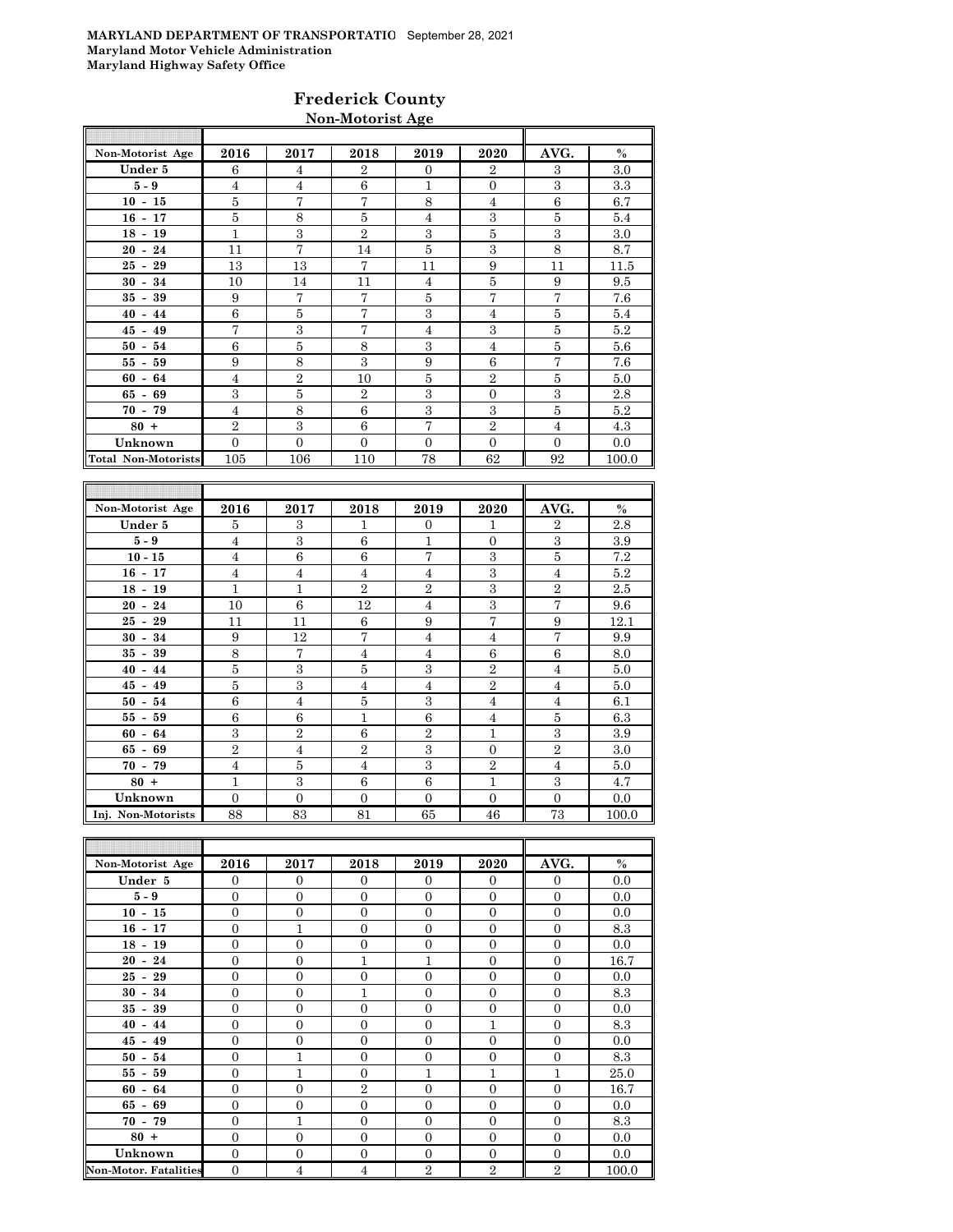F

| Non-Motorist Gender            | 2016           | 2017           | 2018           | 2019           | 2020           | AVG.           | $\%$  |
|--------------------------------|----------------|----------------|----------------|----------------|----------------|----------------|-------|
| Male                           | 60             | 67             | 64             | 49             | 45             | 57             | 61.8  |
| Female                         | 45             | 39             | 46             | 29             | 17             | 35             | 38.2  |
| Unknown                        | $\overline{0}$ | $\theta$       | $\theta$       | $\Omega$       | $\overline{0}$ | $\overline{0}$ | 0.0   |
| <b>Total Non-Motorists</b>     | 105            | 106            | 110            | 78             | 62             | 92             | 100.0 |
|                                |                |                |                |                |                |                |       |
|                                |                |                |                |                |                |                |       |
| <b>Non-Motorist Gender</b>     | 2016           | 2017           | 2018           | 2019           | 2020           | AVG.           | $\%$  |
| Male                           | 51             | 52             | 47             | 39             | 34             | 45             | 61.4  |
| Female                         | 37             | 31             | 34             | 26             | 12             | 28             | 38.6  |
| Unknown                        | $\overline{0}$ | $\theta$       | $\overline{0}$ | $\Omega$       | $\overline{0}$ | $\Omega$       | 0.0   |
| <b>Non-Motorist Injuries</b>   | 88             | 83             | 81             | 65             | 46             | 73             | 100.0 |
|                                |                |                |                |                |                |                |       |
|                                |                |                |                |                |                |                |       |
| <b>Non-Motorist Gender</b>     | 2016           | 2017           | 2018           | 2019           | 2020           | AVG.           | $\%$  |
| Male                           | $\overline{0}$ | 3              | 4              |                | $\overline{2}$ | $\overline{2}$ | 83.3  |
| Female                         | $\overline{0}$ | 1              | $\Omega$       | 1              | $\overline{0}$ | $\overline{0}$ | 16.7  |
| Unknown                        | $\overline{0}$ | $\overline{0}$ | $\Omega$       | $\overline{0}$ | $\overline{0}$ | $\overline{0}$ | 0.0   |
| <b>Non-Motorist Fatalities</b> | $\overline{0}$ | 4              | 4              | $\rm{2}$       | $\overline{2}$ | $\overline{2}$ | 100.0 |

## **Frederick County Non-Motorist Gender**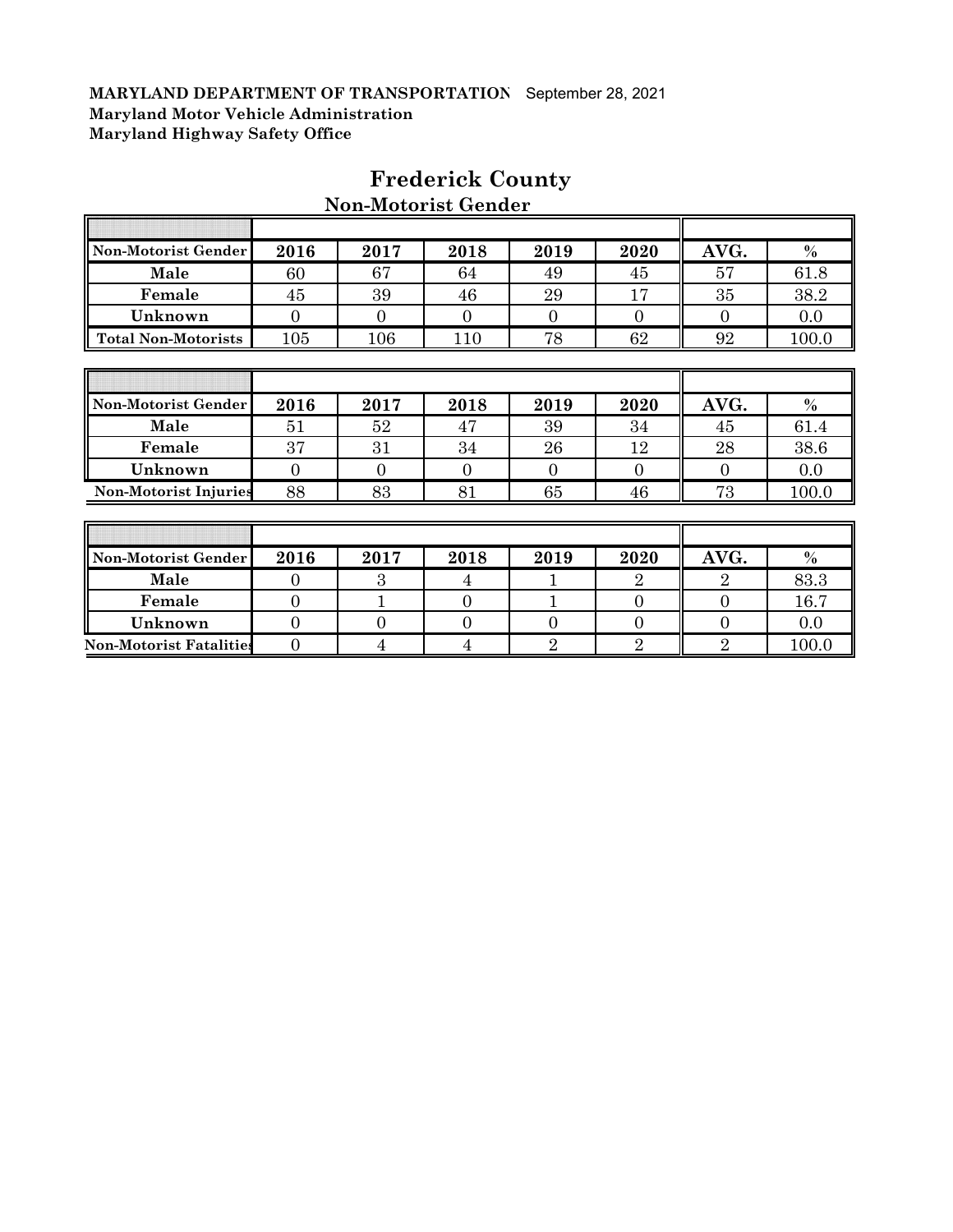#### **Frederick County Non-Motorist Location**

| <b>Non-Motorist Location</b>     | 2016             | 2017             | 2018             | 2019             | 2020             | AVG.             | $\frac{0}{0}$ |
|----------------------------------|------------------|------------------|------------------|------------------|------------------|------------------|---------------|
| Not App.                         | 8                | $\overline{2}$   | 2                | 2                | 4                | 4                | 3.9           |
| Shoulder                         | 13               | 7                | 9                | 7                | 10               | 9                | $10.0\,$      |
| Curb                             | 3                | $\overline{2}$   | $\overline{2}$   | $\overline{0}$   | $\Omega$         | 1                | 1.5           |
| Sidewalk                         | 5                | $\overline{7}$   | 6                | 6                | 3                | 5                | 5.9           |
| <b>Outside Right of Way</b>      | 3                | $\overline{2}$   | 3                | 1                | $\overline{2}$   | $\overline{2}$   | 2.4           |
| On Rd. at Crosswalk              | 15               | 21               | 9                | 10               | 6                | 12               | 13.2          |
| On Rd. Not at Cross.             | 20               | 28               | 18               | 22               | 14               | 20               | 22.1          |
| In School Bus Zone               | $\mathbf{0}$     | $\mathbf{0}$     | $\overline{0}$   | $\overline{0}$   | $\mathbf{0}$     | $\theta$         | 0.0           |
| In Bikeway                       | $\overline{0}$   | 1                | 0                | 1                | $\mathbf{0}$     | $\theta$         | 0.4           |
| <b>At Inter Marked Crosswal</b>  | 3                | 3                | 9                | 3                | $\overline{2}$   | 4                | 4.3           |
| At Inter No Crosswalk            | $\boldsymbol{6}$ | 5                | 12               | 5                | $\overline{2}$   | 6                | 6.5           |
| <b>Driveway Access</b>           | $\overline{0}$   | $\overline{0}$   | 0                | $\overline{2}$   | $\Omega$         | 0                | 0.4           |
| Median                           | 1                | $\overline{0}$   | 1                | 1                | $\Omega$         | 1                | 0.7           |
| Island                           | $\Omega$         | $\Omega$         | $\overline{0}$   | $\Omega$         | $\Omega$         | $\mathbf{0}$     | 0.0           |
| <b>Shared Use Path or Trails</b> | $\mathbf{1}$     | $\overline{2}$   | 1                | $\overline{0}$   | $\overline{0}$   | 1                | 0.9           |
| <b>Inside Building</b>           | $\mathbf{1}$     | 1                | 10               | $\overline{2}$   | 3                | 3                | 3.7           |
| Midblock Marked Crosswa          | $\mathbf{1}$     | $\overline{0}$   | $\overline{0}$   | $\overline{0}$   | $\overline{0}$   | $\overline{0}$   | 0.2           |
| Other/Unk.                       | 25               | 25               | 28               | 16               | 16               | 22               | 23.9          |
| <b>Total Non-Motorists</b>       |                  |                  |                  |                  | 62               | 92               |               |
|                                  | 105              | 106              | 110              | 78               |                  |                  | 100.0         |
|                                  |                  |                  |                  |                  |                  |                  |               |
|                                  |                  |                  |                  |                  |                  |                  |               |
| <b>Non-Motorist Location</b>     | 2016             | 2017             | 2018             | 2019             | 2020             | AVG.             | $\frac{0}{0}$ |
| Not App.                         | $\overline{2}$   | 1                | 0                | $\Omega$         | 1                | 1                | 1.1           |
| Shoulder                         | 10               | 5                | 6                | 6                | 7                | 7                | 9.4           |
| Curb                             | 3                | $\overline{2}$   | $\overline{2}$   | $\overline{0}$   | $\overline{0}$   | 1                | 1.9           |
| Sidewalk                         | 5                | 5                | 5                | $\,6$            | 3                | 5                | 6.6           |
| <b>Outside Right of Way</b>      | 3                | $\overline{2}$   | 3                | $\mathbf{1}$     | $\overline{2}$   | $\overline{2}$   | 3.0           |
| On Rd. at Crosswalk              | 15               | 19               | 9                | 8                | 5                | 11               | 15.4          |
| On Rd. Not at Cross.             | 19               | 22               | 14               | 18               | 12               | 17               | 23.4          |
| In School Bus Zone               | $\mathbf{0}$     | $\mathbf{0}$     | $\overline{0}$   | $\mathbf{0}$     | $\overline{0}$   | $\overline{0}$   | 0.0           |
| In Bikeway                       | $\overline{0}$   | 1                | $\mathbf{0}$     | 1                | $\mathbf{0}$     | $\theta$         | 0.6           |
| Inter Marked Crosswalk           | 3                | $\overline{2}$   | 8                | 3                | $\overline{2}$   | 4                | 5.0           |
| At Inters No Crosswalk           | $\overline{5}$   | $\overline{4}$   | 11               | 5                | $\overline{2}$   | 5                | 7.4           |
| <b>Driveway Access</b>           | $\boldsymbol{0}$ | 0                | $\overline{0}$   | $\overline{2}$   | $\mathbf{0}$     | $\mathbf{0}$     | 0.6           |
| Median                           | 1                | 0                | 0                | 1                | $\mathbf{0}$     | $\mathbf{0}$     | 0.6           |
| Island                           | $\overline{0}$   | $\overline{0}$   | $\overline{0}$   | $\overline{0}$   | $\Omega$         | $\overline{0}$   | 0.0           |
| Shared Use Path or Trails        | $\mathbf{1}$     | $\mathbf{1}$     | 1                | $\overline{0}$   | $\Omega$         | 1                | 0.8           |
| Inside Building                  | $\mathbf{0}$     | $\overline{0}$   | 1                | $\overline{0}$   | $\overline{0}$   | $\overline{0}$   | 0.3           |
| Midblock Marked Crosswa          | 1                | $\mathbf{0}$     | $\overline{0}$   | $\mathbf{0}$     | $\mathbf{0}$     | $\overline{0}$   | 0.3           |
| Other/Unk.                       | 20               | 19               | 21               | 14               | 12               | 17               | 23.7          |
| <b>Injured Non-Motorists</b>     | 88               | 83               | 81               | 65               | 46               | 73               | 100.0         |
|                                  |                  |                  |                  |                  |                  |                  |               |
|                                  |                  |                  |                  |                  |                  |                  |               |
| Non-Motorist Location            | 2016             | 2017             | 2018             | 2019             | 2020             | AVG.             | $\%$          |
| Not App.                         | $\overline{0}$   | $\mathbf{0}$     | $\mathbf{0}$     | $\overline{0}$   | $\overline{0}$   | $\overline{0}$   | 0.0           |
| Shoulder                         | $\overline{0}$   | $\overline{0}$   | $\,2$            | $\overline{0}$   | $\overline{0}$   | $\overline{0}$   | 16.7          |
|                                  |                  | $\overline{0}$   |                  | $\overline{0}$   | $\mathbf{0}$     | $\overline{0}$   |               |
| Curb                             | $\overline{0}$   |                  | 0                |                  |                  |                  | 0.0           |
| Sidewalk                         | $\overline{0}$   | $\overline{0}$   | $\boldsymbol{0}$ | $\mathbf{0}$     | $\overline{0}$   | $\overline{0}$   | 0.0           |
| <b>Outside Right of Way</b>      | $\boldsymbol{0}$ | $\boldsymbol{0}$ | $\boldsymbol{0}$ | $\overline{0}$   | $\mathbf{0}$     | $\mathbf{0}$     | 0.0           |
| On Rd. at Crosswalk              | $\overline{0}$   | $\overline{0}$   | 0                | $\boldsymbol{0}$ | $\boldsymbol{0}$ | $\mathbf{0}$     | 0.0           |
| On Rd. Not at Cross.             | $\overline{0}$   | $\,3$            | $\overline{2}$   | $\,2$            | $\mathbf{1}$     | $\sqrt{2}$       | 66.7          |
| In School Bus Zone               | $\mathbf{0}$     | $\boldsymbol{0}$ | $\boldsymbol{0}$ | $\boldsymbol{0}$ | $\boldsymbol{0}$ | $\boldsymbol{0}$ | 0.0           |
| In Bikeway                       | $\overline{0}$   | $\overline{0}$   | $\overline{0}$   | $\overline{0}$   | $\mathbf{0}$     | $\mathbf{0}$     | 0.0           |
| <b>Inters Marked Crosswall</b>   | $\mathbf{0}$     | $\boldsymbol{0}$ | $\boldsymbol{0}$ | $\boldsymbol{0}$ | $\mathbf{0}$     | $\mathbf{0}$     | 0.0           |
| <b>At Inters No Crosswalk</b>    | $\overline{0}$   | $\mathbf{1}$     | $\overline{0}$   | $\overline{0}$   | $\overline{0}$   | $\mathbf{0}$     | 8.3           |
| <b>Driveway Access</b>           | $\boldsymbol{0}$ | $\boldsymbol{0}$ | $\boldsymbol{0}$ | $\overline{0}$   | $\boldsymbol{0}$ | $\mathbf{0}$     | 0.0           |
| Median                           | $\mathbf{0}$     | $\boldsymbol{0}$ | 0                | $\mathbf{0}$     | $\mathbf{0}$     | $\mathbf{0}$     | 0.0           |
| Island                           | $\overline{0}$   | $\overline{0}$   | $\boldsymbol{0}$ | $\overline{0}$   | $\overline{0}$   | $\mathbf{0}$     | 0.0           |
| <b>Shared Use Path or Trails</b> | $\mathbf{0}$     | $\overline{0}$   | $\boldsymbol{0}$ | $\overline{0}$   | $\boldsymbol{0}$ | $\mathbf{0}$     | 0.0           |
| <b>Inside Building</b>           | $\mathbf{0}$     | $\boldsymbol{0}$ | $\boldsymbol{0}$ | $\overline{0}$   | $\boldsymbol{0}$ | $\mathbf{0}$     | 0.0           |
| Midblock Marked Crosswa          | $\mathbf{0}$     | 0                | $\boldsymbol{0}$ | $\mathbf{0}$     | $\boldsymbol{0}$ | $\boldsymbol{0}$ | 0.0           |
| Other/Unk.                       | $\overline{0}$   | $\boldsymbol{0}$ | $\boldsymbol{0}$ | $\overline{0}$   | $\mathbf{1}$     | $\overline{0}$   | 8.3           |
| Non-Motorist Fatalities          | $\overline{0}$   | $\overline{4}$   | $\overline{4}$   | 2                | $\overline{2}$   | $\,2\,$          | 100.0         |